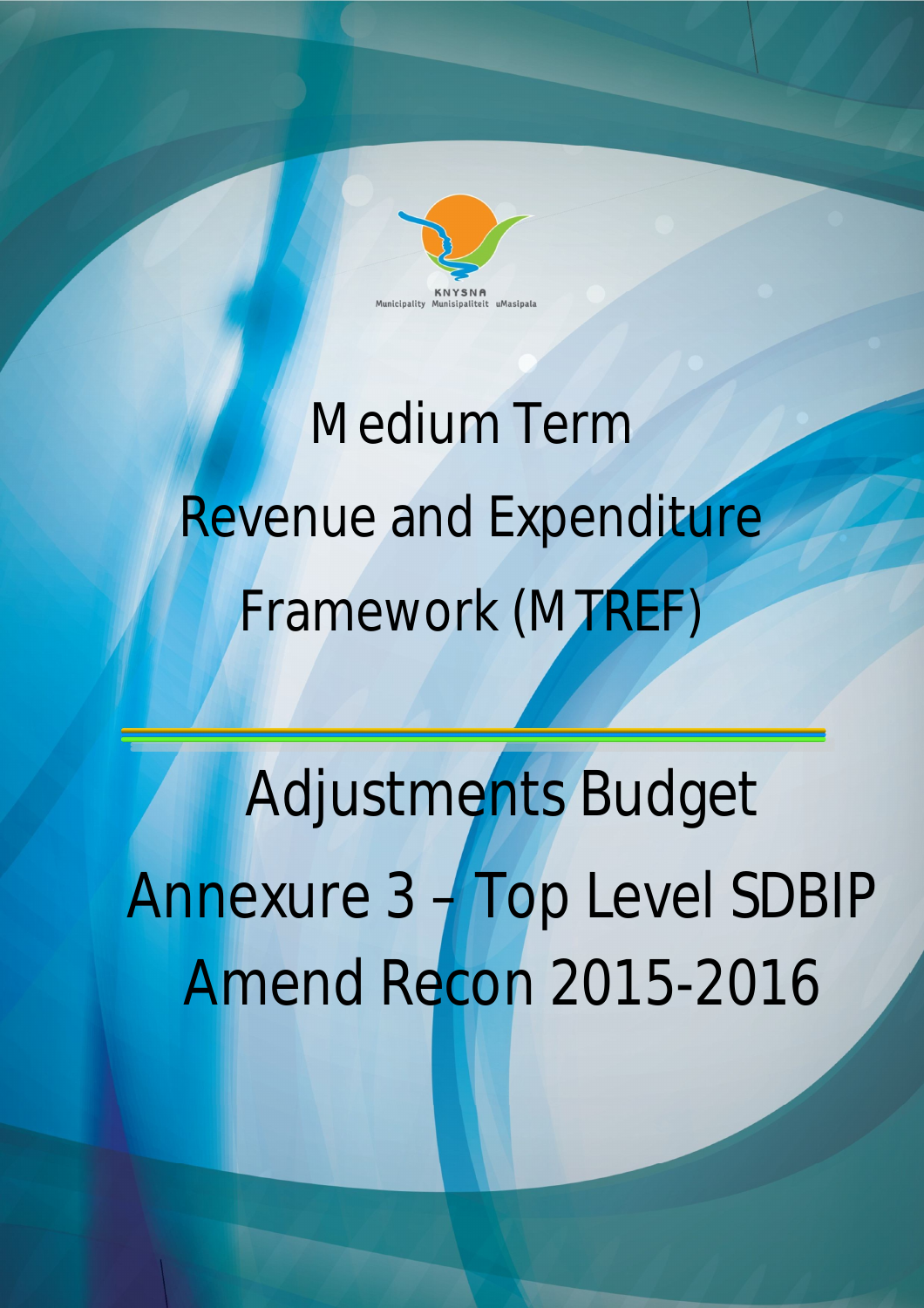# **Contents**

| Reasons for adjustments to the Service Delivery and Budget Implementation Plan             |  |
|--------------------------------------------------------------------------------------------|--|
|                                                                                            |  |
|                                                                                            |  |
|                                                                                            |  |
|                                                                                            |  |
|                                                                                            |  |
|                                                                                            |  |
|                                                                                            |  |
|                                                                                            |  |
|                                                                                            |  |
| Executive Mayor Approval of the amended Service Delivery and Budget Implementation Plan 28 |  |
|                                                                                            |  |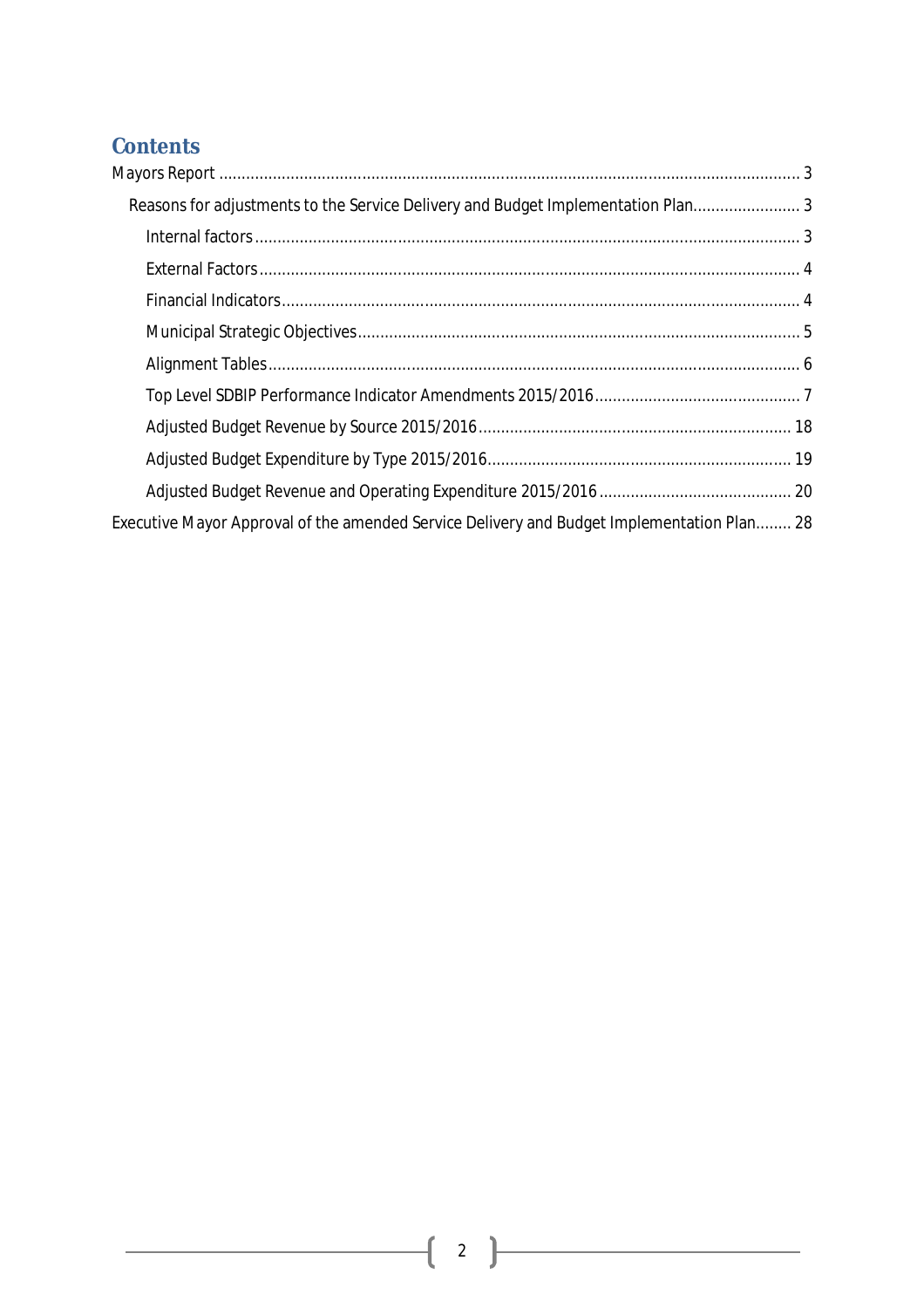# **Mayors Report**

#### **Reasons for adjustments to the Service Delivery and Budget Implementation Plan**

Various factors have had an impact on the current years SDBIP requiring a review of performance indicators. These can be grouped into internal and external factors.

#### **Internal factors**

#### **Adjustment Budget**

The capital budget an additional R 5.1 million equating to a nominal increase of 5 % measured against original budget. The operating budget reflects an increase in revenue of R 24.4 million (3.6%). A decrease in expected service charges income of R 3 million. The expenditure budget shows an increase of R 44.5 million including;

- A net additional 11,5 million addition operational grant expenditure;
- R 13 million for electrical bulk purchases;
- R 7 million Community Based Initiatives,
- R 2.4 million Sewerage (Leakage Repair Programme R 0.5 million, repair Belvidere Biodiscs 0.5 million and Operational Expenditure R1.4 million)
- R500 000 for the damages to storm water drains
- R 1.1 million for external security services
- R 1 million for external (Auditor General) fees.

#### **Quarter One and Two SDBIP Reviews**

During the quarterly reviews held with the Mayor and the various directors PI's were identified that required either adjustment or removal. The reasons for these changes are that they either did not adhere to the SMART principle, mainly due to measurability (Specific, *Measurable*, Achievable, Relevant and Time-bound); were as a result of changes to the organisation and/or functions; or where targets were based on incorrect assumptions or base information.

#### **Mid-year Performance Reviews**

Performance and quarterly SDBIP reviews undertaken with the Municipal Manager and directors have highlighted issues raised.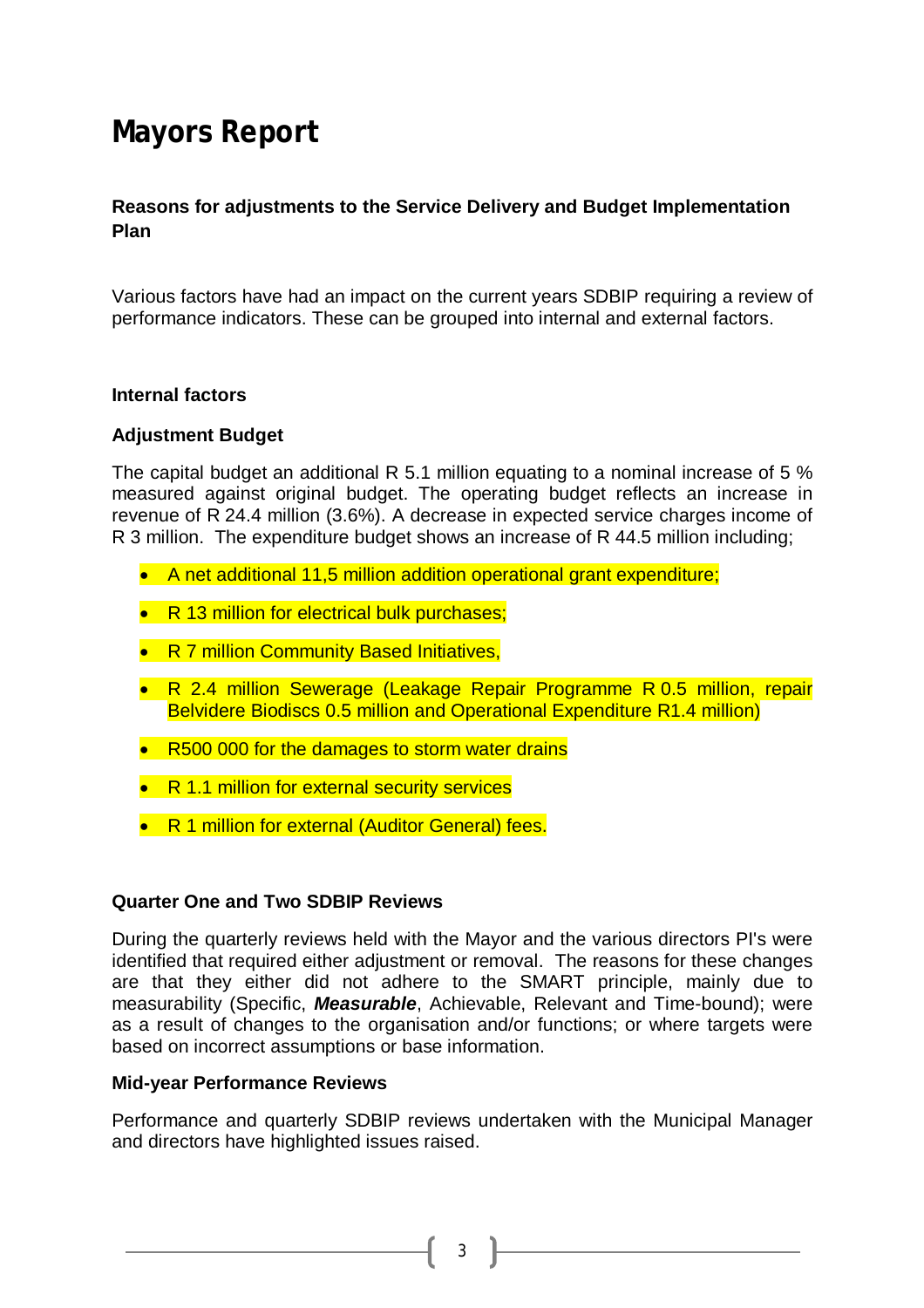#### **External Factors**

The Predetermined Objective Audit (PDO) highlighted several problematic areas which included the reliability of information and achievement of planned targets.

#### **Financial Indicators**

The SDBIP financial indicators for 2015/2016 have been aligned with the approved adjustment budget.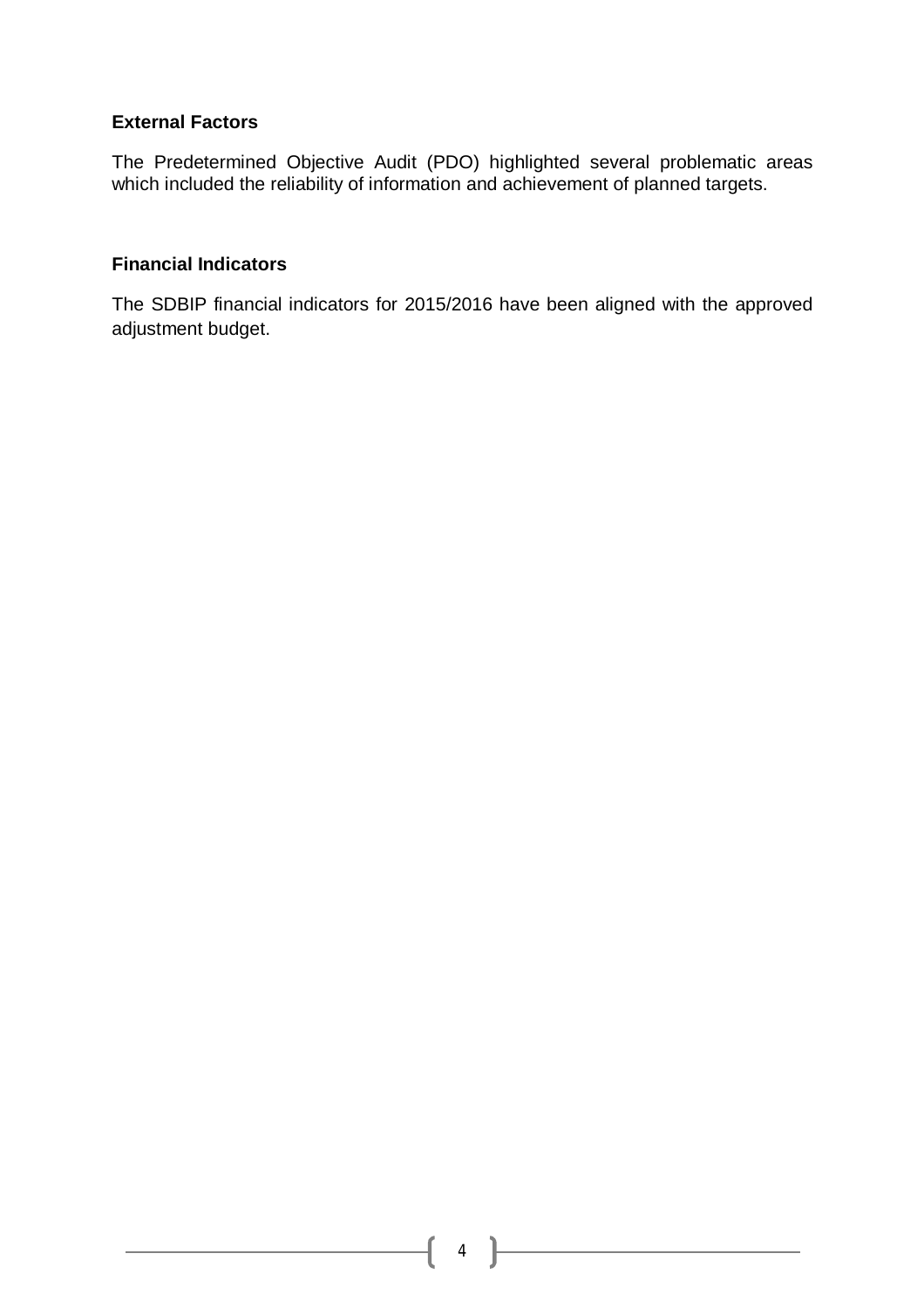# Municipal Strategic Objectives (IDP) and the strategic objectives (IDP) and the strategic objectives (IDP) and the strategic objectives (IDP) and the strategic objectives (IDP) and the strategic objectives (IDP) and the st

# **Municipal Strategic Objectives**

| SFA#             | <b>Strategic Focus Area /</b><br><b>National Key Performance</b><br>Area (MKPA) | <b>SO#</b>                             | <b>Strategic Objective</b>                                                                                                                                    | PR#                            | <b>Priority</b>                                                      |  |  |  |
|------------------|---------------------------------------------------------------------------------|----------------------------------------|---------------------------------------------------------------------------------------------------------------------------------------------------------------|--------------------------------|----------------------------------------------------------------------|--|--|--|
|                  |                                                                                 |                                        |                                                                                                                                                               | PR <sub>1</sub>                | Sanitation                                                           |  |  |  |
|                  |                                                                                 |                                        |                                                                                                                                                               | PR <sub>2</sub><br>Electricity |                                                                      |  |  |  |
|                  |                                                                                 | <b>SO1</b>                             | To promote access for all citizens to equitable, appropriate and sustainable<br>infrastructure and services within a safe environment                         | PR <sub>3</sub>                | Streets and storm water management                                   |  |  |  |
| SFA <sub>1</sub> | <b>Basic Service Delivery</b>                                                   |                                        |                                                                                                                                                               | PR <sub>4</sub>                | Water supply                                                         |  |  |  |
|                  |                                                                                 |                                        |                                                                                                                                                               | PR <sub>5</sub>                | Disaster management                                                  |  |  |  |
|                  |                                                                                 | PR <sub>6</sub><br>Housing development |                                                                                                                                                               |                                |                                                                      |  |  |  |
|                  |                                                                                 | <b>SO2</b>                             | To ensure ecological integrity through sustainable practices of municipal governance                                                                          | PR7                            | Environmental and Waste management                                   |  |  |  |
|                  |                                                                                 |                                        | To create an enabling environment for economic growth that attracts investors,<br>encourages innovation and facilitate pro-poor interventions                 |                                | Decent employment and job creation                                   |  |  |  |
| SFA <sub>2</sub> | <b>Local Economic Development</b>                                               | <b>SO3</b>                             |                                                                                                                                                               |                                | <b>Rural Development</b>                                             |  |  |  |
|                  |                                                                                 | SO <sub>4</sub>                        | To facilitate real opportunities for youth, women, and disabled and appropriate care<br>for the aged.                                                         | <b>PR10</b>                    | Education, youth and development, vulnerable groups                  |  |  |  |
|                  |                                                                                 |                                        |                                                                                                                                                               | <b>PR11</b>                    | Health and HIV/Aids                                                  |  |  |  |
| SFA <sub>3</sub> | <b>Municipal Financial Viability</b><br>and Transformation                      | <b>SO5</b>                             | To ensure a municipality that is committed to an innovative approach, prudent<br>investment of public funds, good governance, financial viability and optimal |                                | Sound Financial Planning                                             |  |  |  |
| SFA4             | Municipal Transformation and                                                    |                                        | institutional transformation that accommodates diversity in service delivery                                                                                  | <b>PR13</b>                    | Institutional capacity building                                      |  |  |  |
|                  | <b>Organisational Development</b>                                               | SO <sub>6</sub>                        | To develop progressive strategies to optimise the use of available human resources                                                                            | <b>PR14</b>                    | Skills development and Education                                     |  |  |  |
| SFA <sub>5</sub> | <b>Good Governance and Public</b>                                               | <b>SO7</b>                             | To establish a common vision and create coherence in government's work by seeking<br>close partnerships with citizenry.                                       | <b>PR15</b>                    | Ward committees and communication                                    |  |  |  |
|                  | Participation                                                                   |                                        |                                                                                                                                                               | <b>PR16</b>                    | Responsive, accountable, effective and efficient municipal<br>system |  |  |  |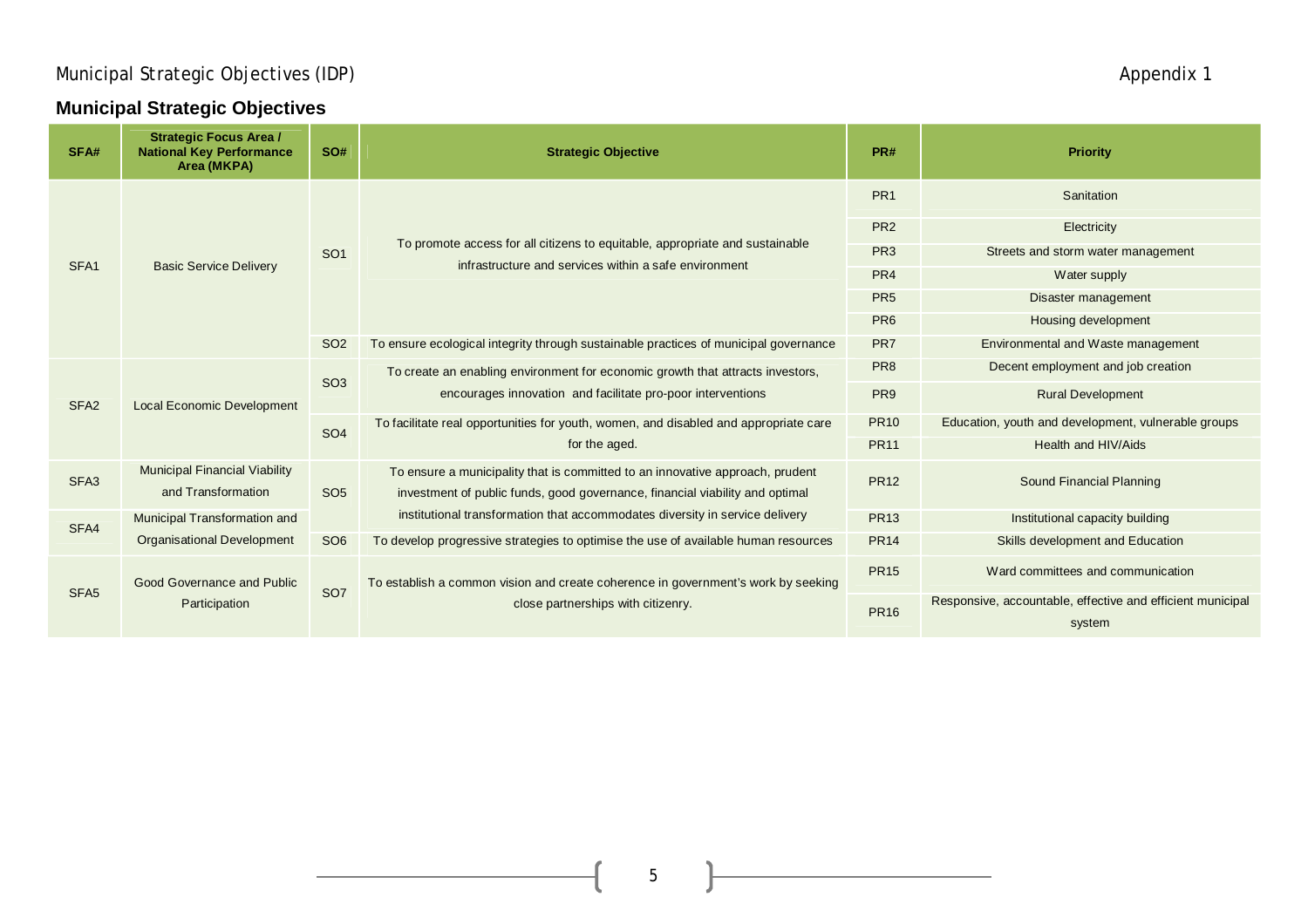# **Alignment Tables**

| <b>IDP Strategic Objectives (SO)</b>                                                                                                                                                                                                                | Code            |
|-----------------------------------------------------------------------------------------------------------------------------------------------------------------------------------------------------------------------------------------------------|-----------------|
| To promote access for all citizens to equitable, appropriate<br>and sustainable infrastructure and services within a safe<br>environment                                                                                                            | SO <sub>1</sub> |
| To ensure ecological integrity through sustainable<br>practices of municipal governance                                                                                                                                                             | SO <sub>2</sub> |
| To create an enabling environment for economic growth<br>that attracts investors, encourages innovation and facilitate<br>pro-poor interventions                                                                                                    | SO <sub>3</sub> |
| To facilitate real opportunities for youth, women, and<br>disabled and appropriate care for the aged                                                                                                                                                | SO <sub>4</sub> |
| To ensure a Municipality that is committed to an innovative<br>approach, prudent investment of public funds, good<br>governance, financial viability and optimal institutional<br>transformation that accommodates diversity in service<br>delivery | SO5             |
| To develop progressive strategies to optimise the use of<br>available human resources                                                                                                                                                               | SO <sub>6</sub> |
| To establish a common vision and create coherence in<br>government's work by seeking close partnerships with<br>citizenry                                                                                                                           | SO7             |

| <b>IDP Pre-determined Objective (PR)</b>                             |                   |  |  |  |  |
|----------------------------------------------------------------------|-------------------|--|--|--|--|
| Sanitation                                                           | <b>PDO01</b>      |  |  |  |  |
| Electricity                                                          | <b>PDO02</b>      |  |  |  |  |
| Streets and storm water management                                   | <b>PDO03</b>      |  |  |  |  |
| Water supply                                                         | PDO04             |  |  |  |  |
| Disaster management                                                  | PDO <sub>05</sub> |  |  |  |  |
| Housing development                                                  | <b>PDO06</b>      |  |  |  |  |
| Environmental and Waste management                                   | PDO07             |  |  |  |  |
| Decent employment and job creation                                   | <b>PDO08</b>      |  |  |  |  |
| <b>Rural Development</b>                                             | <b>PDO09</b>      |  |  |  |  |
| Education, youth and development, vulnerable groups                  | <b>PDO10</b>      |  |  |  |  |
| Health and HIV/AIDS                                                  | <b>PDO11</b>      |  |  |  |  |
| Sound Financial Planning                                             | <b>PDO12</b>      |  |  |  |  |
| Institutional capacity building                                      | PDO <sub>13</sub> |  |  |  |  |
| Skills development and Education                                     | <b>PDO14</b>      |  |  |  |  |
| Ward committees and communication                                    | <b>PDO15</b>      |  |  |  |  |
| Responsive, accountable, effective and efficient municipal<br>system | PDO <sub>16</sub> |  |  |  |  |

| <b>Municipal KPA (MKPA)</b>                            | <b>Code</b> |
|--------------------------------------------------------|-------------|
| Municipal Transformation and Institutional Development | <b>MTID</b> |
| <b>Basic Service Delivery</b>                          | <b>BSD</b>  |
| Local Economic Development                             | I FD        |

| <b>Municipal KPA (MKPA)</b>                  | <b>Code</b> |
|----------------------------------------------|-------------|
| Municipal Financial Viability and Management | <b>MFVM</b> |
| Good Governance and Public Participation     | GGPP        |

| <b>National Outcome (NO)</b>                                                     | Code        |
|----------------------------------------------------------------------------------|-------------|
| Improve the quality of basic education                                           | <b>NO01</b> |
| Improve health and life expectancy                                               | <b>NO02</b> |
| All people in south Africa protected and feel safe                               | <b>NO03</b> |
| Decent employment through inclusive economic growth                              | <b>NO04</b> |
| A skilled and capable workforce to support inclusive growth                      | <b>NO05</b> |
| An effective, competitive and responsive economic<br>infrastructure network      | <b>NO06</b> |
| Vibrant, equitable and sustainable rural communities and<br>food security        | <b>NO07</b> |
| Sustainable human settlements and improved quality of<br>household life          | <b>NO08</b> |
| A responsive and accountable, effective and efficient local<br>government system | <b>NO09</b> |
| Protection and enhancement of environmental assets and<br>natural resources      | <b>NO10</b> |
| A better South Africa, a better Africa and world                                 | <b>NO11</b> |
| A development-orientated public service and inclusive<br>citizenship             | <b>NO12</b> |

| National KPA (NKPA)                                    | <b>Code</b> |
|--------------------------------------------------------|-------------|
| Municipal Transformation and Institutional Development | <b>MTID</b> |
| <b>Basic Service Delivery</b>                          | <b>BSD</b>  |
| Local Economic Development                             | I FD        |
| Municipal Financial Viability and Management           | <b>MFVM</b> |
| Good Governance and Public Participation               | GGPP        |

| <b>NDP Objectives (NDP)</b>                                 | Code              |
|-------------------------------------------------------------|-------------------|
| A skilled and capable workforce to support inclusive growth | NDP01             |
| An economy that will create more jobs                       | NDP02             |
| An inclusive and integrated rural economy                   | NDP03             |
| Building safer communities                                  | NDP04             |
| Fighting corruption                                         | NDP05             |
| Improving Infrastructure                                    | NDP06             |
| Improving the quality of education, training and innovation | NDP07             |
| Quality health care for all                                 | NDP08             |
| Reforming the public service                                | NDP09             |
| Reversing the spatial effects of apartheid                  | NDP <sub>10</sub> |
| Social protection                                           | NDP <sub>11</sub> |
| Transforming society and uniting the country                | NDP <sub>12</sub> |
| Transition to a low-carbon economy                          | NDP <sub>13</sub> |

| <b>Provincial Strategic Outcomes (PSO)</b>                             | Code             |
|------------------------------------------------------------------------|------------------|
| Creating opportunities for growth and jobs                             | PSO <sub>1</sub> |
| Improving education outcomes                                           | PSO <sub>2</sub> |
| Increasing access to safe and efficient transport                      | PSO <sub>3</sub> |
| Increasing wellness                                                    | PSO <sub>4</sub> |
| Increasing safety                                                      | PSO <sub>5</sub> |
| Developing integrated and sustainable human settlements                | PSO <sub>6</sub> |
| Mainstreaming sustainability and optimising resource-use<br>efficiency | PSO <sub>7</sub> |
| Increasing social cohesion                                             | PSO <sub>8</sub> |
| Reducing poverty                                                       | PSO <sub>9</sub> |
| Integrating service delivery for maximum impact                        | <b>PSO10</b>     |
| Creating opportunities for growth and development in rural<br>lareas   | <b>PSO11</b>     |
| Building the best-run regional government in the world                 | <b>PSO12</b>     |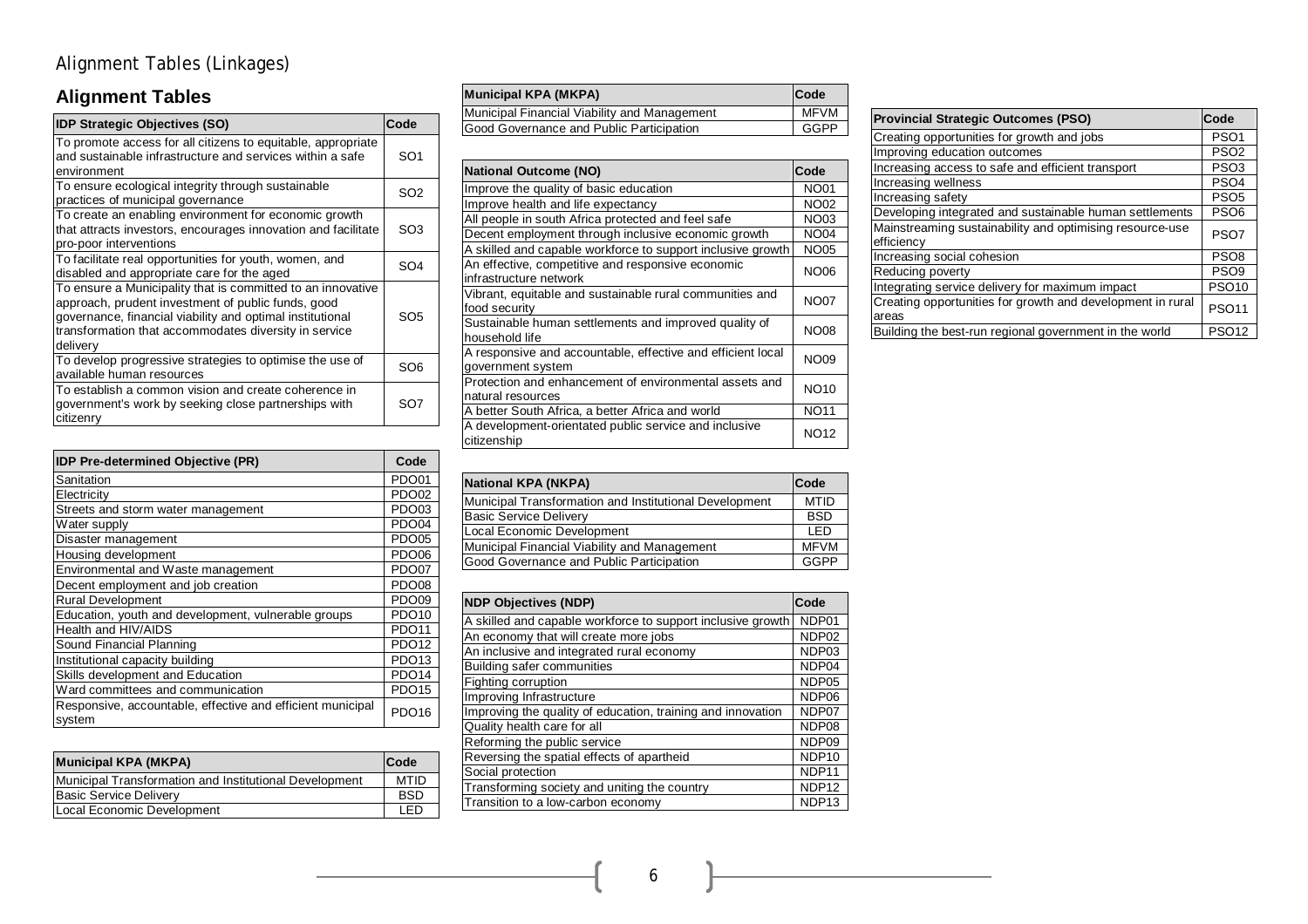#### **Top Level SDBIP Performance Indicator Amendments 2015/2016**

|                              |            |                      | See Code tables        |                 |            |            | Key Performance                                                                                              |                                                                                                                                                                                                                                                                                                                                                                                              | Original                                                                       | Amendments Multi                                                                     | 2016                           | 2017                                                                  | 2018                           | Motivation for                                                                                                    |
|------------------------------|------------|----------------------|------------------------|-----------------|------------|------------|--------------------------------------------------------------------------------------------------------------|----------------------------------------------------------------------------------------------------------------------------------------------------------------------------------------------------------------------------------------------------------------------------------------------------------------------------------------------------------------------------------------------|--------------------------------------------------------------------------------|--------------------------------------------------------------------------------------|--------------------------------|-----------------------------------------------------------------------|--------------------------------|-------------------------------------------------------------------------------------------------------------------|
| No.                          | <b>IDP</b> | SO PR                | IMKPA /<br><b>NKPA</b> | <b>NO</b>       | <b>NDP</b> | <b>PSO</b> | Indicator                                                                                                    | <b>Indicator Definition</b>                                                                                                                                                                                                                                                                                                                                                                  |                                                                                | Annual Target Annual Target - Year                                                   | 2017                           | 2018                                                                  | 2019                           | Amendment                                                                                                         |
| (TL<br>01)                   | 7.6.       | 02<br>$\Omega$ 1     | <b>BSD</b>             | 08              | 10         | 06         | The number of<br>single residential<br>properties with<br>access to basic                                    | The indicator reflects the number of residential properties that the<br>Municipality is aware of which are connected to the municipal electrical<br>infrastructure network for both credit and prepaid metering. (A10) - Local<br>Government: Municipal Planning and Performance Management<br>level of electricity. Regulations, 2001: Regulation 10 (a) General key performance indicators | 20720<br>[twenty<br>thousand<br>seven hundred<br>and twenty]<br>(Number)       | 19488<br>[nineteen<br>thousand four<br>hundred and<br>eighty eight]<br>(Number)      | Original<br>(20770)<br>(19975) | Original<br>(20820)<br>Amended Amended Amended<br>(20 475)            | Original<br>(21000)<br>(20986) | Targets amended due<br>to yearend Auditor<br>General audit process<br>identifying issues with<br>verifiable data. |
| $\overline{2}$<br>(TL<br>02) | 7.6.       | 01 04                | <b>BSD</b>             | 08              | 10         | 06         | The number of<br>single residential<br>properties with<br>access to basic<br>level of water.                 | The indicator reflects the number of residential properties that the<br>Municipality is aware of which are connected to the municipal water<br>infrastructure network (A10) - Local Government: Municipal Planning and<br>Performance Management Regulations, 2001: Regulation 10 (a) General key<br>performance indicators                                                                  | 16 480<br>[sixteen<br>thousand one<br>hundred and<br>sixtyl<br>(Number)        | 16 29 2<br>[sixteen<br>thousand two<br>hundred and<br>ninety two]<br>(Number)        | Original<br>(16810)<br>(16699) | Original<br>(17140)<br>Amended Amended Amended<br>$(17117)$ $(17545)$ | Original<br>(17300)            | Targets amended due<br>to yearend Auditor<br>General audit process<br>identifying issues with<br>verifiable data. |
| $\mathbf{3}$<br>(TL<br>03)   | 7.6.       | 02<br>01             | <b>BSD</b>             | 10 <sup>°</sup> | 10         | 06         | The number of<br>single residential<br>properties with<br>access to basic<br>level of sanitation.            | The indicator reflects the number of residential properties that the<br>Municipality is aware of connected to the municipal waste water<br>(sanitation/sewerage) network irrespective of the number of water closets<br>(toilets). (A10) - Local Government: Municipal Planning and Performance<br>Management Regulations, 2001: Regulation 10 (a) General key performance<br>indicators     | 11 670<br><b>feleven</b><br>thousand six<br>hundred and<br>seventy<br>(Number) | 11 7 7 9<br>[eleven<br>thousand<br>seven hundred<br>and seventy<br>ninel<br>(Number) | Original<br>(11900)<br>(12073) | Original<br>(12140)<br>Amended Amended Amended<br>(12375)             | Original<br>(12300)<br>(12685) | Targets amended due<br>to yearend Auditor<br>General audit process<br>identifying issues with<br>verifiable data. |
| (TL<br>(04)                  | 7.6.       | O <sub>2</sub><br>07 | <b>BSD</b>             | 10 <sup>°</sup> | 10         | 06         | The number of<br>single residential<br>properties with<br>access to basic<br>level of solid<br>waste removal | This indicator reflects the number of single residential properties that the<br>Municipality is aware of which are receiving a weekly door to door refuse<br>removal service. This excludes vacant residential properties. (A10) - Local<br>Government: Municipal Planning and Performance Management<br>Regulations, 2001: Regulation 10 (a) General key performance indicators             | 14 4 10<br>[fourteen<br>thousand one<br>hundred and<br>thirty]<br>(Number)     | 14513<br>[fourteen<br>thousand five<br>hundred and<br>thirteenl<br>(Number)          | Original<br>(14700)<br>(14876) | Original<br>(14990)<br>Amended Amended Amended<br>(15248)             | Original<br>(15200)<br>(15629) | Targets amended due<br>to yearend Auditor<br>General audit process<br>identifying issues with<br>verifiable data. |

 1 Performance indicators numbers *one to fifteen* are required in terms of the Local Government: Municipal Planning and Performance Management Regulations, 2001: Regulation 10 General key performance indicators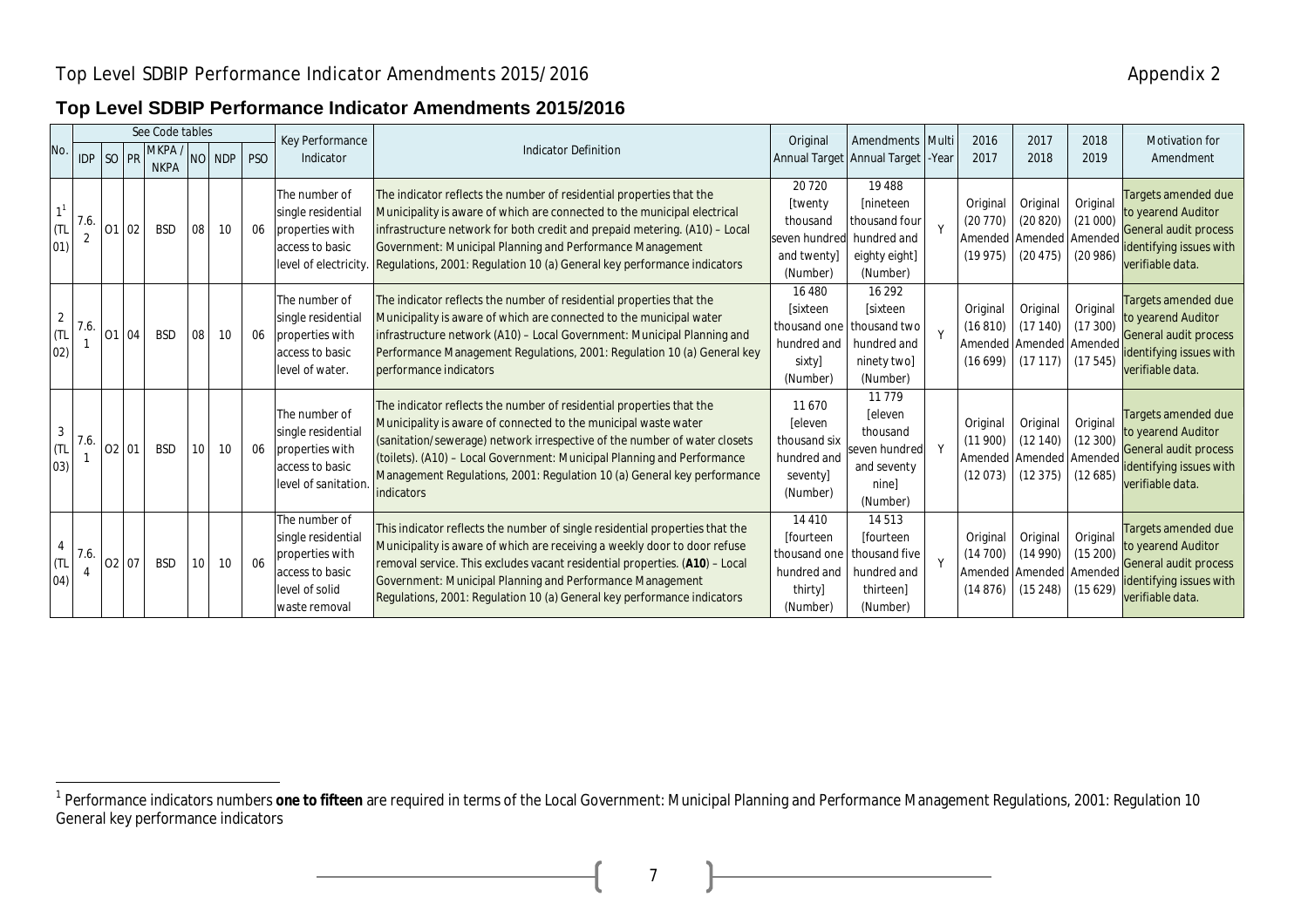|                 |                | See Code tables                                                  |               |                            |    |            |            | Key Performance                                                                                                                                                                    | Original                                                                                                                                                                                                                                                                                                                               |                                                                  |                                                                           |       | 2016                                            | 2017                                            | 2018                                    | <b>Motivation for</b>                                                                                                                                                                             |
|-----------------|----------------|------------------------------------------------------------------|---------------|----------------------------|----|------------|------------|------------------------------------------------------------------------------------------------------------------------------------------------------------------------------------|----------------------------------------------------------------------------------------------------------------------------------------------------------------------------------------------------------------------------------------------------------------------------------------------------------------------------------------|------------------------------------------------------------------|---------------------------------------------------------------------------|-------|-------------------------------------------------|-------------------------------------------------|-----------------------------------------|---------------------------------------------------------------------------------------------------------------------------------------------------------------------------------------------------|
| No.             | <b>IDP</b>     | $SO$ PR                                                          |               | <b>ЛКРА</b><br><b>NKPA</b> | NO | <b>NDP</b> | <b>PSO</b> | Indicator                                                                                                                                                                          | <b>Indicator Definition</b>                                                                                                                                                                                                                                                                                                            | Annual Target Annual Target                                      | Amendments Mult                                                           | -Year | 2017                                            | 2018                                            | 2019                                    | Amendment                                                                                                                                                                                         |
| 5<br>(TL<br>05) | 7.6<br>2       | $-05$ $12$<br>$\star$<br>01                                      | $\star$<br>02 | <b>BSD</b>                 | 12 | 09         | 12         | The number of<br>formalised single<br>residential<br>properties with<br>access to free<br>basic services:<br><b>ELECTRICITY</b>                                                    | This indicator relates to the Pre-Paid Electricity Tariff Electrification Housing<br>Scheme (Limited to 20A) limited to 400kWh and first 50kWh free - Local<br>Government: Municipal Planning and Performance Management<br>Regulations, 2001: Regulation 10 (b) General key performance indicators                                    | 8 710 [eight<br>thousand<br>seven hundre<br>and ten]<br>(Number) | #8933 [eight<br>thousand nine<br>hundred and<br>thirty three]<br>(Number) |       | Original<br>(8710)<br>Amended Amended<br>(8933) | Original<br>(8710)<br>(8933)                    | Original<br>(8710)<br>Amended<br>(8933) | Improved alignment<br>of PDO with strategic<br>objectives and<br>priorities<br>#Targets amended due<br>to yearend Auditor<br>General audit process<br>identifying issues with<br>verifiable data. |
| 6<br>(TL<br>06) | $\overline{1}$ | $7.6.$ $\Theta$ $\Theta$ $\left  12 \right $<br>$\star$<br>01 04 | $\star$       | <b>BSD</b>                 | 12 | 09         | 12         | The number of<br>formalised single<br>residential<br>properties earning<br>less than R2500<br>per month with<br>access to free<br>basic services:<br><b>WATER</b>                  | This indicator reflects the 100% social rebate granted in respect to the annual<br>water availability fee charged to qualifying home owners of single residential<br>properties. (A10) - Local Government: Municipal Planning and Performance<br>Management Regulations, 2001: Regulation 10 (b) General key performance<br>indicators | 1 280 [one<br>thousand two<br>hundred and<br>eighty]<br>(Number) | #1655 [one<br>thousand six<br>hundred and<br>fifty five]<br>(Number)      |       | Original<br>(1280)<br>(1655)                    | Original<br>(1280)<br>Amended Amended<br>(1655) | Original<br>(1280)<br>Amende<br>(1655)  | Improved alignment<br>of PDO with strategic<br>objectives and<br>priorities<br>#Targets amended due<br>to yearend Auditor<br>General audit process<br>identifying issues with<br>verifiable data. |
| (TL<br>07)      | 7.6            | $\frac{0.5}{1}$ $\frac{1.2}{1}$<br>$01$ 01                       | $\star$       | <b>BSD</b>                 | 12 | 09         | 12         | The number of<br>formalised single<br>residential<br>properties earning<br>ess than R2500<br>per month with<br>access to free<br>basic services:<br>SANITATION/<br><b>SEWERAGE</b> | This indicator reflects the 100% social rebate granted in respect to the annual<br>sanitation fee charged to qualifying home owners of single residential<br>properties. (A10) - Local Government: Municipal Planning and Performance<br>Management Regulations, 2001: Regulation 10 (b) General key performance<br>indicators         | 1 260 [one<br>thousand two<br>hundred and<br>sixty]<br>(Number)  | 1655 [one<br>thousand six<br>hundred and<br>fifty five]<br>(Number)       |       | Original<br>(1260)<br>Amended<br>(1655)         | Original<br>(1260)<br>Amended<br>(1655)         | Origina<br>(1260)<br>Amende<br>(1655)   | Improved alignment<br>of PDO with strategic<br>objectives and<br>priorities<br>#Targets amended due<br>to yearend Auditor<br>General audit process<br>identifying issues with<br>verifiable data  |
| 8<br>(TL<br>08) | 7.5.           | 05 12<br>$\star$<br>02 07                                        | $\star$       | <b>BSD</b>                 | 12 | 09         | 12         | The number of<br>formalised single<br>residential<br>properties earning<br>ess than R2500<br>per month with<br>access to free<br>basic services:<br>SOLID WASTE/<br><b>REFUSE</b>  | This indicator reflects the 100% social rebate granted in respect to the annual<br>solid waste fee charged to qualifying home owners of single residential<br>properties. (A10) - Local Government: Municipal Planning and Performance<br>Management Regulations, 2001: Regulation 10 (b) General key performance<br>indicators        | 1 290 [one<br>thousand two<br>hundred and<br>ninetyl<br>(Number) | 1655 [one]<br>thousand six<br>hundred and<br>fifty five]<br>(Number)      |       | Original<br>(1290)<br>(1655)                    | Original<br>(1290)<br>Amended Amended<br>(1655) | Original<br>(1290)<br>Amende<br>(1655)  | Improved alignment<br>of PDO with strategic<br>objectives and<br>priorities<br>#Targets amended due<br>to yearend Auditor<br>General audit process<br>identifying issues with<br>verifiable data  |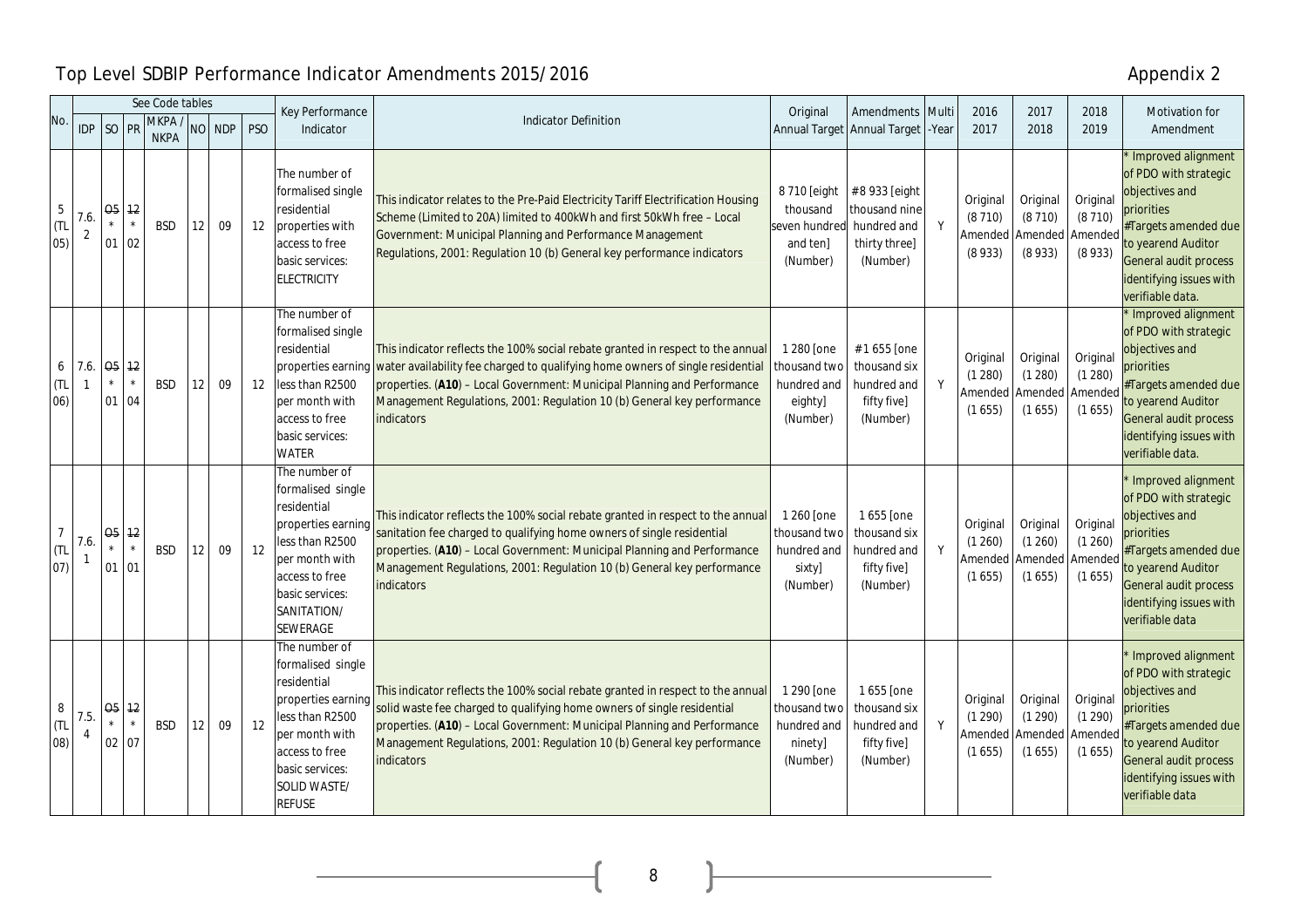|     |                                             | See Code tables<br>Key Performance |                       | Original | Amendments Multi |            | 2016                                                                                                                                                                                                 | 2017                                                                                                                                                                                                                                                                                                                                                                                                                                                                                                                                                                                                                                                                                                                                                                         | 2018                                 | Motivation for                     |              |         |         |         |           |
|-----|---------------------------------------------|------------------------------------|-----------------------|----------|------------------|------------|------------------------------------------------------------------------------------------------------------------------------------------------------------------------------------------------------|------------------------------------------------------------------------------------------------------------------------------------------------------------------------------------------------------------------------------------------------------------------------------------------------------------------------------------------------------------------------------------------------------------------------------------------------------------------------------------------------------------------------------------------------------------------------------------------------------------------------------------------------------------------------------------------------------------------------------------------------------------------------------|--------------------------------------|------------------------------------|--------------|---------|---------|---------|-----------|
| No. |                                             | IDP SO PR                          | МКРА .<br><b>NKPA</b> |          | NO NDP           | <b>PSO</b> | Indicator                                                                                                                                                                                            | <b>Indicator Definition</b>                                                                                                                                                                                                                                                                                                                                                                                                                                                                                                                                                                                                                                                                                                                                                  |                                      | Annual Target Annual Target - Year |              | 2017    | 2018    | 2019    | Amendment |
| (TL | 8.1<br>(09)                                 |                                    | 05 12 MFVM 09         |          | 09               | 12         | The percentage of<br>a Municipality's<br>capital budget<br>actually spent on<br>budgeted capital<br>projects                                                                                         | Percentage reflecting year-to-date spend/total budget, less any contingent<br>liabilities relating to the capital budget.<br>The total budget is the Council-approved adjusted budget at the time of the<br>measurement.<br>Contingent liabilities are only identified at the year-end. - Local Government:<br>Municipal Planning and Performance Management Regulations, 2001:<br>Regulation 10 (c) General key performance indicators                                                                                                                                                                                                                                                                                                                                      | 100<br>[one hundred]<br>(Percentage) | No<br>Amendment                    | Y            | 100     | 100     | 100     |           |
|     | 10<br>$ $ (TL $ $ 7.10 $ $ 03 $ $ 08<br>10) |                                    | LED                   | 06       | 06               | 03         | Number of<br><b>Expanded Public</b><br>Works Programme<br>(EPWP) job<br>opportunities<br>created by the<br>organisation                                                                              | This indicator measures the number of work opportunities created through<br>the Expanded Public Works Programme (EPWP).<br>An EPWP work opportunity is paid work created for an individual on an EPWP<br>project for any period of time, within the employment conditions of the Code<br>of Good Practice for Special Public Works Programmes.<br>Each Directorate has a responsibility to create EPWP opportunities and<br>report them to the EPWP administrator. The individual targets per<br>Directorate are reflected in the Directors' scorecard. The target reflected<br>here relates to the organisation as a whole. - Local Government: Municipal<br>Planning and Performance Management Regulations, 2001: Regulation 10 (d)<br>General key performance indicators | 2 000 [two<br>thousand]<br>(Number)  | No<br>Amendment                    | <sup>V</sup> | 2 1 0 0 | 2 2 0 0 | 2 3 0 0 |           |
|     | $\vert$ (TL   7.1 $\vert$ 06   14<br>11)    |                                    | MTID                  | 04       | 01               | 2          | Percentage of<br>people from<br>employment<br>equity target<br>groups employed<br>in the three<br>highest levels of<br>management in<br>compliance with<br>the approved<br>employment<br>equity plan | The indicator measures the percentage of people from employment equity<br>target groups employed in the three highest levels of (Municipal Manager,<br>Directors and managers reporting to directors) management in line with the<br>annual report of the Department of Labour.<br>Each directorate contributes to the corporate achievement of targets and<br>goals by implementing its own objectives of quantitative and qualitative goal<br>setting.<br>The three highest levels are Top Management (MM and Directors); Managers<br>reporting to Directors and Middle Management (Section Heads and<br>Professionals) - Local Government: Municipal Planning and Performance<br>Management Regulations, 2001: Regulation 10 (e) General key performance<br>indicators    | 80 [eighty]<br>(Percentage)          | No<br>Amendment                    | Y            | 80      | 80      | 80      |           |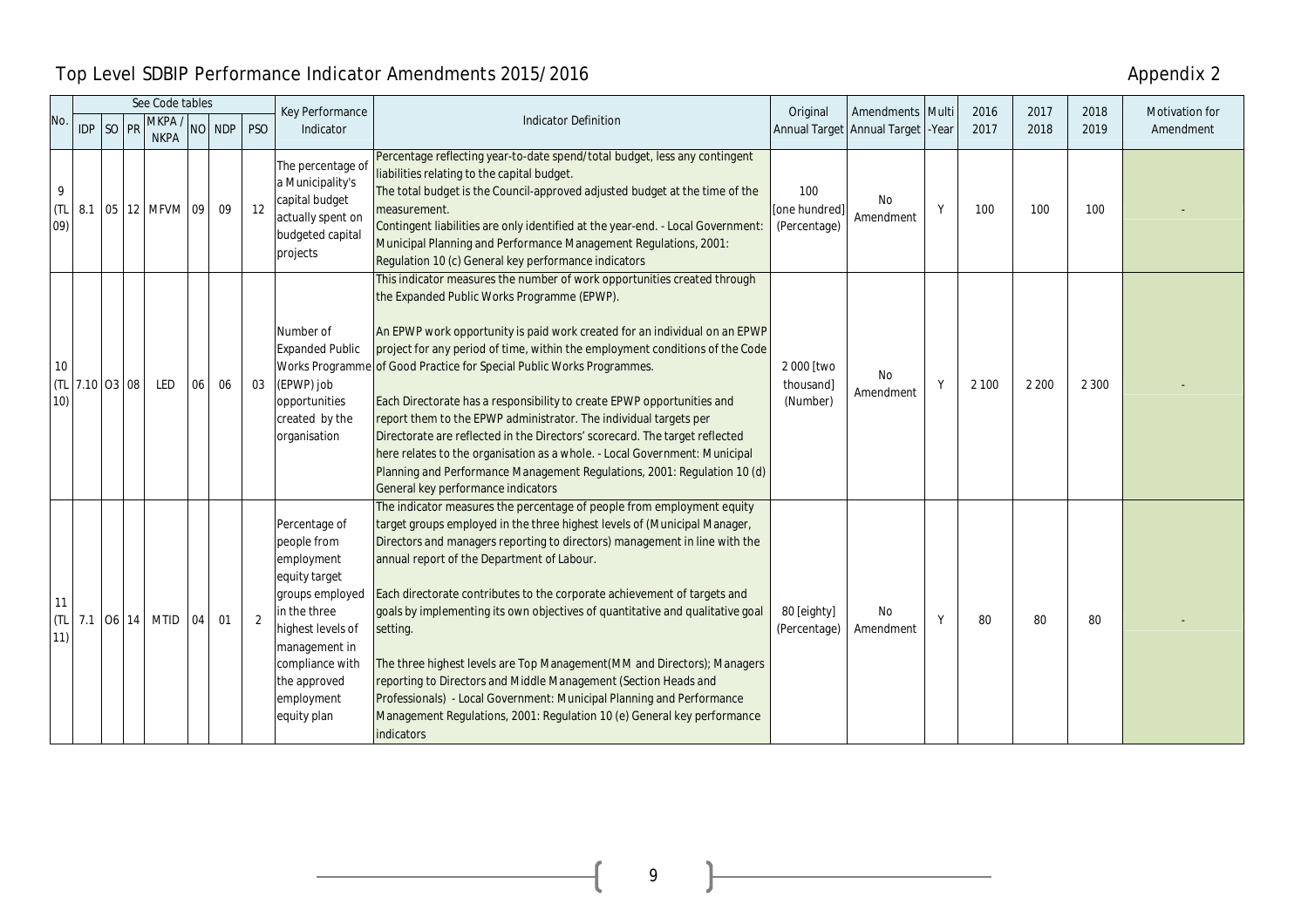|                   |                   |           |       | See Code tables            |           |            |            | Key Performance                                                                                                          |                                                                                                                                                                                                                                                                                                                                                                                                                                                           | Original                                       | Amendments Multi |       | 2016 | 2017 | 2018           | Motivation for                                                                                               |
|-------------------|-------------------|-----------|-------|----------------------------|-----------|------------|------------|--------------------------------------------------------------------------------------------------------------------------|-----------------------------------------------------------------------------------------------------------------------------------------------------------------------------------------------------------------------------------------------------------------------------------------------------------------------------------------------------------------------------------------------------------------------------------------------------------|------------------------------------------------|------------------|-------|------|------|----------------|--------------------------------------------------------------------------------------------------------------|
| No                |                   | IDP SO PR |       | <b>MKPA</b><br><b>NKPA</b> | <b>NO</b> | <b>NDP</b> | <b>PSO</b> | Indicator                                                                                                                | <b>Indicator Definition</b>                                                                                                                                                                                                                                                                                                                                                                                                                               | Annual Target Annual Target                    |                  | -Year | 2017 | 2018 | 2019           | Amendment                                                                                                    |
| 12<br>(TL)<br>12) |                   |           |       | 7.12 06 14 MTID            | 04        | 01         | 2          | Percentage<br>budget spent on<br>implementation o<br>workplace skills<br>plan (WSP)                                      | Public Service employers in the national and provincial spheres of<br>government are required in terms of Section 30 of the Skills Development<br>Amendment Act to budget at least one percent [1%] of their payroll for the<br>education and training of their employees measured against training budget.<br>Local Government: Municipal Planning and Performance Management<br>Regulations, 2001: Regulation 10 (f) General key performance indicators | $1$ [One]<br>(Percentage)                      | No<br>Amendment  | Y     | 1%   | 1%   | 1%             |                                                                                                              |
| 13<br>(TL<br>13)  | 8                 |           |       | 05 12 MFVM 09              |           | 09         | 12         | Financial viability<br>as expressed by<br>the following<br>ratio:<br>Debt Coverage                                       | The ratio measures the ability to cover debt service payments with own<br>revenue to aid in determining the financial viability of the Municipality (SA8)<br>Local Government: Municipal Planning and Performance Management<br>Regulations, 2001: Regulation 10 (g) General key performance indicators                                                                                                                                                   | 21.0<br>[twenty one]<br>(Number)               | No<br>Amendment  | Y     | 19.9 | 21.9 | 21.9           |                                                                                                              |
| 14<br>(TL<br>14)  | 8                 |           |       | 05 12 MFVM 09              |           | 09         | 12         | Financial viability<br>as expressed by<br>the following<br>ratio:<br>Cost Coverage                                       | To calculate the ability to cover fixed cost with available cash to aid in<br>determining the financial viability of the Municipality (SA8) - Local<br>Government: Municipal Planning and Performance Management<br>Regulations, 2001: Regulation 10 (g) General key performance indicators                                                                                                                                                               | 0.5 [zero point<br>five] (Number)              | No<br>Amendment  | Y     | 1.5  | 2.8  | 2.8            |                                                                                                              |
| 15<br>(TL<br>15)  | 8                 |           |       | 05 12 MFVM 09              |           | 09         | 12         | <b>Financial viability</b><br>as expressed by<br>the following<br>ratio:<br>Outstanding<br>Service Debtors to<br>Revenue | To calculate the ratio of service debtor to service revenue to aid in<br>determining the financial viability of the Municipality (SA8) - Local<br>Government: Municipal Planning and Performance Management<br>Regulations, 2001: Regulation 10 (g) General key performance indicators                                                                                                                                                                    | 18.8 [eighteen<br>point eight]<br>(Percentage) | No<br>Amendment  | Y     | 16.3 | 14.7 | 14.7           |                                                                                                              |
| 16<br>(TL<br>28)  | 7.5<br>4.9        |           | 02 07 | GGPP                       | 10        | 11         | 04         | <b>Estuary Pollution</b><br>Management<br>Programme                                                                      | Recreational Water Quality Monitoring.<br>Number of tests done.                                                                                                                                                                                                                                                                                                                                                                                           | 12<br>[twelve]<br>(Number)                     | No<br>Amendment  | Y     | 12   | 12   | 12             |                                                                                                              |
| 17<br>(TL<br>29)  | 7.10<br>$\cdot$ 1 |           | 03 08 | LED                        | 04        | 02         | 01         | Economic<br>Development<br>Strategy                                                                                      | Provide LED development and support initiatives for beneficiaries including,<br>individuals, SMMEs, cooperatives, emerging contractors<br>Number of initiatives arranged.                                                                                                                                                                                                                                                                                 | 4<br>[four]<br>(Number)                        | No<br>Amendment  | Y     | 4    |      | $\overline{4}$ |                                                                                                              |
| 18<br>(TL<br>30)  | 7.3<br>1.1        | 07        | 16    | MTID <sub>12</sub>         |           | 10         | 12         | Spatial<br>Development<br>Framework and<br>Zoning Scheme<br>by-law developed.                                            | Enabling institutional readiness for Spatial Planning and Land Use<br>Management Act, 2013 (Act No. 16 of 2013) (SPLUMA) implementation<br>$\overline{2}$<br>through the development of a Spatial Development Framework (SDF) and<br>[two]<br>N<br>(see below)<br>Zoning Scheme by-law<br>(Number)                                                                                                                                                        |                                                |                  |       |      |      |                | The SDF and Zoning<br>Scheme By-law has<br>been split due to the<br>fact that they are<br>separate from each |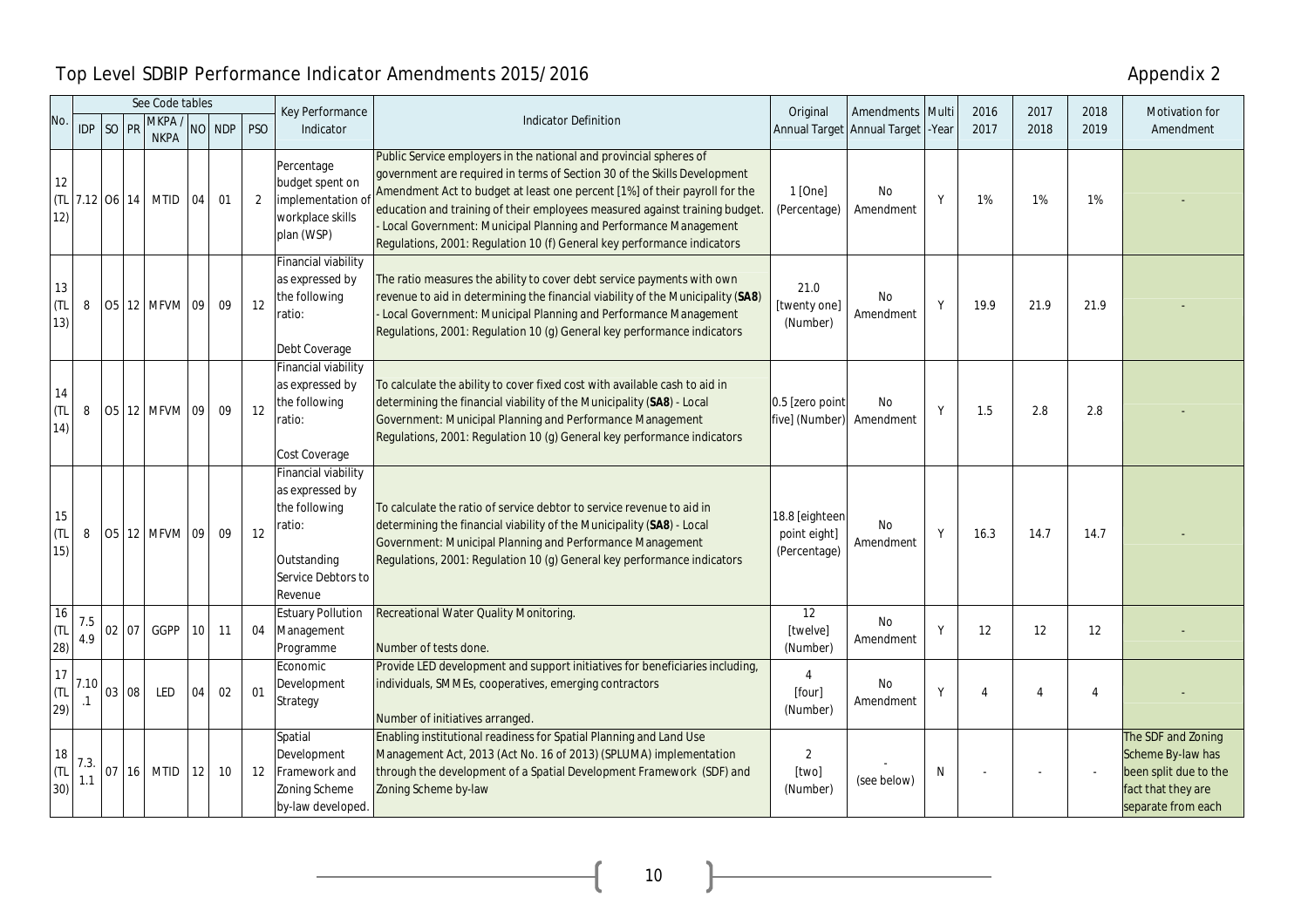|                  |             |           | See Code tables       |    |        |            | Key Performance                     |                                                                                                                                                                                                                             | Original        | Amendments Multi                                     |   | 2016            | 2017 | 2018   | Motivation for                                                                                                                                                                                                                                                                                                                                                                                                                |
|------------------|-------------|-----------|-----------------------|----|--------|------------|-------------------------------------|-----------------------------------------------------------------------------------------------------------------------------------------------------------------------------------------------------------------------------|-----------------|------------------------------------------------------|---|-----------------|------|--------|-------------------------------------------------------------------------------------------------------------------------------------------------------------------------------------------------------------------------------------------------------------------------------------------------------------------------------------------------------------------------------------------------------------------------------|
| No.              |             | IDP SO PR | MKPA /<br><b>NKPA</b> |    | NO NDP | <b>PSO</b> | Indicator                           | <b>Indicator Definition</b>                                                                                                                                                                                                 |                 | Annual Target Annual Target - Year                   |   | 2017            | 2018 | 2019   | Amendment                                                                                                                                                                                                                                                                                                                                                                                                                     |
| 18a              | 7.3.<br>1.1 |           | 07 16 MTID 12         |    | 10     | 12         | Zoning Scheme<br>by-law developed.  | Enabling institutional readiness for Spatial Planning and Land Use<br>Management Act, 2013 (Act No. 16 of 2013) (SPLUMA) implementation<br>through the development and submission to Council of the Zoning Scheme<br>by-law | <b>New</b>      | $1$ [one]<br>(Number)                                | N |                 |      | ÷.     | other following<br>separate processes<br>running concurrently<br>under different                                                                                                                                                                                                                                                                                                                                              |
| 18 <sub>b</sub>  | 7.3.<br>1.1 |           | 07 16 MTID 12         |    | 10     | 12         | Spatial<br>Development<br>Framework | Review and submission of the Spatial Development Framework (SDF) to<br>Council                                                                                                                                              | <b>New</b>      | 1 [one]<br>(Number)                                  | N |                 |      |        | legislation (e.g.<br>SPLUMA and MSA). As<br>required by SPLUMA<br>the SDF must also form<br>part of the IDP process<br>under the MSA.                                                                                                                                                                                                                                                                                         |
| 19<br>(TL<br>31) |             | 7.4 01 06 | <b>BSD</b>            | 08 | 06     | 06         | Human<br>Settlement Plan            | Provide housing opportunities through servicing sites and building top<br>structures.<br>Number of opportunities provided.<br>Expenditure of operational and capital funding provided.                                      | 500<br>(Number) | 100%<br>[five hundred] [one hundred]<br>(Percentage) | Y | $\frac{2}{\pi}$ |      | $\sim$ | Due to our dependency<br>on grant funding and<br>unknowns at the time<br>of the PI development<br>such as final cost per<br>unit and access to<br>properties the actuals<br>can vary significantly<br>due to the factors<br>outside of the<br>municipality's control.<br>In addition the<br>verification of actuals<br>both for internal and<br>external audit require<br>extensive and<br>expensive verification<br>process. |

<sup>&</sup>lt;u>.</u><br><sup>2</sup> Outer year targets dependant on funding provided by Province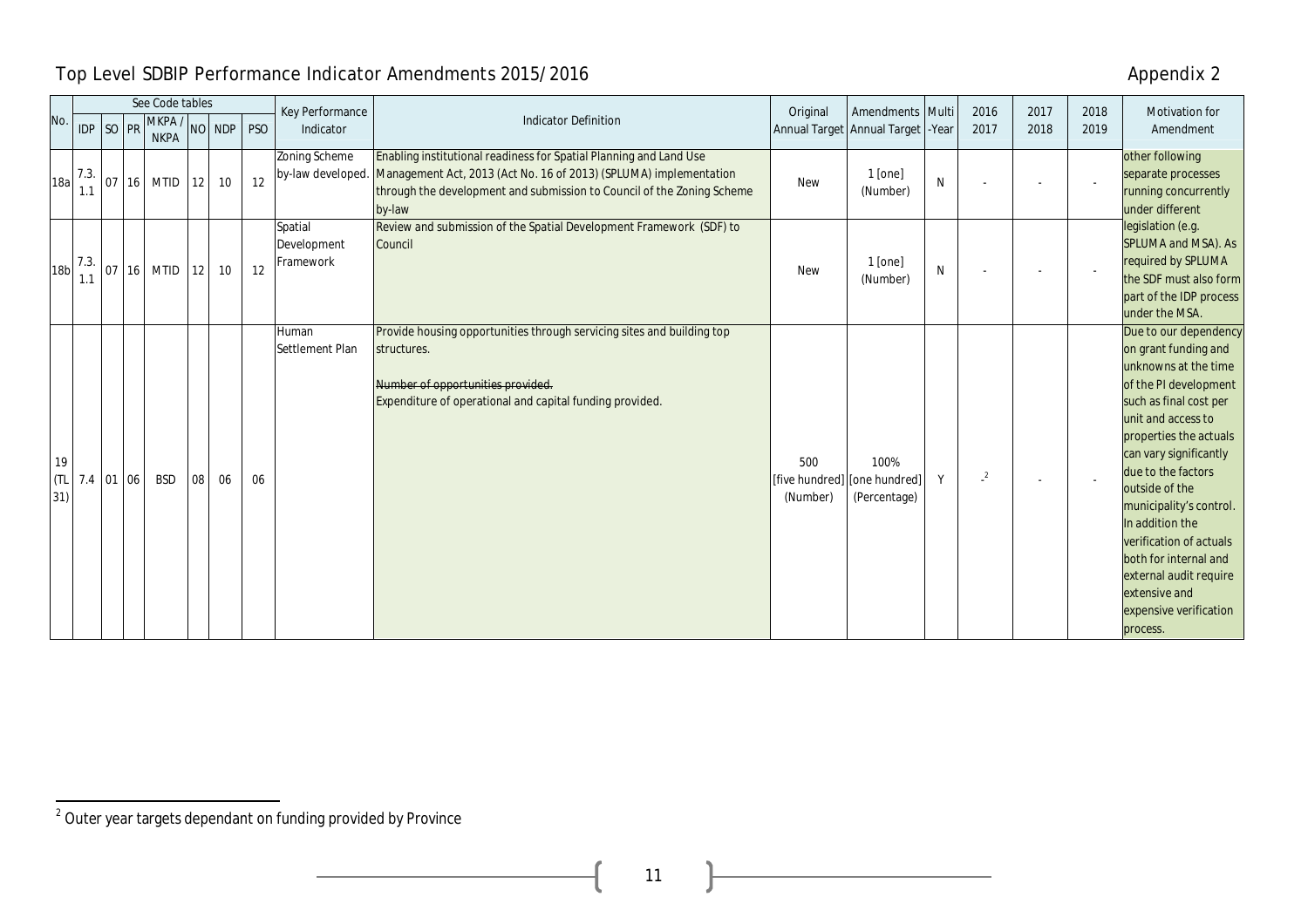|                   | See Code tables<br>Key Performance |           | Original                   | Amendments Multi |        | 2016       | 2017                                                                                                        | 2018                                                                                                                                                                                                                                                                    | Motivation for                                        |                                                     |       |                                                                      |                                |                                |                                                                                                                                                                                                                                                                                                                             |
|-------------------|------------------------------------|-----------|----------------------------|------------------|--------|------------|-------------------------------------------------------------------------------------------------------------|-------------------------------------------------------------------------------------------------------------------------------------------------------------------------------------------------------------------------------------------------------------------------|-------------------------------------------------------|-----------------------------------------------------|-------|----------------------------------------------------------------------|--------------------------------|--------------------------------|-----------------------------------------------------------------------------------------------------------------------------------------------------------------------------------------------------------------------------------------------------------------------------------------------------------------------------|
| No.               |                                    | IDP SO PR | <b>MKPA</b><br><b>NKPA</b> |                  | NO NDP | <b>PSO</b> | Indicator                                                                                                   | <b>Indicator Definition</b>                                                                                                                                                                                                                                             |                                                       | Annual Target Annual Target                         | -Year | 2017                                                                 | 2018                           | 2019                           | Amendment                                                                                                                                                                                                                                                                                                                   |
| 20<br>(TL<br>32)  |                                    | 7.4 01 06 | <b>BSD</b>                 | 08               | 06     | 06         | Hornlee Toilets                                                                                             | Provide access to proper sanitation through constructing toilets attached to<br>houses in Hornlee<br>Percentage spend of funding provided.                                                                                                                              | 150<br>[one hundred<br>and fifty]<br>(Number)         | 100%<br>[one hundred]<br>(Percentage)               | Y     | Original<br>150<br>Amended<br>$(100\%)$                              |                                | $\sim$                         | Project depends on<br>funding availability<br>which determines the<br>amount of units that<br>can be built therefore<br>making accurate unit<br>targets improbable. In<br>addition the<br>verification of actuals<br>both for internal and<br>external audit require<br>extensive and<br>expensive verification<br>process. |
| 21<br>(TL)<br>38) | 7.6<br>$\overline{2}$              | 01 02     | <b>BSD</b>                 | 08               | 10     | 06         | Installation of<br>housing units<br>electrical prepaid<br>meters                                            | Utilize approved Integrated National Electrification Programme (INEP)<br>funding to electrify all housing units completed by Housing Department<br>within the financial year<br>95% of completed housing units electrified<br>Percentage spend of funding provided.     | 95%<br>(Percentage)                                   | 100%<br>[ninety five] [one hundred]<br>(Percentage) | Y     | Original<br>(95%)<br>Amended Amended Amended related to<br>$(100\%)$ | Original<br>(95%)<br>$(100\%)$ | Original<br>(95%)<br>$(100\%)$ | The PI as originally<br>developed will provide<br>significant and costly<br>implications during<br>audit processes as<br>measurability per the<br>requirements of a<br><b>SMART</b> performance<br>indicator.                                                                                                               |
| 22<br>(TL<br>27)  | 7.6<br>$\overline{2}$              | 01 02     | <b>BSD</b>                 | 08               | 10     | 06         | Limit electricity<br>unaccounted for<br>by maintaining a<br>loss percentage<br>equal to or less<br>than 10% | This indicator measures unaccounted for electricity which represents the<br>difference between "net purchases" (the volume of electricity purchased<br>from Eskom) and "consumption" (the volume of electricity consumption<br>(sales) including indigent consumption.) | 10%<br>[equal to or<br>less than ten]<br>(Percentage) | No<br>Amendment                                     | Y     | ≤10%                                                                 | $\leq 10\%$                    | $\leq 10\%$                    |                                                                                                                                                                                                                                                                                                                             |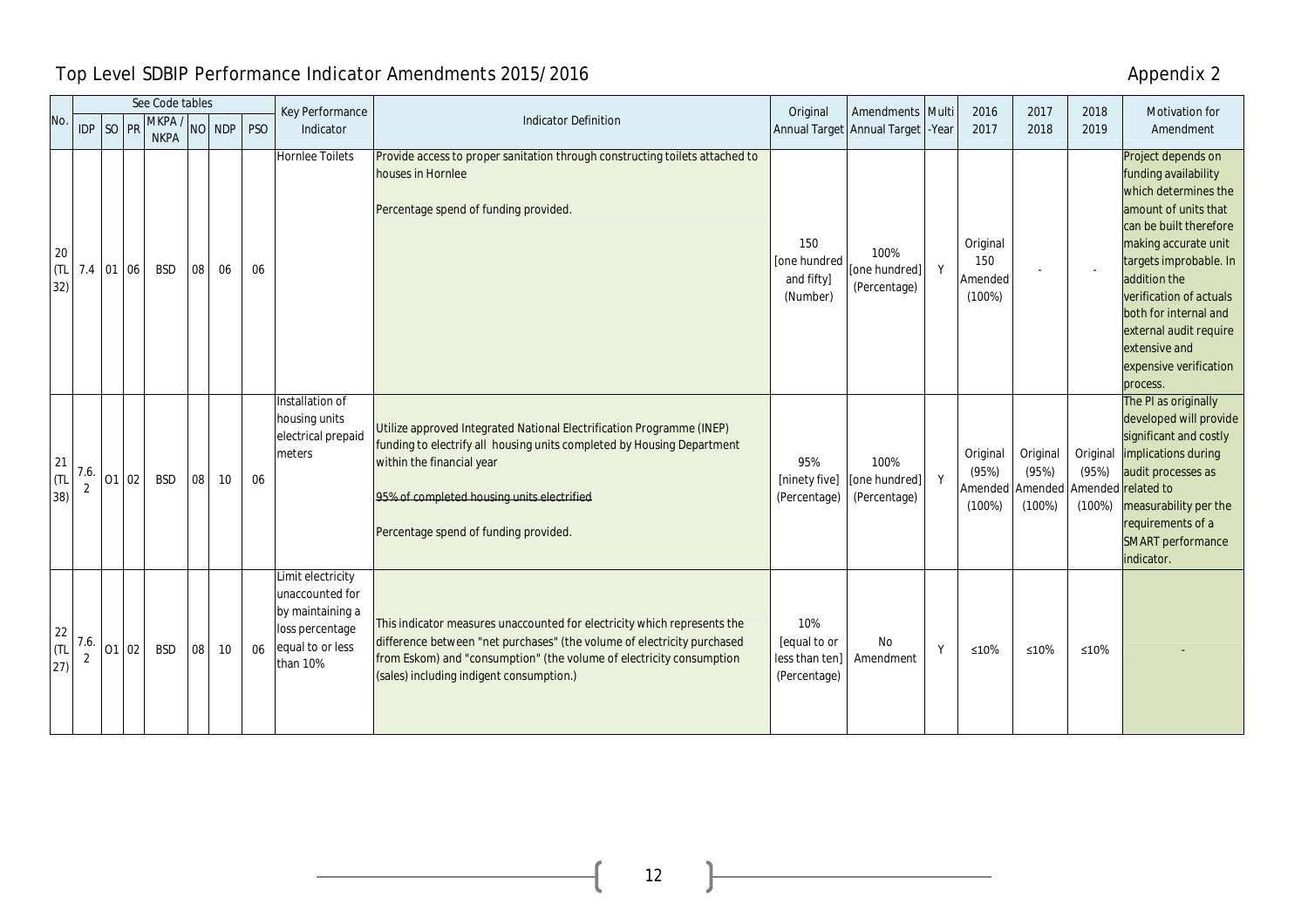|                   |          |           |         | See Code tables       |    |        |            | Key Performance                                                                                     |                                                                                                                                                                                                                                                                                                           | Original                                                    | Amendments Multi                   |   | 2016 | 2017 | 2018 | Motivation for                                                                                                                                                                                                                                                                                                                                                                                             |
|-------------------|----------|-----------|---------|-----------------------|----|--------|------------|-----------------------------------------------------------------------------------------------------|-----------------------------------------------------------------------------------------------------------------------------------------------------------------------------------------------------------------------------------------------------------------------------------------------------------|-------------------------------------------------------------|------------------------------------|---|------|------|------|------------------------------------------------------------------------------------------------------------------------------------------------------------------------------------------------------------------------------------------------------------------------------------------------------------------------------------------------------------------------------------------------------------|
| No.               |          | IDP SO PR |         | MKPA /<br><b>NKPA</b> |    | NO NDP | <b>PSO</b> | Indicator                                                                                           | <b>Indicator Definition</b>                                                                                                                                                                                                                                                                               |                                                             | Annual Target Annual Target - Year |   | 2017 | 2018 | 2019 | Amendment                                                                                                                                                                                                                                                                                                                                                                                                  |
| 23<br>(TL<br>39)  |          | 7.1 01 02 |         | <b>BSD</b>            | 08 | 10     | 06         | Electrical Master<br>plans                                                                          | Complete all Master plans projects programmed for the financial year within<br>the available budget.<br>*Capital projects expenditure over budgeted water capital projects.                                                                                                                               | 100%<br>[one hundred]<br>(Percentage)                       | No<br>Amendment                    | N |      |      |      | The amendment is to<br>clarify the definition.                                                                                                                                                                                                                                                                                                                                                             |
| 24<br>(TL<br>40)  | 7.6<br>3 |           | 01 03   | <b>BSD</b>            | 06 | 06     | 03         | Implementation of<br>the Roads and<br>Stormwater<br>maintenance plan                                | Develop and action a Roads and Stormwater maintenance plan for the<br>greater Knysna within the available budget.<br>100% expenditure of maintenance budget                                                                                                                                               | 100%<br>[one hundred]<br>(Percentage)                       | No<br>Amendment                    | N | 100% | 100% | 100% |                                                                                                                                                                                                                                                                                                                                                                                                            |
| 25<br>(TL)<br>41) | 7.6      |           | $01$ 04 | <b>BSD</b>            | 08 | 10     | 06         | <b>Water Quality</b>                                                                                | Improve the average Blue Drop score for greater Knysna by improve<br>institutional capacity as well as implementing effective maintenance and<br>administration procedures at all systems<br>Water quality to maintained at 90% or above in support of the Blue Drop<br>program                           | 90%<br>[ninety]<br>(Percentage)                             | No<br>Amendment                    | Y | 91%  | 92%  | 93%  | Definition (only)<br>amendment required<br>as the Blue Drop award<br>is made up of several<br>components related to<br>issues including<br>governance, human<br>resources and finances,<br>water quality forms<br>less than 20% of the<br>calculations. In<br>addition the<br>Department of Water<br>and Sanitation does<br>not provide regular<br>auditable reports<br>which leads to AG<br>audit issues. |
| 26<br>(TL<br>42)  | 7.6      |           | 01 04   | <b>BSD</b>            | 08 | 10     | 06         | Limit water<br>unaccounted for<br>by maintaining a<br>loss percentage of<br>equal to or less<br>20% | This indicator measures unaccounted for water which represents the<br>difference between "net production" (the volume of water delivered into the<br>water network) and "consumption" (the volume of water that can be<br>accounted for by legitimate consumption including the indigent<br>consumption.) | 20%<br>[equal to or<br>less than<br>twenty]<br>(Percentage) | No<br>Amendment                    | Y | ≤20% | ≤20% | ≤20% |                                                                                                                                                                                                                                                                                                                                                                                                            |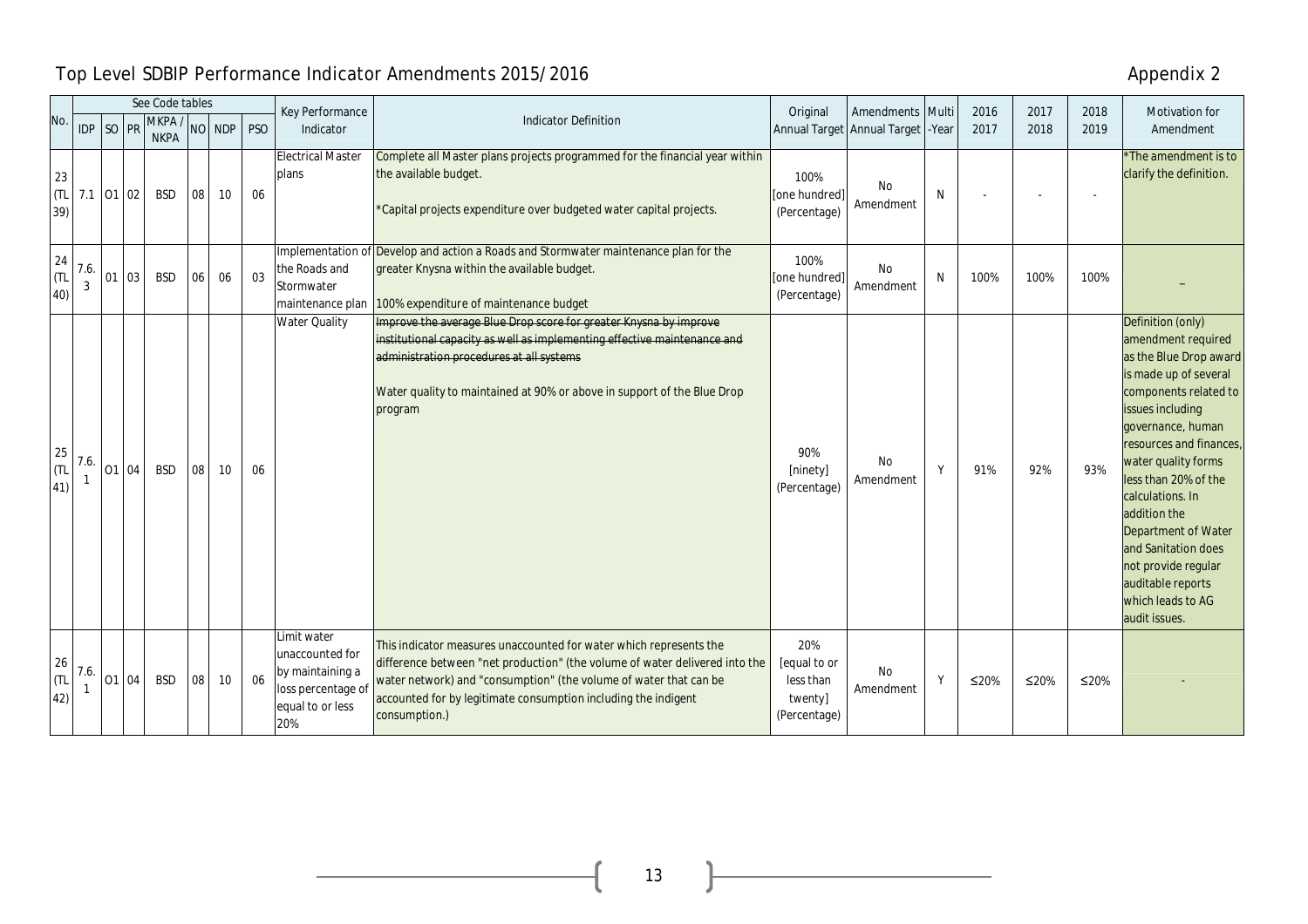|                    |            | See Code tables<br>Key Performance |           |                      |    |        |            |                                    |                                                                                                                                                                                                                                                                                            | <b>Motivation for</b>                             |                                                        |           |              |                |              |                                                                                                                                                                                                                                                                                                                                                                                                                                                                                                                                                                                  |
|--------------------|------------|------------------------------------|-----------|----------------------|----|--------|------------|------------------------------------|--------------------------------------------------------------------------------------------------------------------------------------------------------------------------------------------------------------------------------------------------------------------------------------------|---------------------------------------------------|--------------------------------------------------------|-----------|--------------|----------------|--------------|----------------------------------------------------------------------------------------------------------------------------------------------------------------------------------------------------------------------------------------------------------------------------------------------------------------------------------------------------------------------------------------------------------------------------------------------------------------------------------------------------------------------------------------------------------------------------------|
| No.                |            |                                    | IDP SO PR | МКРА.<br><b>NKPA</b> |    | NO NDP | <b>PSO</b> | Indicator                          | <b>Indicator Definition</b>                                                                                                                                                                                                                                                                | Original                                          | Amendments Multi<br>Annual Target Annual Target - Year |           | 2016<br>2017 | 2017<br>2018   | 2018<br>2019 | Amendment                                                                                                                                                                                                                                                                                                                                                                                                                                                                                                                                                                        |
| 27<br>(TL<br>43)   |            |                                    | 7.1 01 04 | <b>BSD</b>           | 06 | 06     | 10         | <b>Water Master</b><br>plans       | Complete all Master plans projects programmed for the financial year within<br>the available budget.<br>*Capital projects expenditure over budgeted water capital projects.                                                                                                                | 100%<br>[one hundred]<br>(Percentage)             | No<br>Amendment                                        | ${\sf N}$ |              | $\overline{a}$ | $\sim$       | *The amendment is to<br>clarify the definition.                                                                                                                                                                                                                                                                                                                                                                                                                                                                                                                                  |
| 28<br>$(TL$<br>44) | 7.6.       | 02<br>$\star$<br>01                | 01        | <b>BSD</b>           | 10 | 10     | 06         | Waste Water<br>quality             | Improve the average Green Drop score for greater Knysna by improve<br>institutional capacity as well as implementing effective maintenance and<br>administration procedures at all systems. #<br>Waste water quality to maintained at 75% or above in support of the Green<br>Drop program | $^{\wedge}78\%$<br>[ninety eight]<br>(Percentage) | 75%<br>[ninety five]<br>(Percentage)                   | Y         | 79%          | 80%            | 81%          | Correction of<br>Strategic Objective<br>incorrectly allocated<br># Definition<br>amendment required<br>as the Blue Drop is<br>made up of several<br>components related to<br>issues including<br>governance, human<br>resources and finances,<br>water quality forms<br>less than 20% of the<br>calculations. In<br>addition the<br>Department of Water<br>and Sanitation does<br>not provide regular<br>auditable reports<br>which leads to AG<br>audit issues.<br>^Reduction due to the<br>challenges Knysna and<br>Sedgefield Waste<br><b>Water Treatment</b><br><b>Works</b> |
| 29<br>(TL<br>45)   | 7.6.<br>-1 |                                    | 01 04     | <b>BSD</b>           | 06 | 06     | 10         | <b>Waste Water</b><br>Master plans | Complete all Master plans projects programmed for the financial year within<br>the available budget.<br>*Capital projects expenditure over budgeted waste water capital projects.                                                                                                          | 100%<br>[one hundred]<br>(Percentage)             | No<br>Amendment                                        | N         |              |                |              | *The amendment is to<br>clarify the definition.                                                                                                                                                                                                                                                                                                                                                                                                                                                                                                                                  |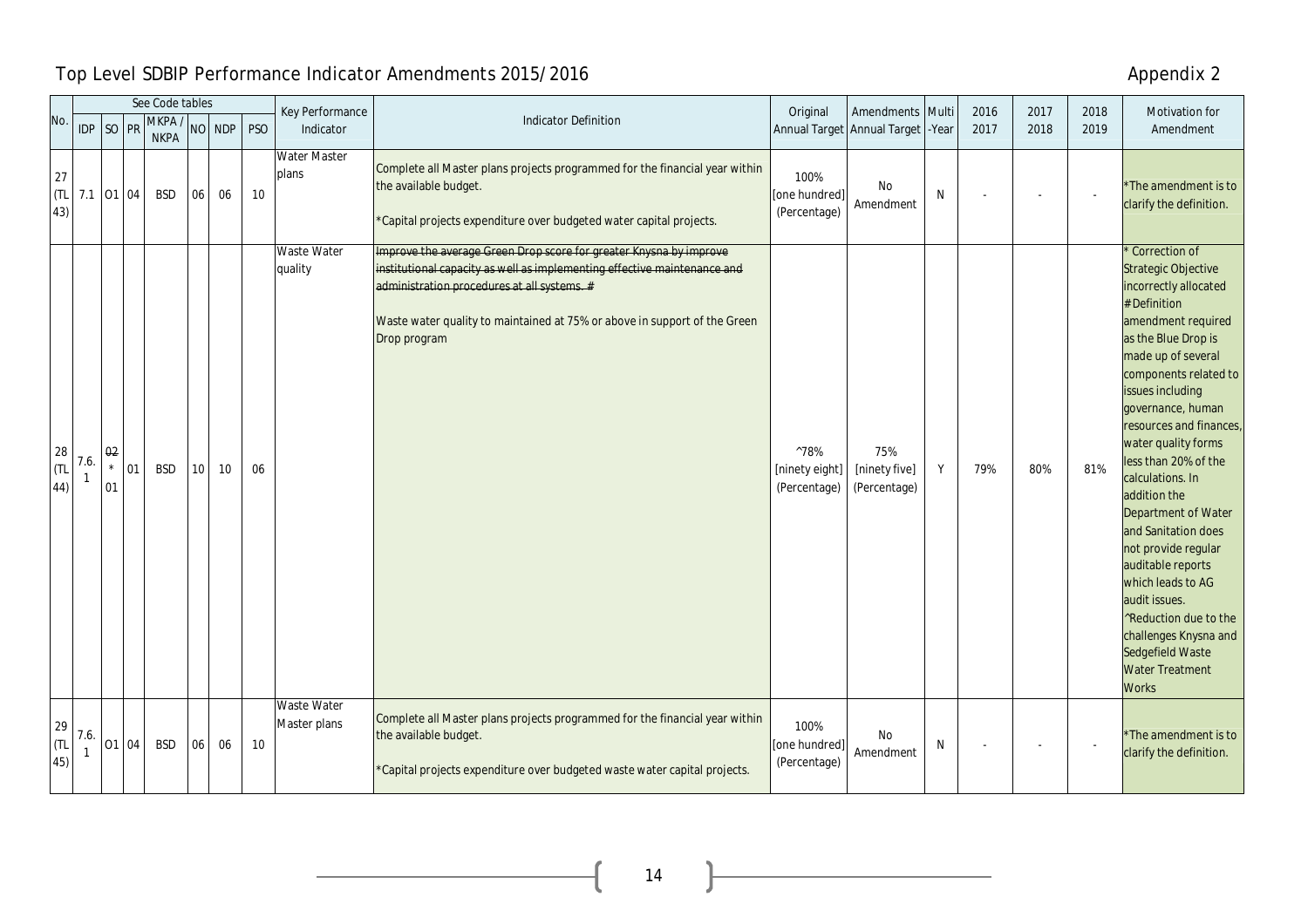|                   |                                                |         | See Code tables       |    |        |            | Key Performance                                 |                                                                                                                                                                                                                                                                                                                                                                                                                                                                                                                                                                                              | Original                              | Amendments Multi                   |          | 2016 | 2017 | 2018 | Motivation for |
|-------------------|------------------------------------------------|---------|-----------------------|----|--------|------------|-------------------------------------------------|----------------------------------------------------------------------------------------------------------------------------------------------------------------------------------------------------------------------------------------------------------------------------------------------------------------------------------------------------------------------------------------------------------------------------------------------------------------------------------------------------------------------------------------------------------------------------------------------|---------------------------------------|------------------------------------|----------|------|------|------|----------------|
| No.               | IDP SO PR                                      |         | МКРА /<br><b>NKPA</b> |    | NO NDP | <b>PSO</b> | Indicator                                       | <b>Indicator Definition</b>                                                                                                                                                                                                                                                                                                                                                                                                                                                                                                                                                                  |                                       | Annual Target Annual Target - Year |          | 2017 | 2018 | 2019 | Amendment      |
| 30<br>(TL)<br>46) | 7.4                                            | $01$ 06 | <b>BSD</b>            | 08 | 06     | 06         | Municipal<br>Infrastructure<br>Grant (MIG)      | Implementation and monitoring of MIG projects to be completed by the<br>financial year end.                                                                                                                                                                                                                                                                                                                                                                                                                                                                                                  | 100%<br>[one hundred]<br>(Percentage) | No<br>Amendment                    | <b>V</b> | 100% | 100% | 100% |                |
| 31<br>33)         | $ $ (TL 7.11 04 10                             |         | LED                   | 09 | 07     | 01         | Development of a<br>Youth Policy                | The policy is to provide the framework against which the municipality, as well<br>as other role players can develop and implement programmes and projects<br>that will facilitate the inclusion of youth in mainstream socio-economic life.                                                                                                                                                                                                                                                                                                                                                  | $1$ [one]                             | No<br>Amendment                    | N        |      |      |      |                |
| 32<br>34)         | (TL 7.11 04 10                                 |         | LED                   | 09 | 07     | 01         | Development of<br>Youth Strategy                | The aim of the strategy is to address challenges and support the aspirations<br>of the youth in the greater Knysna area. The Strategy is to be use as a guide<br>to assist the youth in become active and responsible citizens                                                                                                                                                                                                                                                                                                                                                               | $1$ [one]<br>(Number)                 | <b>No</b><br>Amendment             | N        |      |      |      |                |
| 33<br>35)         | $\vert$ (TL $\vert$ 7.11 $\vert$ 04 $\vert$ 10 |         | LED                   | 09 | 07     | 01         | <b>Establishment of</b><br><b>Youth Council</b> | The youth council will be representative from different areas and the needs<br>of the youth will be addressed through sustainable programmes. Some of the<br>challenges experienced by the youth of Knysna include the following:<br>• Alcohol and substance<br>• High rate of unemployment<br>• High rate of early school leavers<br>• Limited skills capacity<br>• Teenage pregnancies<br>· Physical & emotional abuse<br>• Poverty<br>• Learning difficulty<br>· Peer Pressure<br>· Overcrowded homes<br>• Domestic Violence<br>• Child Headed Households due to vulnerable circumstances | $1$ [one]<br>(Number)                 | <b>No</b><br>Amendment             | N        |      |      |      |                |
| 34<br>(TL)<br>36) | 7.9 01 05                                      |         | GGPP                  | 03 | 04     | 05         | Develop a disaster<br>communication<br>strategy | Development of an Integrated and comprehensive information management<br>and communication system for disaster risk management.                                                                                                                                                                                                                                                                                                                                                                                                                                                              | $1$ [one]<br>(Number)                 | <b>No</b><br>Amendment             | N        |      |      |      |                |
| 35<br>(TL)<br>37) | 7.6 02 07                                      |         | <b>BSD</b>            | 10 | 06     | 07         |                                                 | Green waste sites. <b>Establishment of a new green waste site in Knoetzie (Quarter three) and the</b><br>closure and commencement of the rehabilitation process of the green waste<br>site in Upper Old Place (Quarter four).                                                                                                                                                                                                                                                                                                                                                                | $\overline{2}$<br>[two]<br>(Number)   | No<br>Amendment                    | N        |      |      |      |                |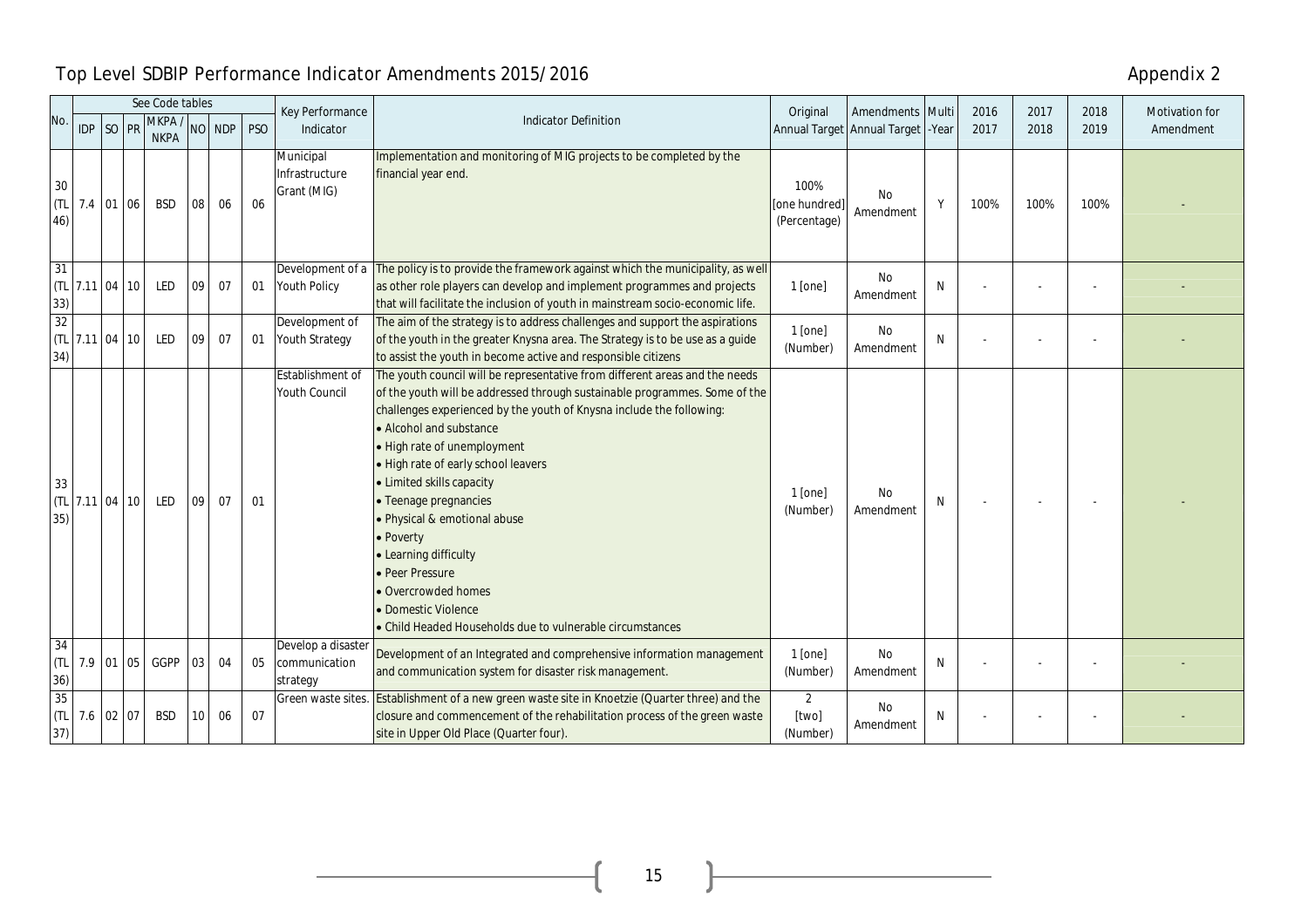|                                |                |                   |               | See Code tables<br>Key Performance |    |            | Original   | Amendments Multi                                                                     |                                                                                                                                                                                                                                                                                                                                                                                                                                                                                                                                                                                                                                                                   | 2016                  | 2017                        | 2018  | Motivation for |      |      |                                                                                                                               |
|--------------------------------|----------------|-------------------|---------------|------------------------------------|----|------------|------------|--------------------------------------------------------------------------------------|-------------------------------------------------------------------------------------------------------------------------------------------------------------------------------------------------------------------------------------------------------------------------------------------------------------------------------------------------------------------------------------------------------------------------------------------------------------------------------------------------------------------------------------------------------------------------------------------------------------------------------------------------------------------|-----------------------|-----------------------------|-------|----------------|------|------|-------------------------------------------------------------------------------------------------------------------------------|
| No.                            |                | <b>IDP SO PR</b>  |               | МКРА<br><b>NKPA</b>                | NO | <b>NDP</b> | <b>PSO</b> | Indicator                                                                            | Indicator Definition                                                                                                                                                                                                                                                                                                                                                                                                                                                                                                                                                                                                                                              |                       | Annual Target Annual Target | -Year | 2017           | 2018 | 2019 | Amendment                                                                                                                     |
| 36<br>(TL<br>19)               | 7.1            | 07 15             |               | GGPP                               | 09 | 09         | 12         | Customer Care<br>identification and<br>training of<br>customer care<br>officials     | Identifying individuals responsible for customer care functions as well as<br>training needs to ensure a customer centric implementation of Councils<br>approved Customer Care Policy.                                                                                                                                                                                                                                                                                                                                                                                                                                                                            | 1 [one]<br>(Number)   | No<br>Amendment             | N     |                |      |      |                                                                                                                               |
| 37<br>(TL)<br>20)              | 6.4<br>(13)    |                   | $05$ 13       | <b>MTID</b>                        | 09 | 09         | 12         | Observation and<br>Measurement<br>(0&M)                                              | Develop an assessment /plan to be submitted to Council for a way forward<br>regarding performing an Observation and Measurement study                                                                                                                                                                                                                                                                                                                                                                                                                                                                                                                             | $1$ [one]<br>(Number) | Removed                     | N     |                |      |      | Replaced with the<br>performance indicator<br>below                                                                           |
| 37a                            | 6.4<br>(16)    | 07                | 16            | GGPP                               | 09 | 09         | 12         | Centralised<br>records system                                                        | Develop an assessment /plan to be submitted to Council for a way forward<br>regarding office accommodation for the short/medium and long term. (To<br>enhance Council communication internally and externally)                                                                                                                                                                                                                                                                                                                                                                                                                                                    | <b>New</b>            | 1 [one]<br>(Number)         | N     |                |      |      | Improved alignment<br>with Councils desired<br>outcomes.                                                                      |
| 38<br>(1)<br>21)               | 6.4<br>(13)    | 05                | 13            | MTID                               | 09 | 09         | 12         | Review of the<br>Organisational<br>Design of the<br>organisation                     | To approve the Final Organisational Design and to implement it.<br>Submit to Council for approval the Final Organisational Design.                                                                                                                                                                                                                                                                                                                                                                                                                                                                                                                                | 1 [one]<br>(Number)   | No<br>Amendment             | N     |                |      |      | Definition amended to<br>reflect Administrations<br>planned outcome                                                           |
| 39<br>(T <sub>l</sub> )<br>22) | 6.4<br>(15)    |                   | $07$ 15       | GGPP                               | 09 | 09         | 12         | Centralised<br>records system                                                        | Develop an assessment /plan to be submitted to Council for a way forward<br>regarding office accommodation for the short/medium and long term. (To<br>enhance Council communication internally and externally)                                                                                                                                                                                                                                                                                                                                                                                                                                                    | 1 [one]<br>(Number)   | No<br>Amendment             | N     |                |      |      |                                                                                                                               |
| 40<br>(TL)<br>25)              | $\overline{7}$ |                   | 07 16         | <b>MTID</b>                        | 09 | 09         | 12         | Management<br>Review of IDP<br>alignment process<br><b>IDP Indaba</b><br>ingagement. | IDP strategic alignment workshop held with extended management to align<br>programs and projects with IDP, Budget and SDBIP processes.<br>Hold a strategic session with Western Cape Government sector departments<br>• Ensuring strategic policy alignment, provincial-wide monitoring and<br>evaluation as well as intergovernmental reporting.<br>• Ensuring integrated financial governance, planning and budgeting.<br>Facilitating integrated joint planning between provincial and municipal<br>spheres of government.<br>Driving spatial governance, alignment and performance management.<br>• Facilitating partnerships and partnering for development. | 1 [one]<br>(Number)   | No<br>Amendment             | N     |                |      |      | Name and definition<br>amended to address<br>the desired outcome.<br>*Target moved to align<br>with provincial<br>timeframes. |
| 41<br>26)                      | (TL 7.10       | $03\,$<br>$01$ 03 | 09<br>$\star$ | <b>BSD</b>                         | 06 | 03         | 11         | Rheenendal Rural<br>nfrastructure<br>Development<br><b>Grant Project</b>             | Rural infrastructure upgrades (RID Grant Projects in Rheenendal<br>Reflects the delivery achieved in the Storm water and roads upgrade tender                                                                                                                                                                                                                                                                                                                                                                                                                                                                                                                     | $1$ [one]<br>(Number) | No<br>Amendment             | N     |                |      |      | Improved alignment<br>of PDO with strategic<br>objectives and<br>priorities.                                                  |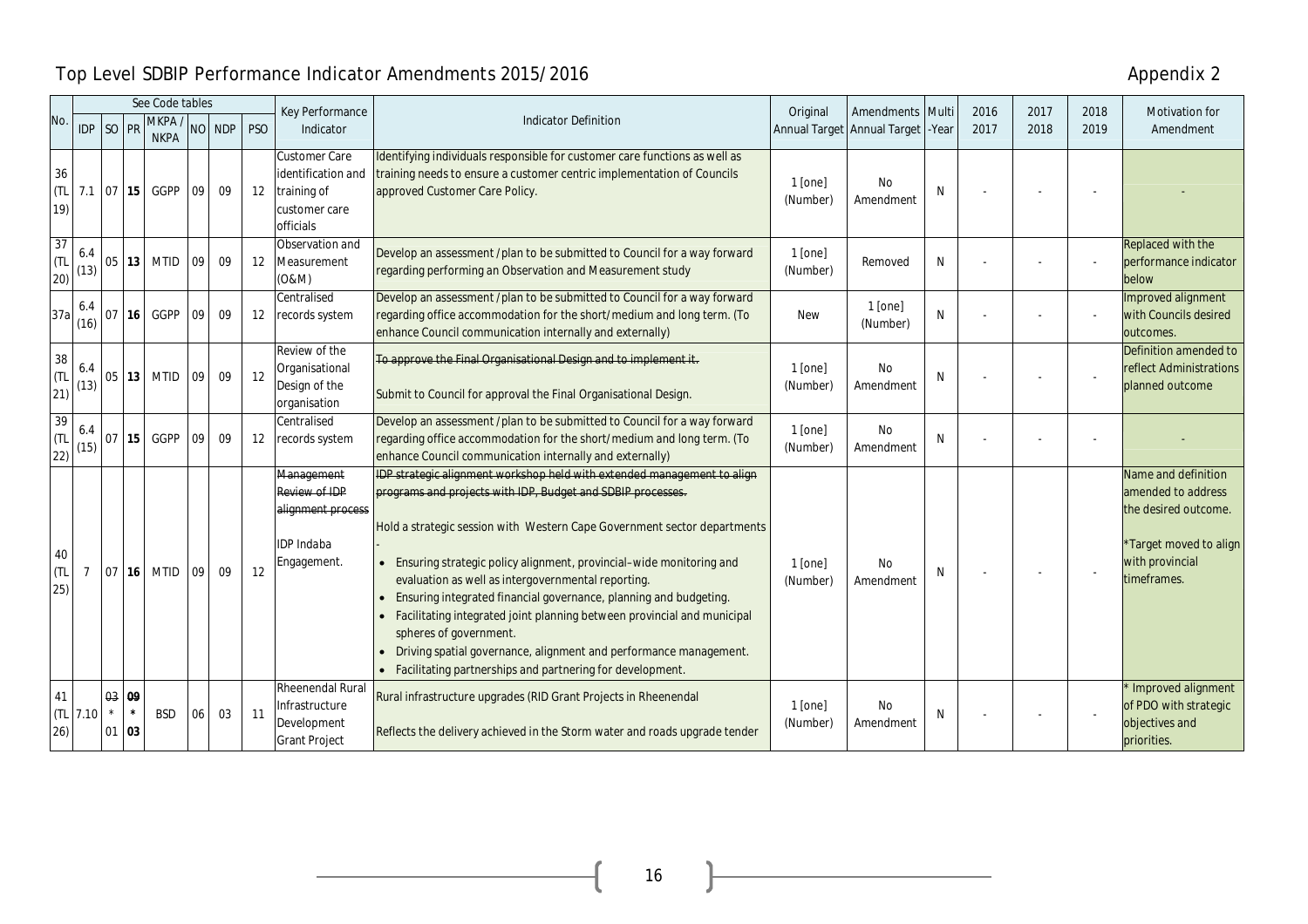|                  |                |                  | See Code tables              |           |            |                   | Key Performance                                                                                       |                                                                                                                                                                                                                                                                                                                                                                                                                                                                                                                                                                                                                                                                                                                                                   | Original                                            | <b>Amendments Multi</b>              |              | 2016  | 2017 | 2018 | <b>Motivation for</b>                                             |
|------------------|----------------|------------------|------------------------------|-----------|------------|-------------------|-------------------------------------------------------------------------------------------------------|---------------------------------------------------------------------------------------------------------------------------------------------------------------------------------------------------------------------------------------------------------------------------------------------------------------------------------------------------------------------------------------------------------------------------------------------------------------------------------------------------------------------------------------------------------------------------------------------------------------------------------------------------------------------------------------------------------------------------------------------------|-----------------------------------------------------|--------------------------------------|--------------|-------|------|------|-------------------------------------------------------------------|
| <b>No</b>        |                | <b>IDP SO PR</b> | ИКРА<br><b>NKPA</b>          | <b>NO</b> | <b>NDP</b> | <b>PSO</b>        | Indicator                                                                                             | Indicator Definition                                                                                                                                                                                                                                                                                                                                                                                                                                                                                                                                                                                                                                                                                                                              |                                                     | Annual Target Annual Target          | -Year        | 2017  | 2018 | 2019 | Amendment                                                         |
| 42<br>(TL<br>16) |                |                  | 8.2 05 16 MTID               | 09        | 09         | $12 \overline{ }$ | Project clean<br>audit: to maintain<br>la clean audit<br>opinion                                      | This indicator measures good governance and accounting practices and will<br>be evaluated and considered by the Auditor-General in determining his<br>opinion. An unqualified audit opinion refers to the position where the<br>auditor, having completed his audit, has no reservation as to the fairness of<br>presentation of financial statements and their conformity with General<br>Recognised Accounting Practices. This is referred to as a 'clean opinion'.                                                                                                                                                                                                                                                                             | 1 [one]<br>(Number)                                 | No<br>Amendment                      | $\mathsf{V}$ |       |      |      |                                                                   |
| 43<br>17)        | (TL 7.17 05 16 |                  | GGPP                         | 09        | 09         | 12                | The Risk Based<br>Internal Audit Plan<br>submitted to<br><b>Audit Committee</b>                       | The Risk Based Audit Plan (RBAP) is based on the risks identified within the<br>Municipality. The plan is approved by the Audit Committee and Council every<br>three years and reviewed annually. The RBAP may be amended more<br>frequently were required with approval from the Audit Committee and<br>Council                                                                                                                                                                                                                                                                                                                                                                                                                                  | 1 [one]<br>(Number)                                 | No<br>Amendment                      | Y            |       |      |      |                                                                   |
| 44<br>18)        |                |                  | (TL   7.17   05   16   GGPP) | 09        | 09         | 12                | <b>Quality Assurance</b><br>Programme<br>submitted to<br><b>Audit Committee</b>                       | The Internal Audit Quality Assurance and Improvement Program (QAIP) is<br>designed to provide reasonable assurance to the various stakeholders of the<br>Internal Audit activity that Internal Audit:<br>1) Performs its work in accordance with its Charter, which is consistent with<br>The Institute of Internal Auditors International Standards for the<br>Professional Practice of Internal Auditing (Standards), Definition of<br>Internal Auditing and Code of Ethics;<br>2) Operates in an effective and efficient manner; and<br>s perceived by stakeholders as adding value and improving Internal Audit's<br>operations. To that end, Internal Audit's QAIP will cover all aspects of the<br>Internal Audit activity (Standard 1300). | $1$ [one]<br>(Number)                               | No<br>Amendment                      | Y            |       |      |      |                                                                   |
| 45<br>(TL<br>23) | 8              |                  | 05 12 MFVM 09                |           | 09         | 12                | Debtor's payment<br>level <sup>3</sup>                                                                | The debtor's payment level directly relates to the municipalities capacity to<br>collect amounts due in regards to rates, service and sundry charges and is<br>fundamental to maintain positive cash flows and ensuring stability and long<br>term financial viability. (SA8)                                                                                                                                                                                                                                                                                                                                                                                                                                                                     | 94.4<br>[ninety four<br>point four]<br>(Percentage) | 83<br>[eighty three]<br>(Percentage) | Y            | 84.2% | 84%  | 84%  | Amendment required<br>to allow for iGRAP<br>(traffic fine) income |
| 46<br>(TL<br>24) | 7.1 04 11      |                  | GGPP 02                      |           | 08         | 04                | Regular reporting<br>to Council on the<br>operations of the<br>Greater Knysna<br><b>Welfare Forum</b> | Quarterly reports to the Section 80 Committee meeting on programs that<br>have been initiated by the Greater Knysna Welfare Forum and that minutes<br>of the meetings held every two months be submitted to Council for<br>information.                                                                                                                                                                                                                                                                                                                                                                                                                                                                                                           | $6$ [six]<br>(Number)                               | No<br>Amendment                      |              | 6     |      |      |                                                                   |

 3 Excluding the accrued revenue and predicted cash flow income for fines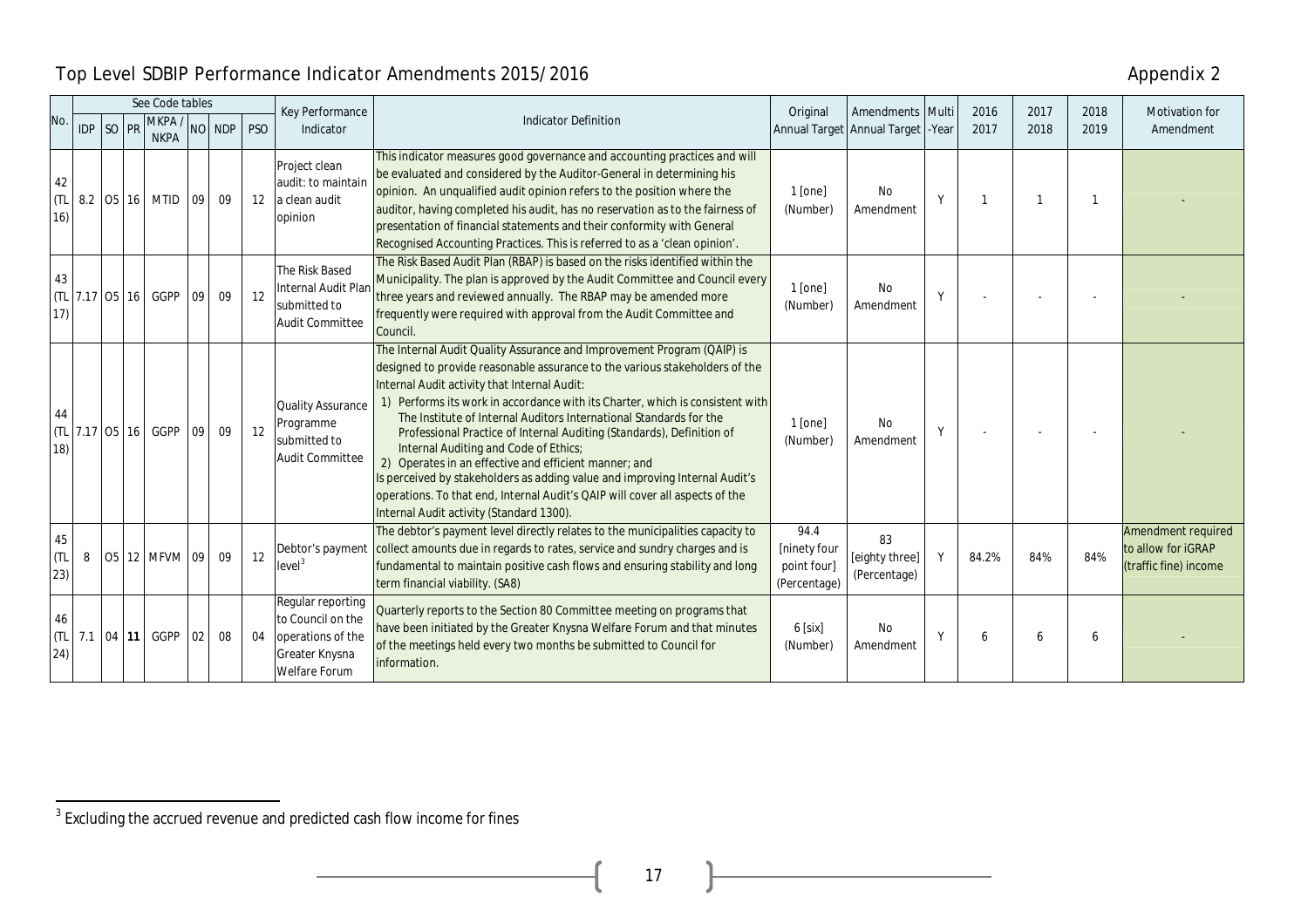#### **FINANCIAL INDICATORS**

# **Adjusted Budget Revenue by Source 2015/2016**

| <b>Description</b>                              |                                  |                                 |                        |                       | Budget Year 2015/16 |                       |                          |                          |                                  | <b>Budget</b><br>Year $+1$<br>2016/17 | <b>Budget</b><br>Year $+2$<br>2017/18 |
|-------------------------------------------------|----------------------------------|---------------------------------|------------------------|-----------------------|---------------------|-----------------------|--------------------------|--------------------------|----------------------------------|---------------------------------------|---------------------------------------|
|                                                 | <b>Original</b><br><b>Budget</b> | <b>Prior</b><br><b>Adjusted</b> | Accum.<br><b>Funds</b> | Multi-year<br>capital | Unfore.<br>Unavoid. | Nat. or<br>Prov. Govt | <b>Other</b><br>Adjusts. | <b>Total</b><br>Adjusts. | <b>Adjusted</b><br><b>Budget</b> | <b>Adjusted</b><br><b>Budget</b>      | <b>Adjusted</b><br><b>Budget</b>      |
| <b>R</b> thousands                              |                                  |                                 |                        |                       |                     |                       |                          |                          |                                  |                                       |                                       |
| <b>Revenue By Source</b>                        |                                  |                                 |                        |                       |                     |                       |                          |                          |                                  |                                       |                                       |
| Property rates                                  | 171 416                          |                                 |                        |                       |                     |                       |                          |                          | 171 416                          | 188 535                               | 201 733                               |
| Property rates - penalties & collection charges | 3 0 1 4                          |                                 |                        |                       |                     |                       |                          |                          | 3014                             | 3 3 3 1                               | 3631                                  |
| Service charges - electricity revenue           | 215 015                          |                                 |                        |                       |                     |                       | (3000)                   | (3000)                   | 212 015                          | 245 359                               | 276 495                               |
| Service charges - water revenue                 | 52 571                           |                                 |                        |                       |                     |                       |                          |                          | 52 571                           | 67 132                                | 71829                                 |
| Service charges - sanitation revenue            | 12 329                           |                                 |                        |                       |                     |                       |                          |                          | 12 3 29                          | 13 4 9 9                              | 14 4 4 5                              |
| Service charges - refuse revenue                | 16 504                           |                                 |                        |                       |                     |                       |                          |                          | 16 504                           | 18575                                 | 20 433                                |
| Service charges - other                         | 3 9 7 6                          |                                 |                        |                       |                     |                       |                          |                          | 3 9 7 6                          | 4 3 3 3                               | 4722                                  |
| Rental of facilities and equipment              | 5 4 8 2                          |                                 |                        |                       |                     |                       |                          |                          | 5 4 8 2                          | 5 9 7 7                               | 6516                                  |
| Interest earned - external investments          | 3 200                            |                                 |                        |                       |                     |                       | 2 0 0 0                  | 2000                     | 5 200                            | 3 4 0 0                               | 3 600                                 |
| Interest earned - outstanding debtors           | 3542                             |                                 |                        |                       |                     |                       |                          |                          | 3542                             | 3753                                  | 4 0 8 9                               |
| Dividends received                              |                                  |                                 |                        |                       |                     |                       |                          |                          |                                  |                                       |                                       |
| Fines                                           | 79 471                           |                                 |                        |                       |                     |                       | 5 0 0 0                  | 5000                     | 84 471                           | 86 623                                | 94 418                                |
| Licences and permits                            | 2 1 7 9                          |                                 |                        |                       |                     |                       |                          |                          | 2 1 7 9                          | 2 3 3 1                               | 2541                                  |
| Agency services                                 | 1850                             |                                 |                        |                       |                     |                       |                          |                          | 1850                             | 1950                                  | 1 9 6 0                               |
| Transfers recognised - operational              | 93 803                           |                                 |                        |                       |                     | 300                   | 19763                    | 20 063                   | 113 866                          | 104 483                               | 108 783                               |
| Other revenue                                   | 3619                             |                                 |                        |                       |                     |                       | 360                      | 360                      | 3 9 7 9                          | 4 0 8 9                               | 5 1 1 5                               |
| Gains on disposal of PPE                        | 250                              |                                 |                        |                       |                     |                       |                          |                          | 250                              | 250                                   | 250                                   |
| Total Revenue (excluding capital transfers and  |                                  |                                 |                        |                       |                     |                       |                          |                          |                                  |                                       |                                       |
| contributions)                                  | 668 222                          |                                 |                        |                       |                     | 300                   | 24 123                   | 24 4 23                  | 692 645                          | 753 620                               | 820 560                               |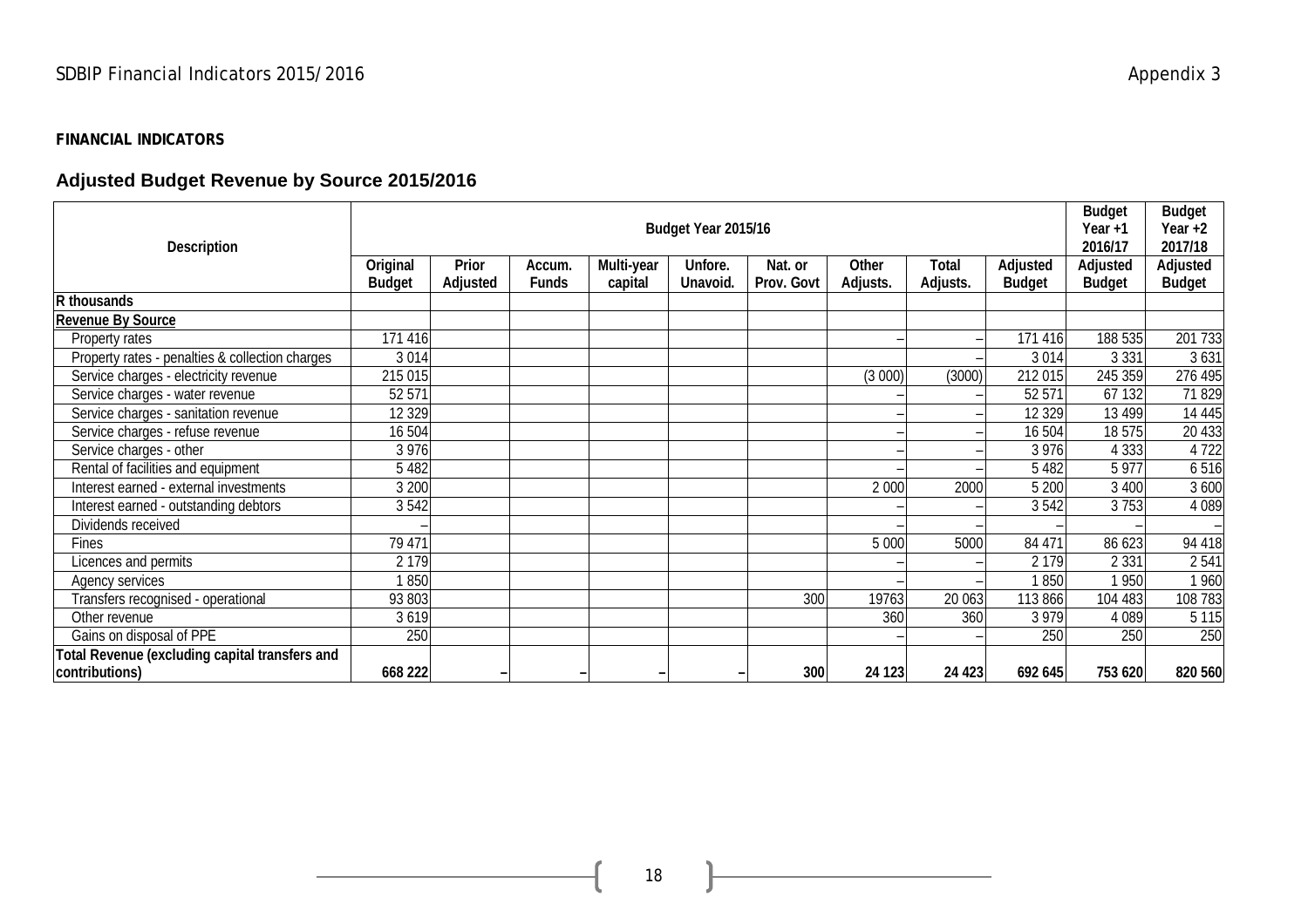# **Adjusted Budget Expenditure by Type 2015/2016**

|                                 |                 |                 |              |            | Budget Year 2015/16 |               |          |          |                 | <b>Budget Year Budget Year</b> |                 |
|---------------------------------|-----------------|-----------------|--------------|------------|---------------------|---------------|----------|----------|-----------------|--------------------------------|-----------------|
|                                 |                 |                 |              |            |                     |               |          |          |                 | +1 2016/17                     | $+22017/18$     |
| <b>Description</b>              | <b>Original</b> | <b>Prior</b>    | Accum.       | Multi-year | Unfore.             | Nat. or Prov. | Other    | Total    | <b>Adjusted</b> | <b>Adjusted</b>                | <b>Adjusted</b> |
|                                 | <b>Budget</b>   | <b>Adjusted</b> | <b>Funds</b> | capital    | Unavoid.            | Govt          | Adjusts. | Adjusts. | <b>Budget</b>   | <b>Budget</b>                  | <b>Budget</b>   |
|                                 |                 |                 |              |            |                     |               |          |          |                 |                                |                 |
| <b>R</b> thousands              |                 |                 |              |            |                     |               |          |          |                 |                                |                 |
| <b>Expenditure By Type</b>      |                 |                 |              |            |                     |               |          |          |                 |                                |                 |
| Employee related costs          | 196 737         |                 |              |            |                     |               | (246)    | (246)    | 196 491         | 214 147                        | 228 781         |
| Remuneration of councillors     | 6817            |                 |              |            |                     |               |          |          | 6817            | 7 294                          | 7804            |
| Debt impairment                 | 76 339          |                 |              |            |                     |               |          |          | 76 339          | 23 000                         | 24 000          |
| Depreciation & asset impairment | 25 918          |                 |              |            |                     |               |          |          | 25 918          | 32 544                         | 34 749          |
| Finance charges                 | 13 962          |                 |              |            |                     |               | (312)    | (312)    | 13 650          | 15 5 86                        | 16 520          |
| <b>Bulk purchases</b>           | 132 465         |                 |              |            |                     |               | 13 000   | 13 000   | 145 465         | 154 954                        | 168 900         |
| Other materials                 | 21 863          |                 |              |            |                     |               | 393      | 393      | 22 25 6         | 19871                          | 20 790          |
| Contracted services             | 26 4 25         |                 |              |            |                     |               | (2877)   | (2877)   | 23 547          | 24 5 98                        | 24 903          |
| Transfers and grants            | 5 6 3 1         |                 |              |            |                     |               | 291      | 291      | 5 9 22          | 5 6 6 5                        | 5781            |
| Other expenditure               | 129 678         |                 |              |            |                     | 300           | 33 948   | 34 248   | 163 926         | 148 223                        | 152 962         |
| Loss on disposal of PPE         |                 |                 |              |            |                     |               |          |          |                 |                                |                 |
| <b>Total Expenditure</b>        | 635 833         |                 |              |            |                     | 300           | 44 198   | 44 4 9 6 | 680 329         | 645 882                        | 685 191         |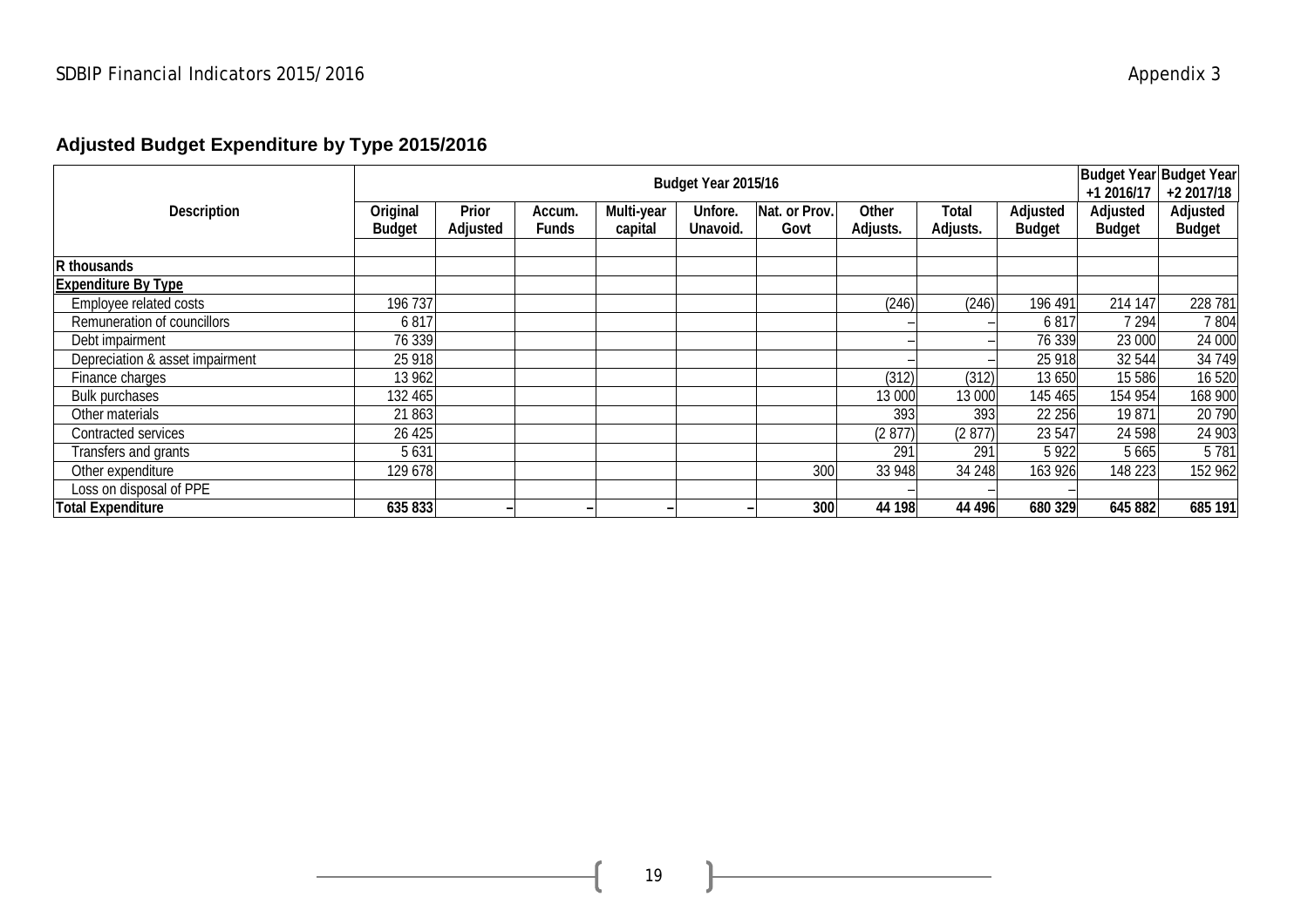#### **Adjusted Budget Revenue and Operating Expenditure 2015/2016**

|                                                              |                                  |                                 |                        |                       | Budget Year 2015/16 |                       |                          |                          |                                  | +1 2016/17                       | <b>Budget Year Budget Year</b><br>+2 2017/18 |
|--------------------------------------------------------------|----------------------------------|---------------------------------|------------------------|-----------------------|---------------------|-----------------------|--------------------------|--------------------------|----------------------------------|----------------------------------|----------------------------------------------|
| <b>Description</b>                                           | <b>Original</b><br><b>Budget</b> | <b>Prior</b><br><b>Adjusted</b> | Accum.<br><b>Funds</b> | Multi-year<br>capital | Unfore.<br>Unavoid. | Nat. or<br>Prov. Govt | <b>Other</b><br>Adjusts. | <b>Total</b><br>Adjusts. | <b>Adjusted</b><br><b>Budget</b> | <b>Adjusted</b><br><b>Budget</b> | <b>Adjusted</b><br><b>Budget</b>             |
| <b>R</b> thousands                                           |                                  |                                 |                        |                       |                     |                       |                          |                          |                                  |                                  |                                              |
| <b>Financial Performance</b>                                 |                                  |                                 |                        |                       |                     |                       |                          |                          |                                  |                                  |                                              |
| Property rates                                               | 174 430                          |                                 |                        |                       |                     |                       |                          |                          | 174 430                          | 191 866                          | 205 364                                      |
| Service charges                                              | 300 395                          |                                 |                        |                       |                     |                       | (3000)                   | (3000)                   | 297 395                          | 348 898                          | 387 924                                      |
| Investment revenue                                           | 3 200                            |                                 |                        |                       |                     |                       | 2 0 0 0                  | 2 0 0 0                  | 5 200                            | 3 4 0 0                          | 3 600                                        |
| Transfers recognised - operational                           | 93 803                           |                                 |                        |                       |                     | 300                   | 19763                    | 20 063                   | 113 866                          | 104 483                          | 108 783                                      |
| Other own revenue                                            | 96 393                           |                                 |                        |                       |                     |                       | 5 3 6 0                  | 5 3 6 0                  | 101 753                          | 104 973                          | 114 889                                      |
| Total Revenue (excluding capital transfers and               | 668 222                          |                                 |                        |                       |                     | 300                   | 24 123                   | 24 4 23                  | 692 645                          | 753 620                          | 820 560                                      |
| contributions)                                               |                                  |                                 |                        |                       |                     |                       |                          |                          |                                  |                                  |                                              |
| Employee costs                                               | 196 737                          |                                 |                        |                       |                     |                       | (246)                    | (246)                    | 196 491                          | 214 147                          | 228 781                                      |
| Remuneration of councillors                                  | 6817                             |                                 |                        |                       |                     |                       |                          |                          | 6817                             | 7 2 9 4                          | 7 8 0 4                                      |
| Depreciation & asset impairment                              | 25 918                           |                                 |                        |                       |                     |                       |                          |                          | 25 918                           | 32 544                           | 34 749                                       |
| Finance charges                                              | 13 962                           |                                 |                        |                       |                     |                       | (312)                    | (312)                    | 13 650                           | 15 5 8 6                         | 16 5 20                                      |
| Materials and bulk purchases                                 | 154 328                          |                                 |                        |                       |                     |                       | 13 3 9 3                 | 13 3 9 3                 | 167 720                          | 174 825                          | 189 690                                      |
| Transfers and grants                                         | 5631                             |                                 |                        |                       |                     |                       | 291                      | 291                      | 5922                             | 5 6 6 5                          | 5 7 8 1                                      |
| Other expenditure                                            | 232 441                          |                                 |                        |                       |                     | 300                   | 33 948                   | 34 248                   | 263 812                          | 195 822                          | 201 865                                      |
| <b>Total Expenditure</b>                                     | 635833                           |                                 |                        |                       |                     | 300                   | 44 198                   | 44 4 96                  | 680 329                          | 645 882                          | 685 191                                      |
| Surplus/(Deficit)                                            | 32 388                           |                                 |                        |                       |                     |                       | (19573)                  | (19573)                  | 12816                            | 107 738                          | 135 369                                      |
| Transfers recognised - capital                               | 56 265                           |                                 |                        |                       |                     |                       | (7730)                   | (7730)                   | 48 535                           | 46 586                           | 41 0 27                                      |
| Contributions recognised - capital & contributed             |                                  |                                 |                        |                       |                     |                       |                          |                          |                                  |                                  |                                              |
| assets                                                       |                                  |                                 |                        |                       |                     |                       |                          |                          |                                  |                                  |                                              |
| Surplus/(Deficit) after capital transfers &<br>contributions | 88 653                           |                                 |                        |                       |                     |                       | (27302)                  | (27302)                  | 61 351                           | 154 324                          | 176 396                                      |
| Share of surplus/ (deficit) of associate                     |                                  |                                 |                        |                       |                     |                       |                          |                          |                                  |                                  |                                              |
| Surplus/ (Deficit) for the year                              | 88653                            |                                 |                        |                       |                     |                       | (27302)                  | (27302)                  | 61 351                           | 154 324                          | 176 396                                      |
|                                                              |                                  |                                 |                        |                       |                     |                       |                          |                          |                                  |                                  |                                              |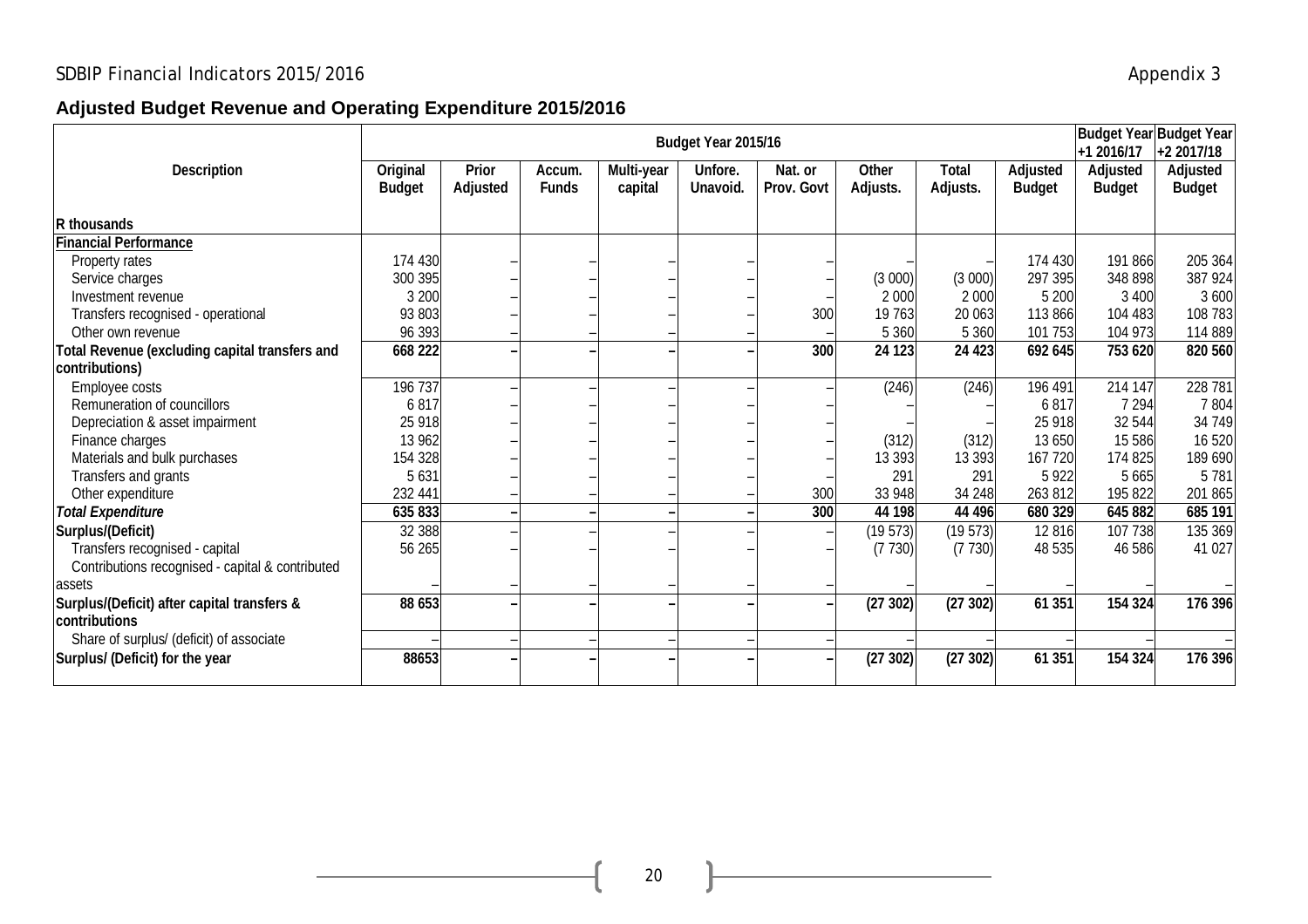# SDBIP Financial Indicators 2015/2016 and the state of the state of the state of the state of the Appendix 3

#### **Projected Capital Expenditure 2015/2016 Regulation 19(c)**

|                                             |                                          | <b>Months</b><br>Actual<br><b>Actual</b><br><b>Budget</b> |     |               |          |         |                  |            |     |         |         |     |         |                 |                  | Annual<br><b>Future Budget Year</b> |           | <b>Period</b> |
|---------------------------------------------|------------------------------------------|-----------------------------------------------------------|-----|---------------|----------|---------|------------------|------------|-----|---------|---------|-----|---------|-----------------|------------------|-------------------------------------|-----------|---------------|
| Project                                     | <b>Department</b>                        | 2014                                                      |     |               |          |         |                  |            |     |         |         |     |         |                 | <b>Budget</b>    |                                     |           | <b>Total</b>  |
|                                             |                                          | 2015                                                      | Jul | Aug           | Sep      | Oct     | <b>Nov</b>       | <b>Dec</b> | Jan | Feb     | Mar     | Apr | May     | Jun             | 2015<br>2016     | 2016/2017                           | 2017/2018 | 2014/2018     |
| Knysna Vision 2002                          | <b>Housing Administration</b>            | 25 807                                                    |     | 1 2 8 1 4 5 9 | 585      | 5 2 3 5 | 2579             | 7 2 7 1    | 160 | 160     | 160     | 160 | 160     | 160             | 19 372           | 22 0 29                             | 16 522    | 83 730        |
| MIG203923 N & NE Bulk Water Phase III       | <b>Water Reticulation</b>                | 1868                                                      |     |               | 361      |         | 1101             | 1 1 6 8    | 220 | 220     | 220     | 220 | 220     | 220             | 3 9 4 7          | 7523                                | 7523      | 20 861        |
| Elec Northern areas (INEP)                  | <b>Electricity Distribution</b>          | 1754                                                      |     |               |          | 41      | 211              | 315        |     | 1 0 9 1 | 1 000   |     | 2 6 0 2 |                 | 5 2 6 3          | 3509                                | 2 6 3 2   | 13 158        |
| MIG196403 Knysna River Dam                  | <b>Water Purification Works</b>          | 264                                                       |     |               |          |         | 67               | 79         |     |         |         |     |         | $\overline{73}$ | 219              | 5898                                | 5898      | 12 279        |
| MIG196405 Charlesford P/Scheme              | <b>Water Purification Works</b>          | 2782                                                      |     |               |          |         |                  | 1 1 7 7    | 658 | 658     | 658     | 658 | 139     |                 | 3 9 4 7          | 1629                                | 2 4 5 4   | 10812         |
| 20MVA; 66/11kV Transformer                  | <b>Electricity Distribution</b>          | 1 200                                                     |     |               | 13 6 018 | 512     | 486              | 191        |     |         |         |     |         | 779             | 8 0 0 0          |                                     |           | 9 200         |
| MIG196405(Ln):Charlesford P/Scheme          | <b>Water Purification Works</b>          |                                                           |     | 458           |          | 187     |                  |            | 392 | 392     | 392     |     | 1 1 7 7 |                 | 2 9 9 9          | 3500                                | 2 600     | 9 0 9 9       |
| MIG183223 MPC Rheenendal                    | Halls / Facilities                       | 246                                                       |     | 10            |          | 206     | 787              | 96         |     |         | 1 0 0 0 |     |         | 1 1 3 9         | 3 2 3 9          | 2 5 0 9                             | 2 5 0 9   | 8503          |
| Asset replacements & refurbishments         | <b>Electricity Distribution</b>          | 4 4 0 0                                                   |     |               |          |         |                  | 864        | 500 | 500     | 500     | 500 | 136     |                 | 3 0 0 0          |                                     |           | 7 400         |
| Upgrade Stormwater Infrastructure           | Rds, S/Wtr, Drainage: Stormwater         |                                                           |     |               |          |         |                  |            |     |         |         |     | 1 000   |                 | 1 0 0 0          | 2 000                               | 3 0 0 0   | 6000          |
| MIG221579: Rehab Sedgefield WWTW            | Sewerage Purification Services           |                                                           |     | 298           |          |         | 396              |            | 495 | 495     | 495     | 495 | 495     | 495             | 3 6 6 6          | 1 0 18                              | 1 0 18    | 5702          |
| MIG203923(Ln):N&NE Bulk Water               | <b>Water Reticulation</b>                | 200                                                       |     |               |          |         |                  |            |     |         |         |     |         | 1300            | 1 300            | 1 500                               | 2600      | 5 600         |
| Upgrade Water Reticulation - PPP            | <b>Water Reticulation</b>                |                                                           |     |               |          |         | 1173             | 839        |     | 1350    | 2 0 3 2 |     |         |                 | 5 3 9 4          |                                     |           | 5 3 9 4       |
| MIG221955 Upgrade CBD Sewer                 | <b>Sewerage Purification Services</b>    | 3 6 6 6                                                   |     |               |          |         |                  |            |     | 711     |         |     |         |                 | $\overline{711}$ |                                     |           | 4 3 7 7       |
| MIG207642 N&NE Street Lights                | <b>Electricity Distribution</b>          | 1667                                                      |     |               |          |         |                  |            |     |         |         | 877 |         |                 | 877              | 857                                 | 857       | 4 2 5 8       |
| MIG203385 MPC Smutsville                    | Halls / Facilities                       | 3701                                                      |     |               |          |         |                  |            |     |         |         |     |         |                 |                  |                                     |           | 3701          |
| MIG183226 Rheenendal New Water              | <b>Water Purification Works</b>          | 3507                                                      |     |               |          |         |                  |            |     |         |         |     |         |                 |                  |                                     |           | 3507          |
| MIG221955 Upgrade CBD Sewer &P Sta          | <b>Sewerage Purification Services</b>    |                                                           | 192 |               |          |         | 1873             |            | 341 | 341     | 341     | 341 | 67      |                 | 3 4 9 7          |                                     |           | 3 4 9 7       |
| Jpgrade Workshop S/S                        | <b>Electricity Distribution</b>          | 200                                                       |     |               |          |         |                  |            |     |         |         |     |         | 1500            | 1500             | 1500                                |           | 3 2 0 0       |
| Upgrade Bigai Stream: Hornlee               | Rds, S/Wtr, Drainage: Stormwater         | 877                                                       |     |               |          | 128     | 896              | 113        | 188 | 188     | 188     | 188 | 188     | 75              | 2 1 5 1          |                                     |           | 3 0 28        |
| Replace CX1962 Fire Truck                   | <b>Safety Fire Brigade Services</b>      |                                                           |     |               |          |         |                  |            |     |         |         |     |         |                 |                  |                                     | 3 0 0 0   | 3 0 0 0       |
| MIG183226 Rheenendal New Water Aug          | <b>Water Purification Works</b>          | 2 9 8 0                                                   |     |               |          |         |                  |            |     |         |         |     |         |                 |                  |                                     |           | 2 9 8 0       |
| MIG149009 Ancillary Sedge WTW (Cloud 9      |                                          |                                                           |     |               |          |         |                  |            |     |         |         |     |         |                 |                  |                                     |           |               |
| pipeline)                                   | <b>Water Purification Works</b>          | 2 9 6 9                                                   |     |               |          |         |                  |            |     |         |         |     |         |                 |                  |                                     |           | 2 9 6 9       |
| Program Computer Equipment                  | Information Technology                   | 590                                                       |     |               | 21       |         | $\overline{716}$ |            |     |         |         |     |         | $\overline{23}$ | 760              | 700                                 | 745       | 2 7 9 5       |
| Veh Repl:CX10222 LDV                        | <b>Cleansing Refuse Removal</b><br>Serv. | 1 1 2 3                                                   |     |               | 1523     |         |                  |            |     |         |         |     |         |                 | 1523             |                                     |           | 2 6 4 6       |
| MIG195749 L/I S/Walks Greater Knysna Ph III | Rds, S/Wtr, Drainage: Streets            | 1754                                                      | 38  |               |          |         | 379              | 460        |     |         |         |     |         |                 | 877              |                                     |           | 2631          |
| <b>Prepaid Conversions</b>                  | <b>Electricity Distribution</b>          | 500                                                       |     |               |          |         |                  |            | 100 | 98      |         |     |         | 396             | 600              | 700                                 | 800       | 2 600         |
| Bongani - Upgrade existing sports field     | <b>Sport Fields</b>                      |                                                           |     |               |          |         |                  |            |     |         | 350     |     | 350     | 600             | 1 300            | 750                                 | 400       | 2 4 5 0       |
| N2-Nekkies Traffic Circle (T&PW)            | Rds, S/Wtr, Drainage: Streets            | 2 3 4 2                                                   |     |               |          |         |                  |            |     |         |         |     |         |                 |                  |                                     |           | 2 3 4 2       |
| MIG205704 Rehab of Knysna WWTW -            |                                          |                                                           |     |               |          |         |                  |            |     |         |         |     |         |                 |                  |                                     |           |               |
| Maintenance                                 | <b>Sewerage Purification Services</b>    |                                                           |     |               |          |         |                  |            |     |         |         |     |         |                 |                  | 1 1 6 4                             | 1 1 6 4   | 2 3 2 8       |
| RO Plant - New Inlet System                 | <b>Water Purification Works</b>          |                                                           |     |               |          |         |                  |            |     |         |         |     |         | 2 100           | 2 100            |                                     |           | 2 100         |
| <b>Upgrade Hornlee Reticulation Network</b> | <b>Water Reticulation</b>                |                                                           |     |               |          |         |                  |            |     |         |         |     |         |                 |                  | 1 0 0 0                             | 1 0 0 0   | 2000          |
| Ward 8: Roads Paving                        | <b>Council General Expenses</b>          |                                                           |     |               |          |         |                  |            |     | 1 000   |         |     |         | 1000            | 2 0 0 0          |                                     |           | 2000          |
| Upgrade second phase of sewer works         | <b>Sewerage Reticulation Services</b>    |                                                           |     |               |          |         |                  |            |     |         |         |     | 1 0 0 0 | 1000            | 2 0 0 0          |                                     |           | 2 0 0 0       |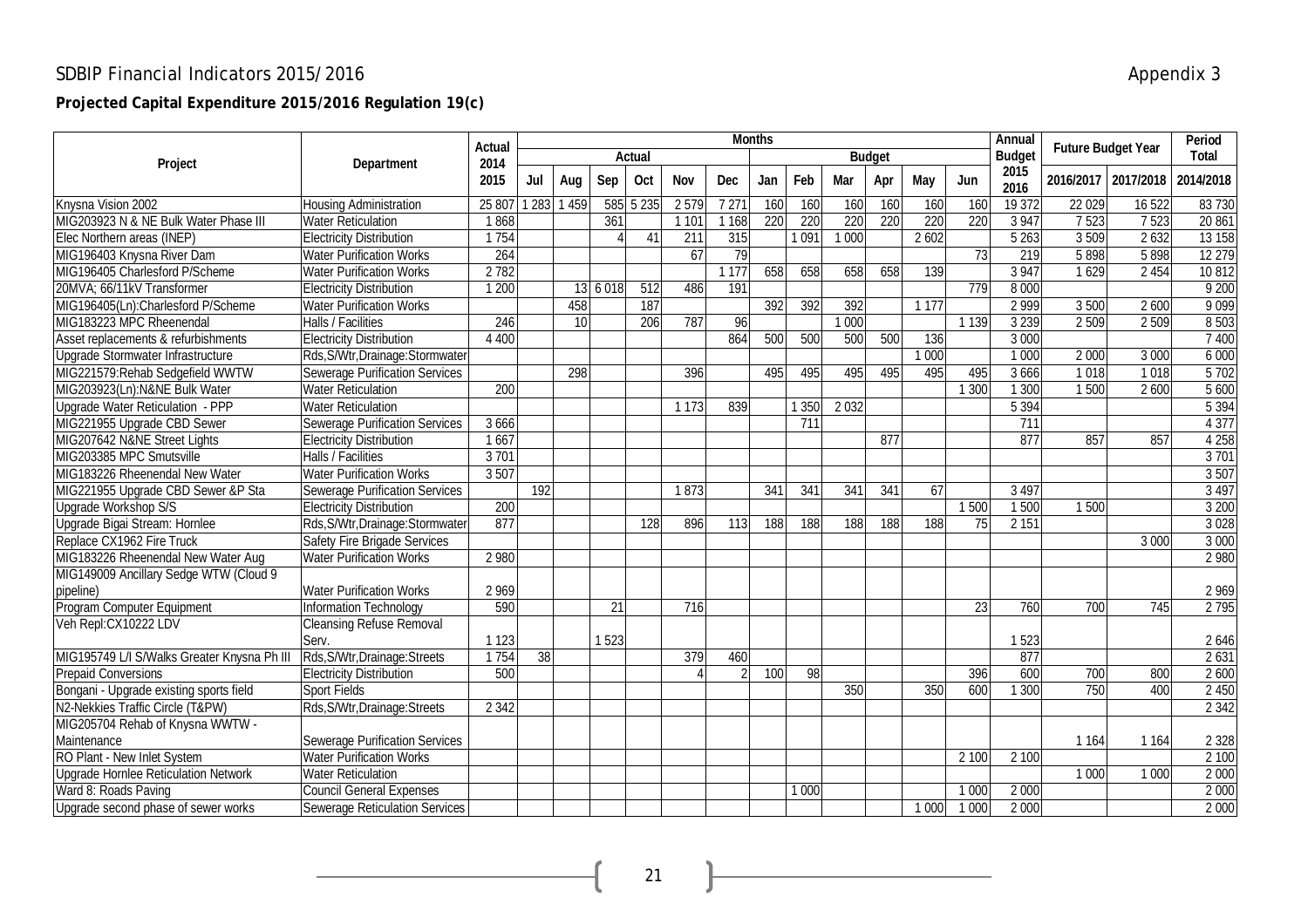# SDBIP Financial Indicators 2015/2016 and the state of the state of the state of the state of the Appendix 3

|                                           |                                          | <b>Actual</b><br>2014<br>2015<br>970 | <b>Months</b> |     |            |               |            |            |     |     |     |               |         |         |               |         |                           | Period       |
|-------------------------------------------|------------------------------------------|--------------------------------------|---------------|-----|------------|---------------|------------|------------|-----|-----|-----|---------------|---------|---------|---------------|---------|---------------------------|--------------|
| Project                                   | <b>Department</b>                        |                                      |               |     |            | <b>Actual</b> |            |            |     |     |     | <b>Budget</b> |         |         | <b>Budget</b> |         | <b>Future Budget Year</b> | <b>Total</b> |
|                                           |                                          |                                      | Jul           | Aug | <b>Sep</b> | Oct           | <b>Nov</b> | <b>Dec</b> | Jan | Feb | Mar | Apr           | May     | Jun     | 2015<br>2016  |         | 2016/2017 2017/2018       | 2014/2018    |
| Infrastructure - Road transport           | Rds, S/Wtr, Drainage: Streets            |                                      |               |     |            |               |            |            |     |     |     |               |         | 2 0 0 0 | 2 0 0 0       |         |                           | 2 0 0 0      |
| Refurb at Knysna WTW                      | <b>Water Purification Works</b>          |                                      |               |     |            |               |            |            |     |     |     |               |         |         |               | 1 0 0 0 |                           | 1970         |
| MIG203385(Ln):MPC Smutsville              | Halls / Facilities                       |                                      | 1646          |     |            |               |            |            |     |     |     |               |         | 303     | 1949          |         |                           | 1 9 4 9      |
| MIG149009: Ancillary Sedge WTW            | <b>Water Purification Works</b>          | 1748                                 |               |     |            |               |            |            |     |     |     |               |         |         |               |         |                           | 1748         |
| Water ret: Repl & Refurbishment(Ln)       | <b>Water Reticulation</b>                | 830                                  |               |     |            |               |            |            |     |     | 840 |               |         |         | 840           |         |                           | 1670         |
| Sedgefield East S/S Build Upgr            | <b>Electricity Distribution</b>          | 100                                  |               |     |            |               |            |            |     |     |     |               |         | 69      | 69            | 1500    |                           | 1669         |
| Veh Repl - CX1741(Own-Loan)               | Rds, S/Wtr, Drainage: Streets            | 1 0 0 0                              |               |     |            |               |            |            |     |     |     |               |         | 620     | 620           |         |                           | 1620         |
| 300mm2*3cu Cable Sedge intake-Sedge East  | <b>Electricity Distribution</b>          | 900                                  |               |     |            |               |            |            |     |     |     |               |         | 674     | 674           |         |                           | 1574         |
| Sedgef Island LV Cables                   | <b>Electricity Distribution</b>          | 1 0 0 0                              |               | 168 |            |               |            | 15         |     |     |     |               |         | 317     | 500           |         |                           | 1500         |
| MIG226961 Rheenendal Budget Maintenance   | Rds, S/Wtr, Drainage: Stormwater         | 1 3 3 2                              |               |     |            |               |            |            |     |     |     |               |         |         |               |         |                           | 1 3 3 2      |
| <b>Upgrade Telemetry System</b>           | <b>Sewerage Reticulation Services</b>    | 250                                  |               |     |            |               |            |            |     |     |     |               |         |         |               | 1 0 0 0 |                           | 1 2 5 0      |
| Ward 7: Roads Paving                      | <b>Council General Expenses</b>          | 85                                   |               |     |            |               |            | 85         |     |     | 500 |               | 500     |         | 1 0 8 5       |         |                           | 1 1 7 0      |
| <b>Est Waste Facilities - Sedge</b>       | <b>Cleansing Refuse Removal</b><br>Serv. |                                      |               |     |            |               |            |            |     |     |     |               |         |         |               | 1 0 0 0 |                           | 1 0 0 0      |
| Replace 9 Obsolete Radios                 | Rds, S/Wtr, Drainage: Stormwater         |                                      |               |     |            |               |            |            |     |     |     |               |         |         |               | 1 0 0 0 |                           | 1 0 0 0      |
| <b>Public Works Restroom</b>              | Rds, S/Wtr, Drainage: Streets            | 250                                  |               |     |            |               |            |            |     |     |     |               | 749     |         | 750           |         |                           | 1 0 0 0      |
| New Vehicle : Grader (Ln)                 | Rds, S/Wtr, Drainage: Streets            |                                      |               |     |            |               |            |            |     |     |     |               | 1 0 0 0 |         | 1 0 0 0       |         |                           | 1 0 0 0      |
| MIG221955 Upgrade CBD Sewer(Ln)           | <b>Sewerage Purification Services</b>    | 1 0 0 0                              |               |     |            |               |            |            |     |     |     |               |         |         |               |         |                           | 1 0 0 0      |
| MIG164160 Smutsville LI S/walks           | Rds, S/Wtr, Drainage: Streets            |                                      |               |     |            |               |            |            |     |     |     |               |         |         |               | 450     | 450                       | 900          |
| Repl Tractor-CX13741(Own-Cash)            | Parks & Recreation                       | 450                                  |               |     |            |               |            |            |     |     |     |               |         |         |               | 350     |                           | 800          |
| Purchase of Wheelie bins                  | <b>Cleansing Refuse Removal</b>          |                                      |               |     |            |               |            |            |     |     |     |               |         |         |               |         |                           |              |
|                                           | Serv.                                    | 400                                  |               |     |            |               |            |            |     |     | 100 |               |         | 300     | 400           |         |                           | 800          |
| Analogue repeaters&radios to digital      | <b>Electricity Distribution</b>          | 600                                  |               |     |            | 173           |            |            | 27  |     |     |               |         |         | 200           |         |                           | 800          |
| Veh Repl - CX9186(Own-Loan)               | Rds, S/Wtr, Drainage: Streets            |                                      |               |     |            |               |            |            |     |     |     |               |         |         |               | 800     |                           | 800          |
| Veh Repl-CX8604                           | Rds, S/Wtr, Drainage: Streets            |                                      |               |     |            |               |            |            |     |     |     |               |         |         |               | 800     |                           | 800          |
| S/Water Channel : Stepping stones creche  |                                          |                                      |               |     |            |               |            |            |     |     |     |               |         |         |               |         |                           |              |
| (R/Over)                                  | Rds, S/Wtr, Drainage: Stormwater         |                                      |               |     |            |               |            |            |     |     |     |               | 800     |         | 800           |         |                           | 800          |
| <b>Vigilance Drive Water Pumpstations</b> | <b>Water Reticulation</b>                |                                      |               |     |            |               |            |            |     |     | 400 |               |         | 400     | 800           |         |                           | 800          |
| Hornlee S/Field - Constr clubhouse&Gym    | <b>Sport Fields</b>                      |                                      |               |     |            |               |            |            |     |     |     |               |         | 800     | 800           |         |                           | 800          |
| MIG149009(Ln): Ancillary Sedge WTW        | <b>Water Purification Works</b>          | 772                                  |               |     |            |               |            |            |     |     |     |               |         |         |               |         |                           | 772          |
| Veh Repl:CX4485                           | Safety Fire Brigade Services             |                                      |               |     |            |               |            |            |     |     |     |               |         |         |               | 750     |                           | 750          |
| Veh Repl:CX9186(UD70 Truck)               | Rds, S/Wtr, Drainage: Streets            |                                      |               |     |            |               |            |            |     |     |     |               |         |         |               |         | 750                       | 750          |
| Est Waste Facilities - Knysna             | <b>Cleansing Refuse Removal</b><br>Serv. | 260                                  |               |     |            |               |            |            |     | 100 | 100 | 100           | 100     | 30      | 430           |         |                           | 690          |
| <b>Program Small Plant</b>                | Information Technology                   |                                      |               |     |            |               |            |            |     |     |     |               |         |         |               | 684     |                           | 684          |
| Modular Library - Brackenhill             | Library                                  |                                      |               |     |            |               |            |            |     |     |     |               |         | 680     | 680           |         |                           | 680          |
| Informal trading stalls construction      | Local Economic Development               | 500                                  |               |     |            |               |            |            | 25  | 25  | 25  | 25            | 25      | 25      | 150           |         |                           | 650          |
| <b>Upgrade Council Buildings</b>          | Director: Finance                        |                                      |               | 150 | 261        | 53            |            |            | 168 |     |     |               |         |         | 632           |         |                           | 632          |
| Veh Repl - CX35482 (Own-Cash)             | Rds, S/Wtr, Drainage: Streets            | 220                                  |               | 166 |            |               |            |            |     |     |     |               |         |         | 166           |         | 220                       | 606          |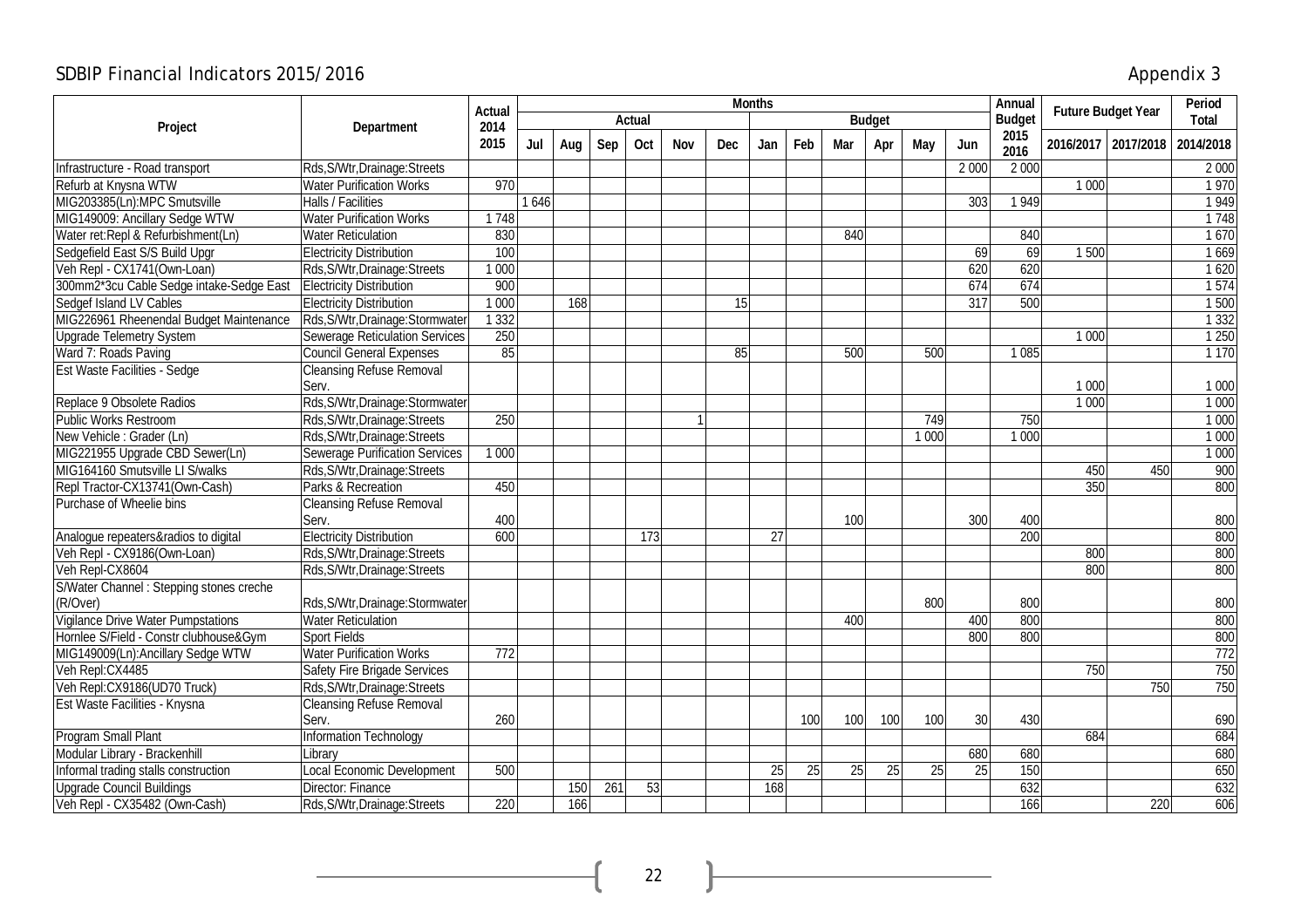# SDBIP Financial Indicators 2015/2016 and the state of the state of the state of the state of the state of the Appendix 3

|                                             |                                       | <b>Months</b><br><b>Annual</b><br><b>Future Budget Year</b><br><b>Actual</b> |     |                |            |               |            |            |     |     |            |                 |     | <b>Period</b>    |                  |           |                     |       |
|---------------------------------------------|---------------------------------------|------------------------------------------------------------------------------|-----|----------------|------------|---------------|------------|------------|-----|-----|------------|-----------------|-----|------------------|------------------|-----------|---------------------|-------|
| Project                                     | <b>Department</b>                     | 2014                                                                         |     |                |            | Actual        |            |            |     |     |            | <b>Budget</b>   |     |                  | <b>Budget</b>    |           |                     | Total |
|                                             |                                       | 2015                                                                         | Jul | Aug            | <b>Sep</b> | <b>Oct</b>    | <b>Nov</b> | <b>Dec</b> | Jan | Feb | <b>Mar</b> | Apr             | May | Jun              | 2015<br>2016     | 2016/2017 | 2017/2018 2014/2018 |       |
| Veh Repl:CX15016(Tractor)                   | Parks & Recreation                    |                                                                              |     |                |            |               |            |            |     |     |            |                 |     |                  |                  |           | 600                 | 600   |
| Repl Tractor-CX34739(Own-Cash)              | Parks & Recreation                    |                                                                              |     |                |            |               |            |            |     |     |            |                 |     |                  |                  | 600       |                     | 600   |
| Repl Tractor-CX24232(Own-Cash)              | Parks & Recreation                    |                                                                              |     |                |            |               |            |            |     |     |            |                 |     |                  |                  |           | 600                 | 600   |
| Veh Repl:CX2863 - Tractor                   | Parks & Recreation                    |                                                                              |     |                |            |               |            |            |     |     |            |                 |     | 600              | 600              |           |                     | 600   |
| Heatherdale str Rehabilitation              | Rds, S/Wtr, Drainage: Streets         |                                                                              |     |                |            |               |            |            |     |     |            |                 |     | 600              | 600              |           |                     | 600   |
| Recovery Truck as per T49 Specs             | <b>Electricity Distribution</b>       |                                                                              |     |                |            | 591           |            |            |     |     |            |                 |     |                  | 591              |           |                     | 591   |
| Damsebos- Upgr existing sportsfield         | <b>Sport Fields</b>                   | 570                                                                          |     |                |            |               |            |            |     |     |            |                 |     |                  |                  |           |                     | 570   |
| <b>Upgrade Fire Station</b>                 | <b>Safety Fire Brigade Services</b>   | 500                                                                          |     |                | 28         |               |            |            |     |     |            |                 |     |                  | 35               |           |                     | 535   |
| New Vehicle : Grader                        | Rds, S/Wtr, Drainage: Streets         |                                                                              |     |                |            |               |            |            |     |     |            |                 |     | 520              | 520              |           |                     | 520   |
| Repl Veh:CX19897                            | <b>Electricity Distribution</b>       |                                                                              |     |                |            |               |            |            |     |     |            |                 |     |                  |                  | 500       |                     | 500   |
| <b>Biodiscs: Belvidere WWTW</b>             | <b>Sewerage Reticulation Services</b> | 500                                                                          |     |                |            |               |            |            |     |     |            |                 |     |                  |                  |           |                     | 500   |
| <b>Upgr Hornlee sanitation/toilets</b>      | Sewerage Sanitation Services          | 500                                                                          |     |                |            |               |            |            |     |     |            |                 |     |                  |                  |           |                     | 500   |
| <b>Upgrade Hornlee Reticulation Network</b> | <b>Water Reticulation</b>             |                                                                              |     |                |            |               |            |            |     |     |            |                 |     | 500              | 500              |           |                     | 500   |
| Inst Flowmeters-All wtr p/stations          | <b>Water Reticulation</b>             |                                                                              |     |                |            |               |            |            |     |     |            |                 |     | 500              | 500              |           |                     | 500   |
| Upgrading of Gouna pipeline                 | <b>Water Reticulation</b>             |                                                                              |     |                |            |               |            |            |     |     |            |                 |     | 500              | 500              |           |                     | 500   |
| Upgr roads and stormwater: Prof fees        | Local Economic Development            | 485                                                                          |     |                |            |               |            |            |     |     |            |                 |     |                  |                  |           |                     | 485   |
| <b>Generator: Finance Building</b>          | <b>Information Technology</b>         | 250                                                                          |     |                |            |               |            |            | 36  | 36  | 36         | $\overline{36}$ | 36  | $\overline{36}$  | 218              |           |                     | 468   |
| Veh Repl: CX41117 LDV                       | <b>Cleansing Refuse Removal</b>       |                                                                              |     |                |            |               |            |            |     |     |            |                 |     |                  |                  |           |                     |       |
|                                             | Serv.                                 | 220                                                                          |     | 235            |            |               |            |            |     |     |            |                 |     |                  | 235              |           |                     | 455   |
| Repl LDV- CX21535(Own-Cash)                 | Parks & Recreation                    |                                                                              |     |                |            |               |            |            |     |     |            |                 |     |                  |                  | 450       |                     | 450   |
| Veh Repl: CX22775 Tipper Truck              | <b>Cleansing Refuse Removal</b>       |                                                                              |     |                |            |               |            |            |     |     |            |                 |     |                  |                  |           |                     |       |
|                                             | Serv.                                 |                                                                              |     |                |            |               |            |            |     |     |            |                 |     | 450              | 450              |           |                     | 450   |
| Veh Repl:CX22773 Tipper truck               | <b>Cleansing Refuse Removal</b>       |                                                                              |     |                |            |               |            |            |     |     |            |                 |     |                  |                  |           |                     |       |
|                                             | Serv.                                 |                                                                              |     |                |            |               |            |            |     |     |            |                 |     |                  |                  | 450       |                     | 450   |
| Program Tools & Equipment                   | <b>Director: Technical Services</b>   | 250                                                                          |     | 9              |            | 16            |            |            |     |     |            |                 |     | 66               | 100              | 50        | 50                  | 450   |
| Veh Repl: CX9186 35700 15016 24232          | Rds, S/Wtr, Drainage: Streets         |                                                                              |     |                |            |               |            |            |     |     |            |                 |     |                  |                  |           | 450                 | 450   |
| Ward 4 Paving                               | <b>Council General Expenses</b>       | 222                                                                          |     |                |            |               |            |            |     |     |            |                 |     | $\overline{222}$ | $\overline{222}$ |           |                     | 444   |
| Veh Repl: CX25575 LDV                       | <b>Water Reticulation</b>             | 220                                                                          |     | 220            |            |               |            |            |     |     |            |                 |     |                  | 220              |           |                     | 440   |
| Veh Repl:CX3779 LDV                         | <b>Sewerage Reticulation Services</b> | 220                                                                          |     | 166            |            | $\mathfrak z$ |            |            |     |     |            |                 | 52  |                  | 220              |           |                     | 440   |
| Veh Repl:CX8429(Loan)                       | <b>Electricity Distribution</b>       | 250                                                                          |     | 166            |            |               |            |            |     |     |            |                 |     |                  | 166              |           |                     | 416   |
| The Island-Est ablution facilities          | <b>Public Toilets</b>                 | 200                                                                          |     |                |            |               |            |            |     | 96  |            |                 |     | 100              | 200              |           |                     | 400   |
| Hornlee Upgrade existing sports field       | <b>Sport Fields</b>                   | 400                                                                          |     |                |            |               |            |            |     |     |            |                 |     |                  |                  |           |                     | 400   |
| MIG178845(Ln) Ext Knysna WWTW               | <b>Sewerage Purification Services</b> | 400                                                                          |     |                |            |               |            |            |     |     |            |                 |     |                  |                  |           |                     | 400   |
| Veh Repl:CX23980                            | Parks & Recreation                    | 220                                                                          |     | 166            |            |               |            |            |     |     |            |                 |     |                  | 166              |           |                     | 386   |
| Repl CX13904 Toyota Hilux 1999              | <b>Safety Traffic Department</b>      | 350                                                                          |     |                |            |               |            |            |     |     |            |                 |     |                  |                  |           |                     | 350   |
| <b>Program Small Plant</b>                  | <b>Electricity Distribution</b>       | 130                                                                          |     |                |            |               |            |            |     |     |            | 98              |     |                  | 100              | 50        | 50                  | 330   |
| <b>Biodiscs: Karatara WWTW</b>              | <b>Sewerage Reticulation Services</b> | 300                                                                          |     |                |            |               |            |            |     |     |            |                 |     |                  |                  |           |                     | 300   |
| Sewer pumps Replacements                    | Sewerage Reticulation Services        |                                                                              |     |                |            |               |            |            |     |     |            |                 |     | 293              | 293              |           |                     | 293   |
| Program Tools & Equipment                   | <b>Electricity Distribution</b>       | 180                                                                          |     | $\overline{2}$ | 3          |               |            |            |     | 40  |            |                 |     |                  | 50               | 20        | 20                  | 270   |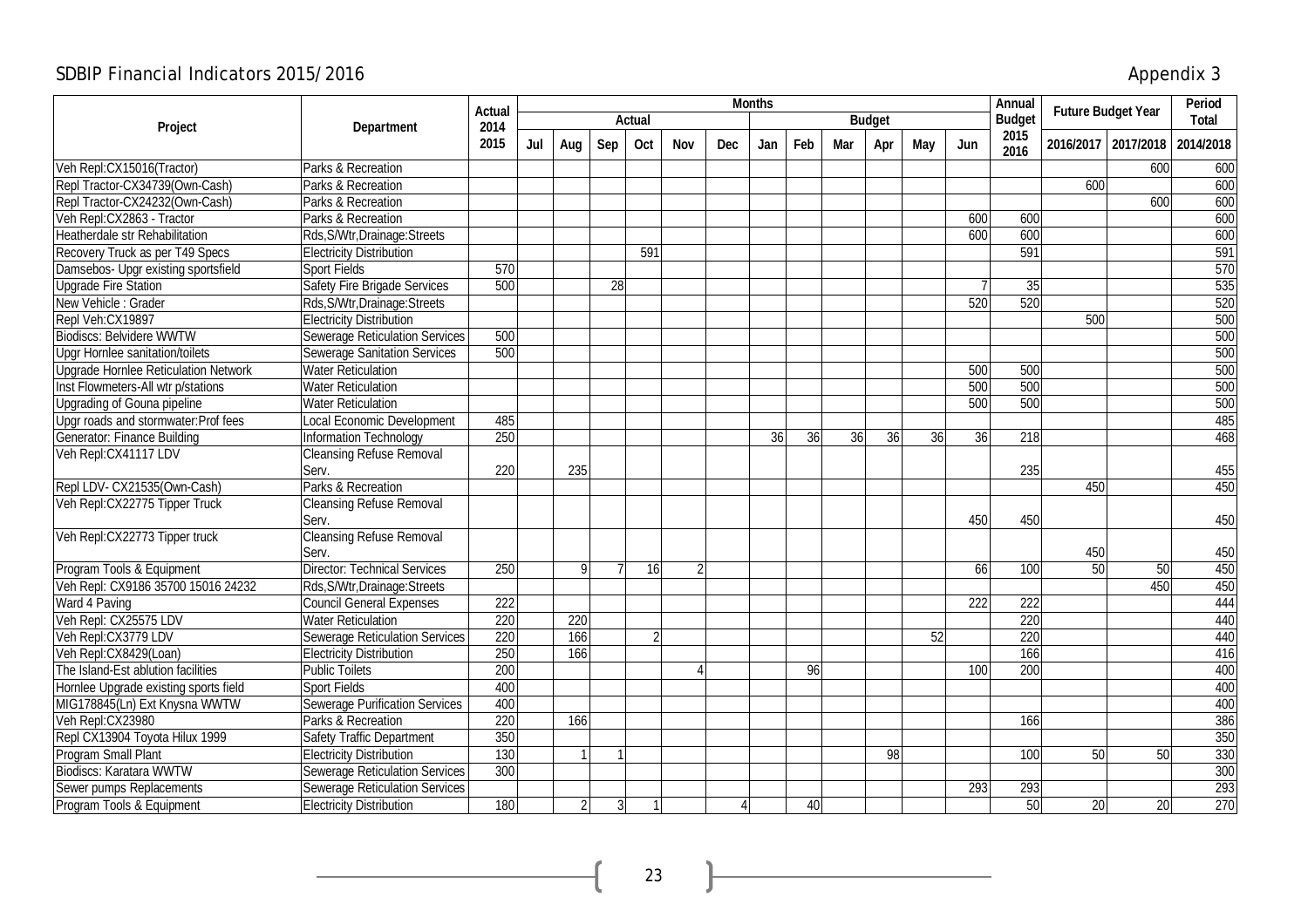# SDBIP Financial Indicators 2015/2016 and the state of the state of the state of the state of the state of the Appendix 3

|                                             |                                          |                       |     |     |     |               |            |            | <b>Months</b> |     |                 |                 |     |                 | <b>Annual</b> |           |                           | Period       |
|---------------------------------------------|------------------------------------------|-----------------------|-----|-----|-----|---------------|------------|------------|---------------|-----|-----------------|-----------------|-----|-----------------|---------------|-----------|---------------------------|--------------|
| Project                                     | <b>Department</b>                        | <b>Actual</b><br>2014 |     |     |     | <b>Actual</b> |            |            |               |     |                 | <b>Budget</b>   |     |                 | <b>Budget</b> |           | <b>Future Budget Year</b> | <b>Total</b> |
|                                             |                                          | 2015                  | Jul | Aug | Sep | Oct           | <b>Nov</b> | <b>Dec</b> | Jan           | Feb | Mar             | Apr             | May | Jun             | 2015<br>2016  | 2016/2017 | 2017/2018                 | 2014/2018    |
| <b>Program Small Plant</b>                  | Director: Community                      | 38                    |     | 24  | 25  | 63            |            |            |               |     |                 |                 |     | 18              | 130           | 50        | 50                        | 268          |
| Brenton-on-sea - Upgr ablution fac(Ln)      | <b>Public Toilets</b>                    |                       |     |     |     |               |            |            |               |     |                 |                 |     | 250             | 250           |           |                           | 250          |
| Repl leaking roofs Finance building         | Director: Finance                        | 238                   |     |     |     |               |            |            |               |     |                 |                 |     |                 |               |           |                           | 238          |
| Refurbish/upgrade mun bldgs (Loan)          | <b>Council General Expenses</b>          | 220                   |     |     |     |               |            |            |               |     |                 |                 |     |                 |               |           |                           | 220          |
| Veh Repl:CX14250(LDV)(Loan)                 | <b>Housing Administration</b>            |                       |     |     |     |               |            |            |               |     |                 |                 |     | 220             | 220           |           |                           | 220          |
| Veh Repl:CX10260                            | Parks & Recreation                       |                       |     | 166 |     |               |            |            |               |     |                 |                 |     | 54              | 220           |           |                           | 220          |
| Repl Veh Sedan- CX44676(Ln)                 | Safety Traffic Department                |                       |     |     |     |               |            |            |               |     |                 |                 |     |                 |               |           | 220                       | 220          |
| Veh Repl: CX22154 Mercedez Benz             | <b>Cleansing Refuse Removal</b><br>Serv. |                       |     |     |     |               |            |            |               |     |                 |                 |     |                 |               |           | 220                       | 220          |
| Repl Refuse Truck-CX17319(Ln)               | <b>Cleansing Refuse Removal</b><br>Serv. |                       |     |     |     |               |            |            |               |     |                 |                 |     |                 |               |           | 220                       | 220          |
| Replace LDV-CX10320(Own-Cash)               | <b>Cleansing Refuse Removal</b><br>Serv. |                       |     |     |     |               |            |            |               |     |                 |                 |     |                 |               | 220       |                           | 220          |
| Replace LDV-CX26963(Own-Cash)               | <b>Cleansing Refuse Removal</b><br>Serv. |                       |     |     |     |               |            |            |               |     |                 |                 |     |                 |               | 220       |                           | 220          |
| Veh Repl:CX3600                             | <b>Electricity Distribution</b>          | 220                   |     |     |     |               |            |            |               |     |                 |                 |     |                 |               |           |                           | 220          |
| Replace Vehicle - CX18825(Own-Cash)         | <b>Electricity Distribution</b>          |                       |     |     |     |               |            |            |               |     |                 |                 |     |                 |               |           | 220                       | 220          |
| Program Tools & Equipment                   | Director: Community                      | 147                   |     |     |     |               |            |            |               |     |                 |                 |     | $\sqrt{2}$      | 20            | 20        | 20                        | 207          |
| Ward 4: Roads Paving                        | <b>Council General Expenses</b>          | 200                   |     |     |     |               |            |            |               |     |                 |                 |     |                 |               |           |                           | 200          |
| Ward 1 Guard rails                          | <b>Council General Expenses</b>          |                       |     |     |     |               |            |            |               |     |                 |                 |     | 200             | 200           |           |                           | 200          |
| Ward 3 Guard rails                          | <b>Council General Expenses</b>          |                       |     |     |     |               |            |            |               |     | 100             |                 |     | 100             | 200           |           |                           | 200          |
| Ward 6 Guard rails                          | <b>Council General Expenses</b>          |                       |     |     |     |               |            |            |               | 100 |                 |                 |     | 100             | 200           |           |                           | 200          |
| Ward 7 Guard rails                          | <b>Council General Expenses</b>          |                       |     |     |     |               |            |            |               |     | 100             |                 |     | 100             | 200           |           |                           | 200          |
| Ward 8 Guard rails                          | <b>Council General Expenses</b>          |                       |     |     |     |               |            |            |               |     |                 |                 |     | 200             | 200           |           |                           | 200          |
| New pump for Glebe Dam                      | <b>Water Reticulation</b>                |                       |     |     |     |               |            |            |               |     |                 |                 |     | 200             | 200           |           |                           | 200          |
| Ward 8: Lighting Stroebel to Rykmans Hoogte | <b>Council General Expenses</b>          | 100                   |     |     |     |               |            |            |               |     | 100             |                 |     |                 | 100           |           |                           | 200          |
| Staircase - Hornlee Taxi Rank               | Halls / Facilities                       |                       |     |     |     |               |            |            |               |     | 100             |                 |     | 100             | 200           |           |                           | 200          |
| Veh Repl:CX25388(Loan)                      | <b>Information Technology</b>            | 190                   |     |     |     |               |            |            |               |     |                 |                 |     |                 |               |           |                           | 190          |
| Ward 8: Parks upgrading                     | <b>Council General Expenses</b>          | 100                   |     |     |     |               |            |            |               |     | 85              |                 |     |                 | 85            |           |                           | 185          |
| Veh Repl:CX27882                            | <b>Safety Traffic Department</b>         |                       |     |     |     |               |            |            |               |     |                 |                 |     |                 |               | 180       |                           | 180          |
| Program Office Furniture                    | <b>Director: Technical Services</b>      | 35                    |     |     |     |               |            |            |               |     |                 |                 |     | 27              | 30            | 50        | 60                        | 175          |
| Program Office Furniture                    | Director: Community                      | $\overline{76}$       | 6   | 42  | 16  |               |            |            | (13)          |     |                 |                 |     |                 | 50            | 20        | 20                        | 166          |
| <b>Eastford VFD</b>                         | <b>Water Reticulation</b>                | 160                   |     |     |     |               |            |            |               |     |                 |                 |     |                 |               |           |                           | 160          |
| MIG183223(Ln):MPC Rheenendal                | Halls / Facilities                       |                       |     |     |     |               |            |            | 26            | 26  | 26              | 26              | 26  | 26              | 155           |           |                           | 155          |
| Repl Robot RW 4021 BR-V 9kw x4              | <b>Sewerage Reticulation Services</b>    |                       |     |     |     |               |            |            |               | 155 |                 |                 |     |                 | 155           |           |                           | 155          |
| Ward 1 Project                              | <b>Council General Expenses</b>          |                       |     |     |     |               |            |            |               |     |                 | $\overline{75}$ |     | $\overline{75}$ | 150           |           |                           | 150          |
| Ward 3 Project                              | <b>Council General Expenses</b>          |                       |     |     |     |               |            |            |               |     | $\overline{75}$ |                 | 75  |                 | 150           |           |                           | 150          |
| Ward 4 Project                              | <b>Council General Expenses</b>          |                       |     |     |     |               |            |            |               |     |                 |                 | 150 |                 | 150           |           |                           | 150          |
| Ward 5 Project                              | <b>Council General Expenses</b>          |                       |     |     |     |               |            |            |               | 75  | 75              |                 |     |                 | 150           |           |                           | 150          |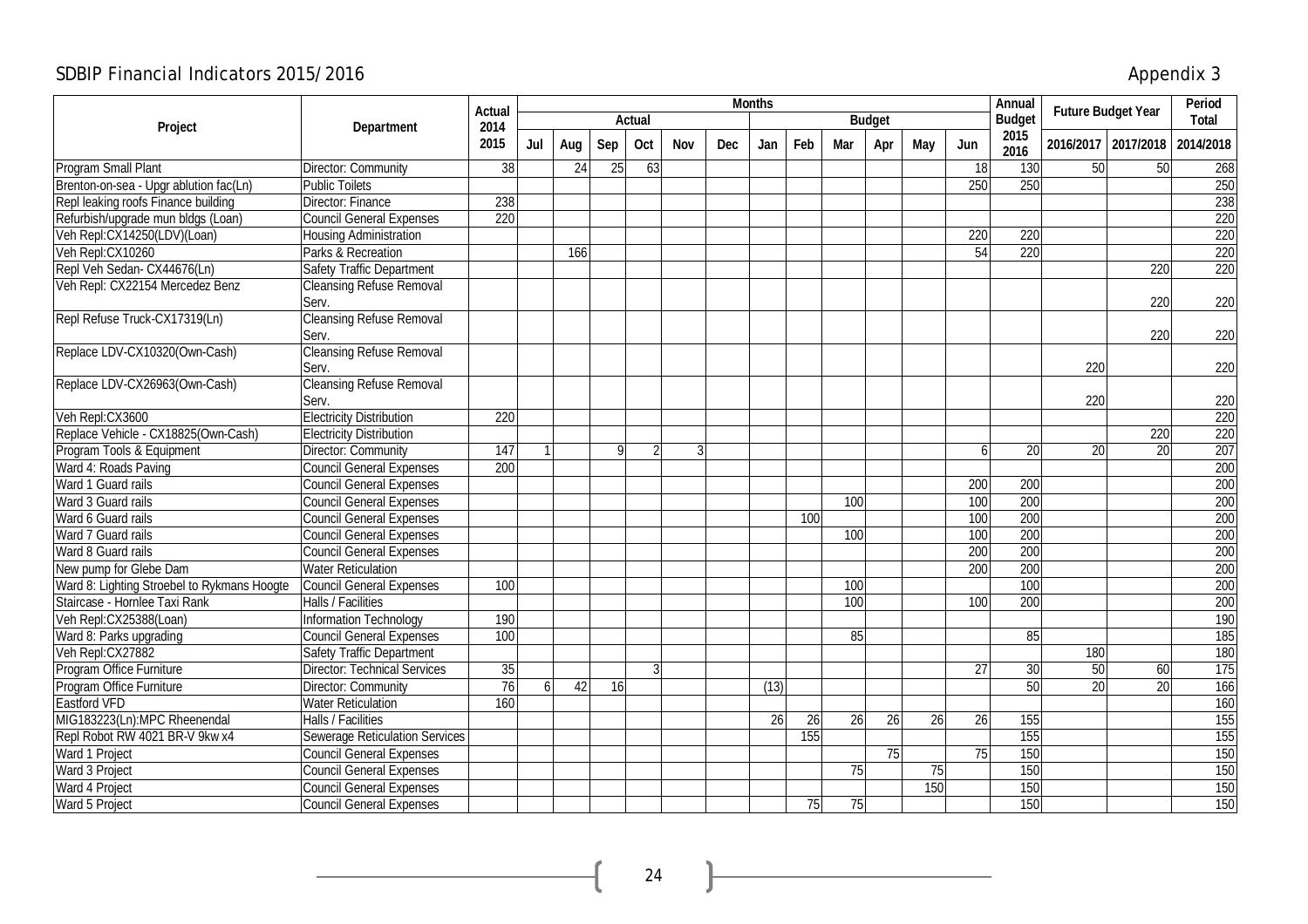# SDBIP Financial Indicators 2015/2016 and the state of the state of the state of the state of the Appendix 3

|                                         |                                       | <b>Actual</b>    | <b>Months</b><br><b>Actual</b><br><b>Budget</b> |     |     |            |            |            |     |                 |               |     |     |            |              | Annual<br><b>Future Budget Year</b> |                     | <b>Period</b> |  |
|-----------------------------------------|---------------------------------------|------------------|-------------------------------------------------|-----|-----|------------|------------|------------|-----|-----------------|---------------|-----|-----|------------|--------------|-------------------------------------|---------------------|---------------|--|
| Project                                 | <b>Department</b>                     | 2014             |                                                 |     |     |            |            |            |     |                 | <b>Budget</b> |     |     | Total      |              |                                     |                     |               |  |
|                                         |                                       | 2015             | Jul                                             | Aug | Sep | <b>Oct</b> | <b>Nov</b> | <b>Dec</b> | Jan | Feb             | Mar           | Apr | May | <b>Jun</b> | 2015<br>2016 |                                     | 2016/2017 2017/2018 | 2014/2018     |  |
| Ward 6 Project                          | <b>Council General Expenses</b>       |                  |                                                 |     |     |            |            |            |     |                 |               | 150 |     |            | 150          |                                     |                     | 150           |  |
| Ward 7 Project                          | <b>Council General Expenses</b>       |                  |                                                 |     |     |            |            | 138        | 12  |                 |               |     |     |            | 150          |                                     |                     | 150           |  |
| Ward 8 Project                          | <b>Council General Expenses</b>       |                  |                                                 |     |     |            |            |            |     | $\overline{75}$ | 75            |     |     |            | 150          |                                     |                     | 150           |  |
| Ward 9 Project                          | <b>Council General Expenses</b>       |                  |                                                 |     |     |            |            |            |     | 150             |               |     |     |            | 150          |                                     |                     | 150           |  |
| Ward 10 Project                         | <b>Council General Expenses</b>       |                  |                                                 |     |     |            |            |            |     | 75              | 75            |     |     |            | 150          |                                     |                     | 150           |  |
| Ward 9: Parks upgrading                 | <b>Council General Expenses</b>       | 150              |                                                 |     |     |            |            |            |     |                 |               |     |     |            |              |                                     |                     | 150           |  |
| New Cemetery Knysna                     | Cemetery                              | 150              |                                                 |     |     |            |            |            |     |                 |               |     |     |            |              |                                     |                     | 150           |  |
| Program Office Furniture                | Director: Finance                     | 100              |                                                 | 16  |     |            |            | 6          | 26  |                 |               |     |     |            | 50           |                                     |                     | 150           |  |
| Sedgef-Building renovation-Workshop     | <b>Electricity Administration</b>     | 150              |                                                 |     |     |            |            |            |     |                 |               |     |     |            |              |                                     |                     | 150           |  |
| T10 Gorman Rupp pump                    | <b>Sewerage Reticulation Services</b> | 150              |                                                 |     |     |            |            |            |     |                 |               |     |     |            |              |                                     |                     | 150           |  |
| Ward 2 Project                          | <b>Council General Expenses</b>       |                  |                                                 |     |     |            |            |            |     | 73              | 75            |     |     |            | 148          |                                     |                     | 148           |  |
| Repl Robot Und Milkw, Coney GlenHW 3270 |                                       |                  |                                                 |     |     |            |            |            |     |                 |               |     |     |            |              |                                     |                     |               |  |
| 2/4 pole                                | <b>Sewerage Reticulation Services</b> |                  |                                                 |     |     |            |            |            |     | 133             |               |     |     |            | 133          |                                     |                     | 133           |  |
| Khayalethu: Book Detection system       | Library                               | $\overline{132}$ |                                                 |     |     |            |            |            |     |                 |               |     |     |            |              |                                     |                     | 132           |  |
| Repl Robot S/field RW 6132 JL-V 48kw    | <b>Sewerage Reticulation Services</b> |                  |                                                 |     |     |            |            |            |     | 131             |               |     |     |            | 131          |                                     |                     | 131           |  |
| Hornlee Hall - Fencing                  | Halls / Facilities                    | 130              |                                                 |     |     |            |            |            |     |                 |               |     |     |            |              |                                     |                     | 130           |  |
| <b>Upgr Sedge Finance building</b>      | Director: Finance                     | 125              |                                                 |     |     |            |            |            |     |                 |               |     |     |            |              |                                     |                     | 125           |  |
| Ward1: Upgrading of Tourist facilities  | <b>Council General Expenses</b>       | 120              |                                                 |     |     |            |            |            |     |                 |               |     |     |            |              |                                     |                     | 120           |  |
| Program Office Furniture                | Municipal Manager                     | 70               |                                                 |     |     |            |            |            |     |                 |               |     |     | 30         | 30           | 10                                  | 10                  | 120           |  |
| Hornlee Lib: Perimeter Fence            | Library                               | 120              |                                                 |     |     |            |            |            |     |                 |               |     |     |            |              |                                     |                     | 120           |  |
| New Tables and Chairs                   | Halls / Facilities                    | 56               |                                                 |     |     |            | 43         |            |     |                 |               |     |     |            | 50           |                                     |                     | 106           |  |
| Repl Robot RW 4020 BZ-V 13kw Pump x2    | <b>Sewerage Reticulation Services</b> |                  |                                                 |     |     |            |            |            |     | 103             |               |     |     |            | 103          |                                     |                     | 103           |  |
| Ward 3: Roads Paving                    | <b>Council General Expenses</b>       | 100              |                                                 |     |     |            |            |            |     |                 |               |     |     |            |              |                                     |                     | 100           |  |
| Hornlee Hall Fencing                    | Halls / Facilities                    | 100              |                                                 |     |     |            |            |            |     |                 |               |     |     |            |              |                                     |                     | 100           |  |
| The Island-Est ablution facilities      | <b>Public Toilets</b>                 | 100              |                                                 |     |     |            |            |            |     |                 |               |     |     |            |              |                                     |                     | 100           |  |
| <b>Biodiscs: Belvidere WWTW</b>         | <b>Sewerage Reticulation Services</b> | 100              |                                                 |     |     |            |            |            |     |                 |               |     |     |            |              |                                     |                     | 100           |  |
| <b>Biodiscs: Karatara WWTW</b>          | <b>Sewerage Reticulation Services</b> | 100              |                                                 |     |     |            |            |            |     |                 |               |     |     |            |              |                                     |                     | 100           |  |
| Gouna Replacement Pump                  | <b>Water Reticulation</b>             | 98               |                                                 |     |     |            |            |            |     |                 |               |     |     |            |              |                                     |                     | 98            |  |
| Sedgefield Cemetery                     | Cemetery                              |                  |                                                 |     |     |            |            |            |     |                 |               |     |     | 97         | 97           |                                     |                     | 97            |  |
| Ward 10: Taxi rank stalls               | <b>Council General Expenses</b>       | 95               |                                                 |     |     |            |            |            |     |                 |               |     |     |            |              |                                     |                     | 95            |  |
| Ward 5: Roads Paving                    | <b>Council General Expenses</b>       | 95               |                                                 |     |     |            |            |            |     |                 |               |     |     |            |              |                                     |                     | 95            |  |
| Program Office Furniture                | Director: Planning & I.H.S            | 25               |                                                 |     | (2) |            |            |            |     |                 |               |     |     | 21         | 30           | 20                                  | 20                  | 95            |  |
| <b>Charlesford Spare Motor</b>          | <b>Water Reticulation</b>             | 95               |                                                 |     |     |            |            |            |     |                 |               |     |     |            |              |                                     |                     | 95            |  |
| Ward 7: Parks upgrading                 | <b>Council General Expenses</b>       | 85               |                                                 |     |     |            |            |            |     |                 |               |     |     |            |              |                                     |                     | 85            |  |
| Ward 1: Parks upgrading                 | <b>Council General Expenses</b>       | 80               |                                                 |     |     |            |            |            |     |                 |               |     |     |            |              |                                     |                     | 80            |  |
| Ward 2: Upgrading of Tourist Facilities | <b>Council General Expenses</b>       | 80               |                                                 |     |     |            |            |            |     |                 |               |     |     |            |              |                                     |                     | 80            |  |
| Ward 2: Roads Paving                    | <b>Council General Expenses</b>       | 80               |                                                 |     |     |            |            |            |     |                 |               |     |     |            |              |                                     |                     | 80            |  |
| Ward 3: Sportsfield upgrade             | <b>Council General Expenses</b>       | $\overline{80}$  |                                                 |     |     |            |            |            |     |                 |               |     |     |            |              |                                     |                     | 80            |  |
| Ward 6: Roads Paving                    | <b>Council General Expenses</b>       | 80               |                                                 |     |     |            |            |            |     |                 |               |     |     |            |              |                                     |                     | 80            |  |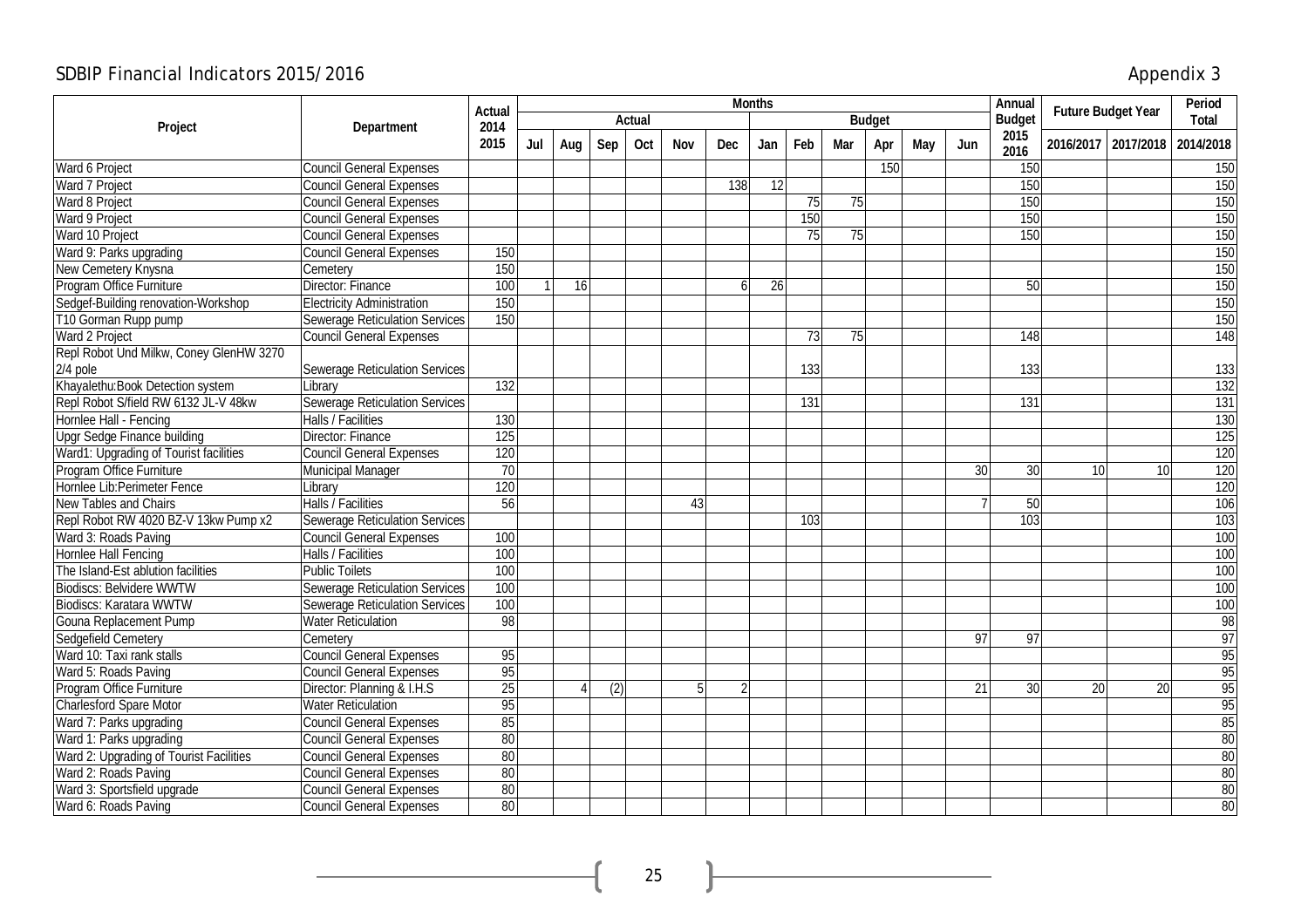#### SDBIP Financial Indicators 2015/2016 Appendix 3.5 and 3.5 and 3.5 and 3.5 and 3.5 and 3.5 and 3.5 and 3.5 and 3.5 and 3.5 and 3.5 and 3.5 and 3.5 and 3.5 and 3.5 and 3.5 and 3.5 and 3.5 and 3.5 and 3.5 and 3.5 and 3.5 and

| Appendix 3 |  |
|------------|--|
|            |  |

|                                                |                                       | <b>Actual</b><br>2014<br>2015<br>80 | <b>Months</b><br><b>Annual</b><br><b>Future Budget Year</b><br><b>Actual</b><br><b>Budget</b> |     |     |     |                |     |     |     |     |                |     |                 |                 | Period          |                     |                 |
|------------------------------------------------|---------------------------------------|-------------------------------------|-----------------------------------------------------------------------------------------------|-----|-----|-----|----------------|-----|-----|-----|-----|----------------|-----|-----------------|-----------------|-----------------|---------------------|-----------------|
| Project                                        | <b>Department</b>                     |                                     |                                                                                               |     |     |     |                |     |     |     |     |                |     |                 | <b>Budget</b>   |                 |                     | <b>Total</b>    |
|                                                |                                       |                                     | Jul                                                                                           | Aug | Sep | Oct | <b>Nov</b>     | Dec | Jan | Feb | Mar | Apr            | May | Jun             | 2015<br>2016    |                 | 2016/2017 2017/2018 | 2014/2018       |
| Ward 6: Sportsfield upgrade                    | <b>Council General Expenses</b>       |                                     |                                                                                               |     |     |     |                |     |     |     |     |                |     |                 |                 |                 |                     | 80              |
| L/Park-Resurfacing netball fields              | <b>Sport Fields</b>                   |                                     |                                                                                               |     |     |     |                |     |     |     |     |                |     | 80              | 80              |                 |                     | 80              |
| Ward 10: Roads Paving                          | <b>Council General Expenses</b>       | 75                                  |                                                                                               |     |     |     |                |     |     |     |     |                |     |                 |                 |                 |                     | 75              |
| MIG148628(Prov) Lib Furniture                  | Library                               | 75                                  |                                                                                               |     |     |     |                |     |     |     |     |                |     |                 |                 |                 |                     | 75              |
| Program Office Furniture                       | Director: Corporate                   | 40                                  |                                                                                               |     |     |     | $\overline{2}$ |     |     |     |     |                |     |                 | 10              | 10              | 10 <sup>1</sup>     | 70              |
| Belv-Refurb mun tennis courts                  | <b>Sport Fields</b>                   | $\overline{70}$                     |                                                                                               |     |     |     |                |     |     |     |     |                |     |                 |                 |                 |                     | 70              |
| <b>Gas Mask</b>                                | Swimming Pool                         |                                     |                                                                                               |     |     |     |                |     |     |     |     |                |     |                 |                 | 70              |                     | 70              |
| Veh Repl Motorbike: CX23506                    | <b>Meter Reading</b>                  |                                     |                                                                                               |     |     |     |                |     |     |     |     |                |     |                 |                 | $\overline{70}$ |                     | 70              |
| <b>Program Office Furniture</b>                | <b>Electricity Administration</b>     | 35                                  |                                                                                               |     |     |     |                |     |     |     |     | 30             |     |                 | 30              |                 |                     | 65              |
| Program Air Conditioning                       | <b>Director: Community</b>            | 30                                  |                                                                                               |     |     |     |                |     |     |     |     |                |     | $\overline{30}$ | 30              |                 |                     | 60              |
| Ward 7: Guardrails                             | <b>Council General Expenses</b>       | 30                                  |                                                                                               |     |     |     |                |     |     |     |     | 30             |     |                 | 30              |                 |                     | 60              |
| Veh Repl:CX23508(motorcycle)                   | <b>Meter Reading</b>                  |                                     |                                                                                               |     |     |     |                |     |     |     |     |                |     | 55              | 55              |                 |                     | 55              |
| Veh Repl:CX35459(motorcycle)                   | <b>Meter Reading</b>                  |                                     |                                                                                               |     |     |     |                |     |     |     |     |                |     | 55              | 55              |                 |                     | 55              |
| Veh Repl:CX35496(motorcycle)                   | <b>Meter Reading</b>                  |                                     |                                                                                               |     |     |     |                |     |     |     |     |                |     | 55              | 55              |                 |                     | 55              |
| Buffelskop C/Park: Wendy house                 | Director: Community                   | 52                                  |                                                                                               |     |     |     |                |     |     |     |     |                |     |                 |                 |                 |                     | 52              |
| Repl Robot Salt river-RW 4021 13kw             | <b>Sewerage Reticulation Services</b> |                                     |                                                                                               |     |     |     |                |     |     | 52  |     |                |     |                 | 52              |                 |                     | 52              |
| Upgrade Damsebos sportfield (Roll/over)        | <b>Director: Community</b>            | 50                                  |                                                                                               |     |     |     |                |     |     |     |     |                |     |                 |                 |                 |                     | $50\,$          |
| Ward 4 - Speedbumps                            | <b>Council General Expenses</b>       |                                     |                                                                                               |     |     |     |                |     | 25  |     |     |                |     | 25              | 50              |                 |                     | 50              |
| Ward 5: Upgrading of Tourist Facilities        | <b>Council General Expenses</b>       | 50                                  |                                                                                               |     |     |     |                |     |     |     |     |                |     |                 |                 |                 |                     | 50              |
| Ward 9: Roads Paving                           | <b>Council General Expenses</b>       | 50                                  |                                                                                               |     |     |     |                |     |     |     |     |                |     |                 |                 |                 |                     | 50              |
| Veh Repl Motorbike: CX45048                    | <b>Meter Reading</b>                  |                                     |                                                                                               |     |     |     |                |     |     |     |     |                |     |                 |                 | 50              |                     | 50              |
| Karatara WTW Pumpstation Gabions               | <b>Water Purification Works</b>       |                                     |                                                                                               |     |     |     |                |     |     |     |     |                |     | 50              | 50              |                 |                     | 50              |
| <b>Buffalo Bay Transfer station ctrl panel</b> | <b>Water Reticulation</b>             | 50                                  |                                                                                               |     |     |     |                |     |     |     |     |                |     |                 |                 |                 |                     | 50              |
| Program Tools & Equipment                      | <b>Workshop &amp; Depot</b>           | 50                                  |                                                                                               |     |     |     |                |     |     |     |     |                |     |                 |                 |                 |                     | 50              |
| Ward 2: Parks upgrading                        | <b>Council General Expenses</b>       | 40                                  |                                                                                               |     |     |     |                |     |     |     |     | $\mathfrak{p}$ |     |                 | $\overline{2}$  |                 |                     | 42              |
| Program Office Equipment                       | <b>Council General Expenses</b>       | 20                                  |                                                                                               |     |     |     |                |     |     |     |     |                |     |                 |                 | 10              | 10                  | 40              |
| Ward 6: Parks upgrading                        | <b>Council General Expenses</b>       | 40                                  |                                                                                               |     |     |     |                |     |     |     |     |                |     |                 |                 |                 |                     | 40              |
| Repl Robot Yacht club-RW 4030 DL-V 5kw         | <b>Sewerage Reticulation Services</b> |                                     |                                                                                               |     |     |     |                |     |     | 39  |     |                |     |                 | 39              |                 |                     | 39              |
| Ward 5: Toilets to Houses Project              | <b>Council General Expenses</b>       | 35                                  |                                                                                               |     |     |     |                |     |     |     |     |                |     |                 |                 |                 |                     | 35              |
| <b>CDW:Computer Equipment Program</b>          | <b>Public Participation</b>           | 35                                  |                                                                                               |     |     |     |                |     |     |     |     |                |     |                 |                 |                 |                     | $\frac{35}{32}$ |
| <b>ICT Equipment: libraries</b>                | Librarv                               | 32                                  |                                                                                               |     |     |     |                |     |     |     |     |                |     |                 |                 |                 |                     |                 |
| Ward 10: Upgrading of Tourist Facilities       | <b>Council General Expenses</b>       | 30                                  |                                                                                               |     |     |     |                |     |     |     |     |                |     |                 |                 |                 |                     |                 |
| Program Office Equipment                       | <b>Electricity Distribution</b>       | 30                                  |                                                                                               |     |     |     |                |     |     |     |     |                |     |                 |                 |                 |                     | 30              |
| Damsebos high-level standby pump               | <b>Water Reticulation</b>             | 30                                  |                                                                                               |     |     |     |                |     |     |     |     |                |     |                 |                 |                 |                     | 30              |
| CBD-Traffic Warning Lights (Pedestrian         |                                       |                                     |                                                                                               |     |     |     |                |     |     |     |     |                |     |                 |                 |                 |                     |                 |
| crossing)                                      | <b>Electricity Distribution</b>       | 25                                  |                                                                                               |     |     |     |                |     |     |     |     |                |     |                 |                 |                 |                     | 25              |
| Water Meter for Bbay WTW                       | <b>Water Purification Works</b>       |                                     |                                                                                               |     |     |     |                |     |     |     |     |                |     | $\overline{25}$ | $\overline{25}$ |                 |                     | 25              |
| Program Office Furniture                       | <b>Council General Expenses</b>       |                                     |                                                                                               |     |     |     |                |     |     |     |     |                |     | 18              | 20              |                 |                     | 20              |
| Ward 3: Roads Paving                           | <b>Council General Expenses</b>       | 20                                  |                                                                                               |     |     |     |                |     |     |     |     |                |     |                 |                 |                 |                     | 20              |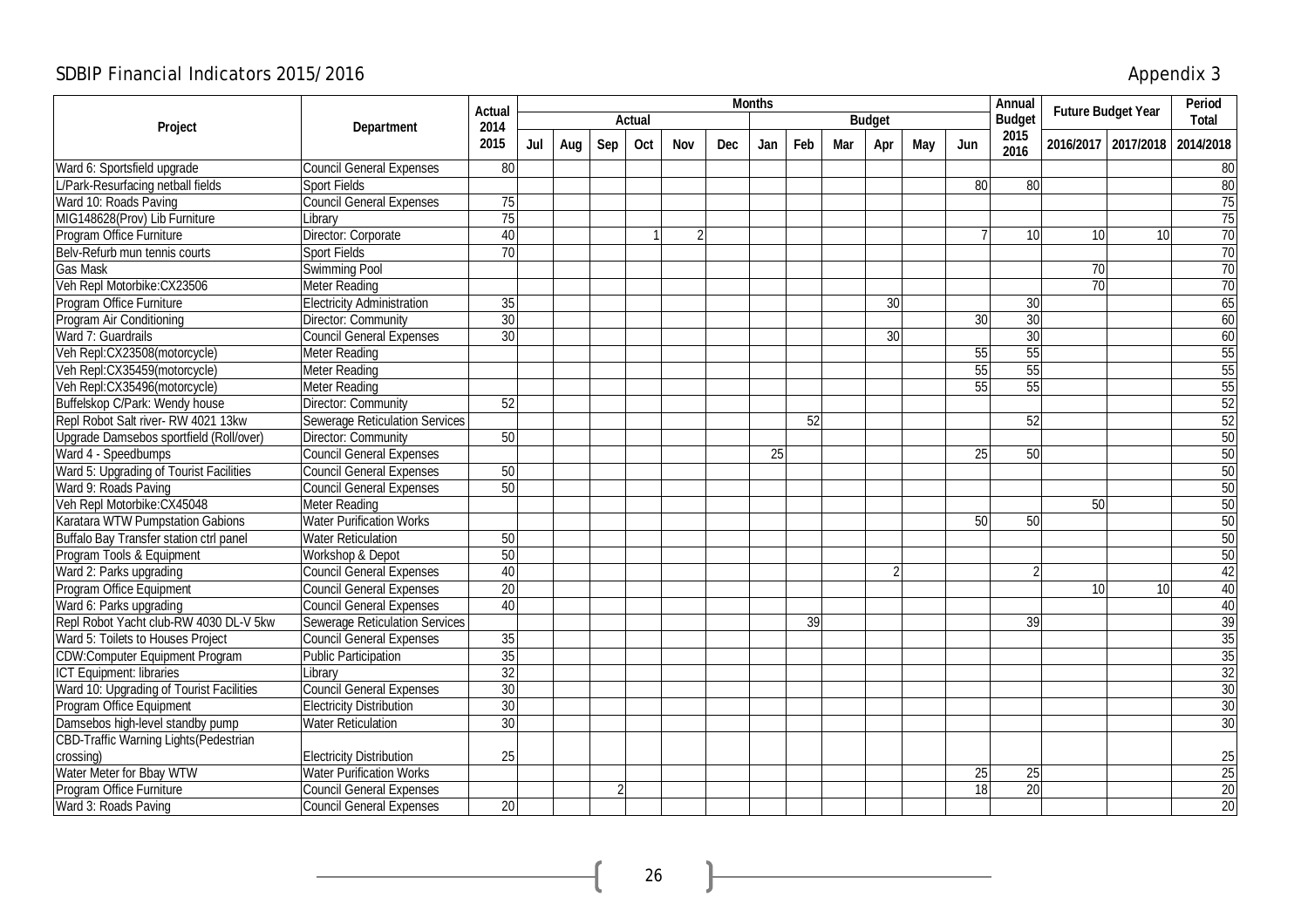# SDBIP Financial Indicators 2015/2016 and the state of the state of the state of the state of the Appendix 3

|                            |                               | <b>Actual</b> |  |           |               |     |     | Annual | <b>Future Budget Year</b> |     | <b>Period</b> |     |     |                                                                                             |        |        |                                   |
|----------------------------|-------------------------------|---------------|--|-----------|---------------|-----|-----|--------|---------------------------|-----|---------------|-----|-----|---------------------------------------------------------------------------------------------|--------|--------|-----------------------------------|
| Project<br>Department      |                               | 2014          |  |           | <b>Actual</b> |     |     |        |                           |     | <b>Budget</b> |     |     | <b>Budget</b>                                                                               |        |        | <b>Total</b>                      |
|                            |                               | 2015          |  | Aug   Sep | Oct           | Nov | Dec | Jan    | Feb                       | Mar | Apr           | May | Jun | 2015<br>2016                                                                                |        |        | 2016/2017   2017/2018   2014/2018 |
| Ward 5: Parks upgrading    | Council General Expenses      | ററ            |  |           |               |     |     |        |                           |     |               |     |     |                                                                                             |        |        | 20                                |
| 7.5kw Borehole Pump        | <b>Water Reticulation</b>     | ഹ             |  |           |               |     |     |        |                           |     |               |     |     |                                                                                             |        |        | 20                                |
| Ramme Dam Pump             | <b>Water Reticulation</b>     | ററ            |  |           |               |     |     |        |                           |     |               |     |     |                                                                                             |        |        | 20                                |
| <b>Program Small Plant</b> | Director: Planning & I.H.S    |               |  |           |               |     |     |        |                           |     |               |     |     |                                                                                             |        |        | 10 <sup>1</sup>                   |
| Walkway                    | <b>Parks &amp; Recreation</b> |               |  |           |               |     |     |        |                           |     |               |     |     |                                                                                             |        |        | 10 <sup>1</sup>                   |
| <b>Total</b>               |                               |               |  |           |               |     |     |        |                           |     |               |     |     | 89 134 3 167 3 938 8 862 7 215 10 729 12 824 3 385 8 687 10 223 4 011 11 047 23 722 107 810 | 70 240 | 58 992 | 326 177                           |